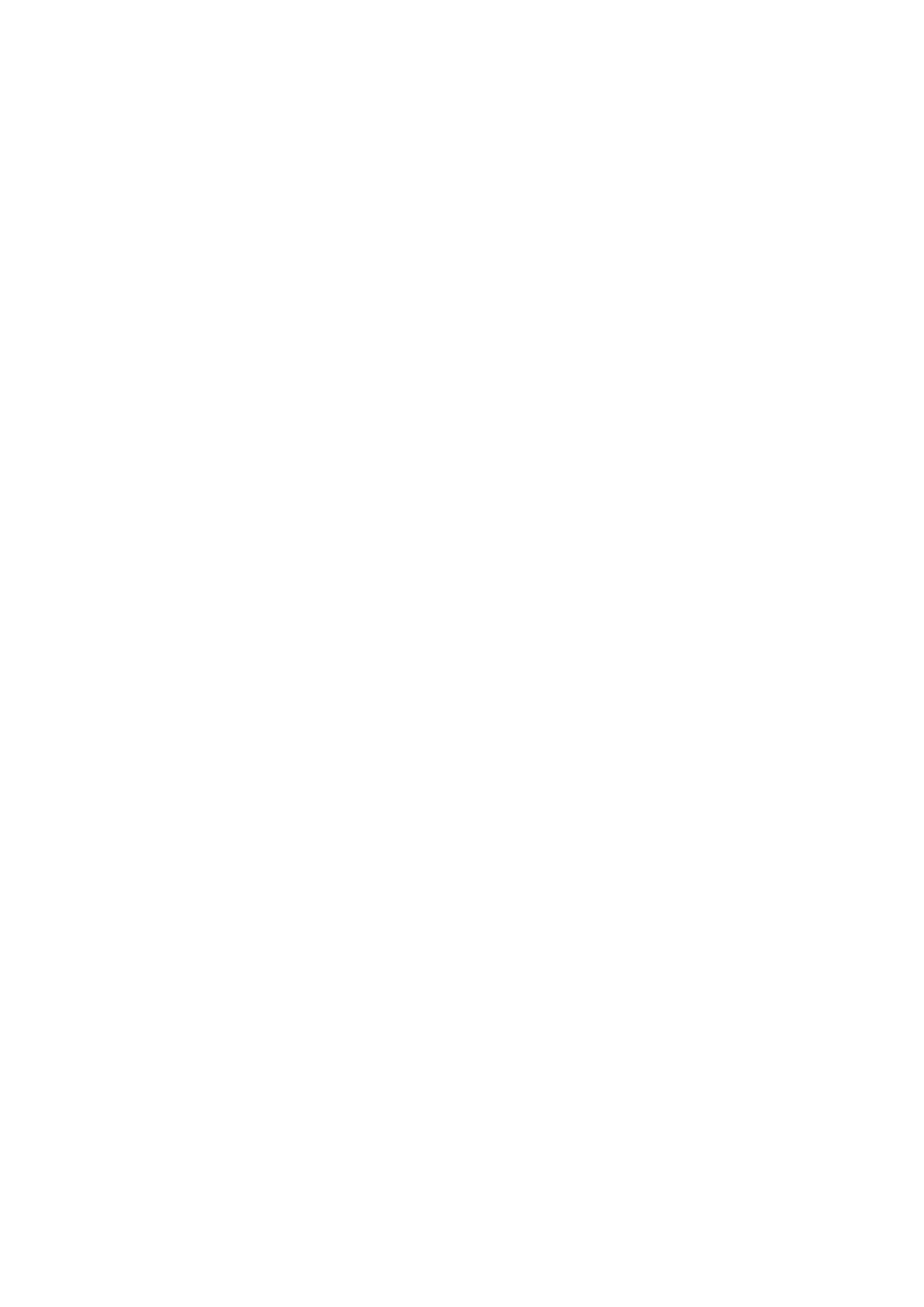# **Table of Contents**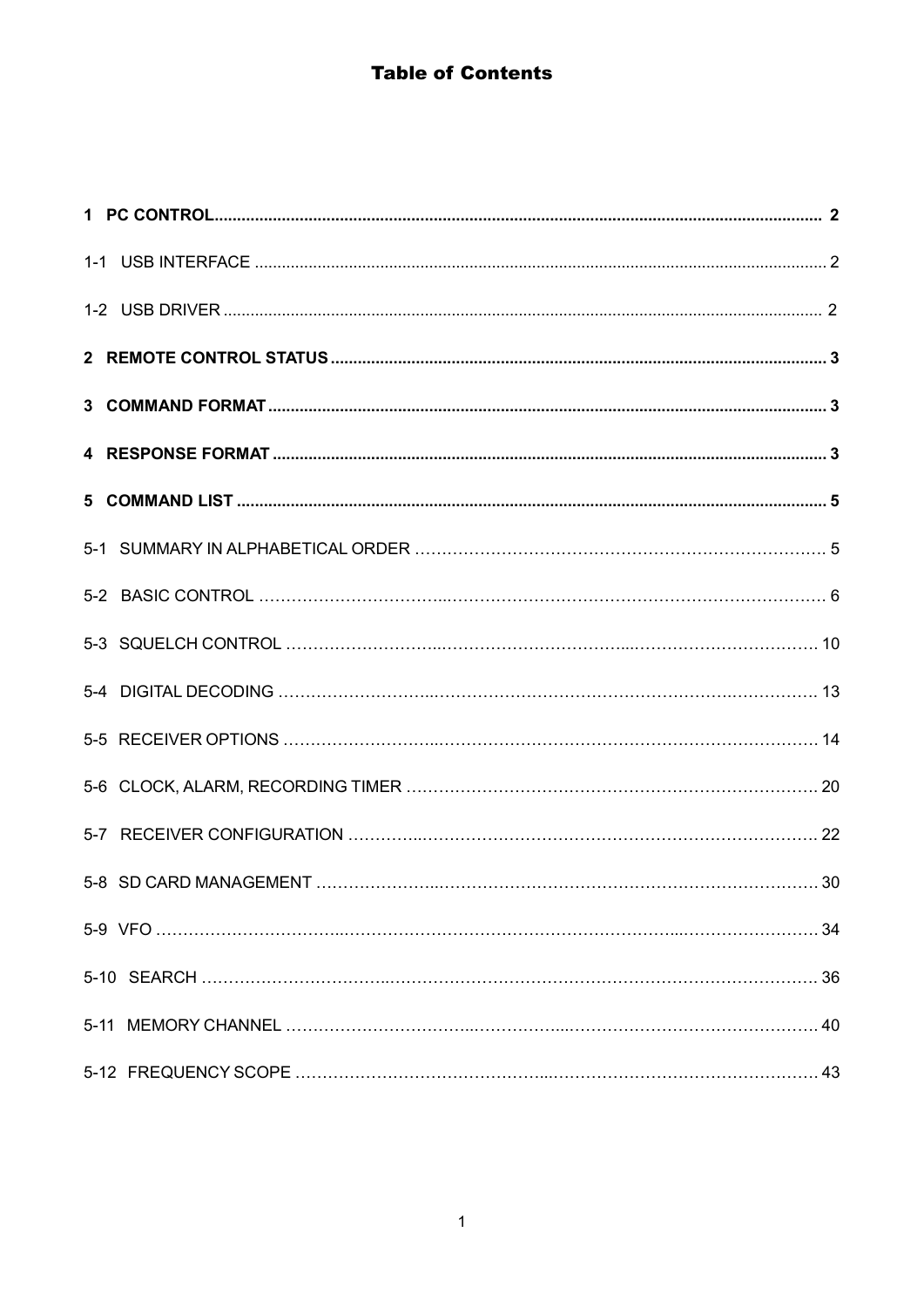# **1 PC CONTROL**

#### **1-1 USB INTERFACE**

The USB (micro B) connector is designed to connect directly to the USB port of a PC. Make sure that the USB cable that you are using is not a "charging only" cable, as this type does not allow data transfer. All functions of the AR-DV1 can be PC controlled with Hyperterminal software, by using our COMMAND LIST. A USB driver needs first to be installed on the PC.

#### **1-2 USB DRIVER**

Once the receiver is connected to the PC, Windows should automatically download and install the necessary USB driver from Internet (providing of course that the PC is connected to Internet).

Note: If Windows is not detecting the connection, the USB cable you are using is probably only a "charging" cable, which does not allow data transfer. Please use the proper kind of cable.

Should the operating system fail to automatically install the driver, you may download it manually from:

http://www.silabs.com/products/mcu/Pages/USBtoUARTBridgeVCPDrivers.aspx

Download and install the driver version corresponding to your operating system, as described on that page.

Following are the specifications for the communication protocol:

**Communication speed (selectable by SB command): 115,200 bps (default), 57,600 bps,** 

**38,400 bps, 19,200 bps, 9,600 bps** 

 **Data: 8 bit** 

 **Stop bit: 1** 

 **Parity: None** 

 **Flow control: None** 

 **Echo: Off** 

Return Code: (PC->AR-DV1): <CR>(0x0d) <LF> ignore

Return Code: (AR-DV1->PC): <CR><LF>(0x0d, 0x0a)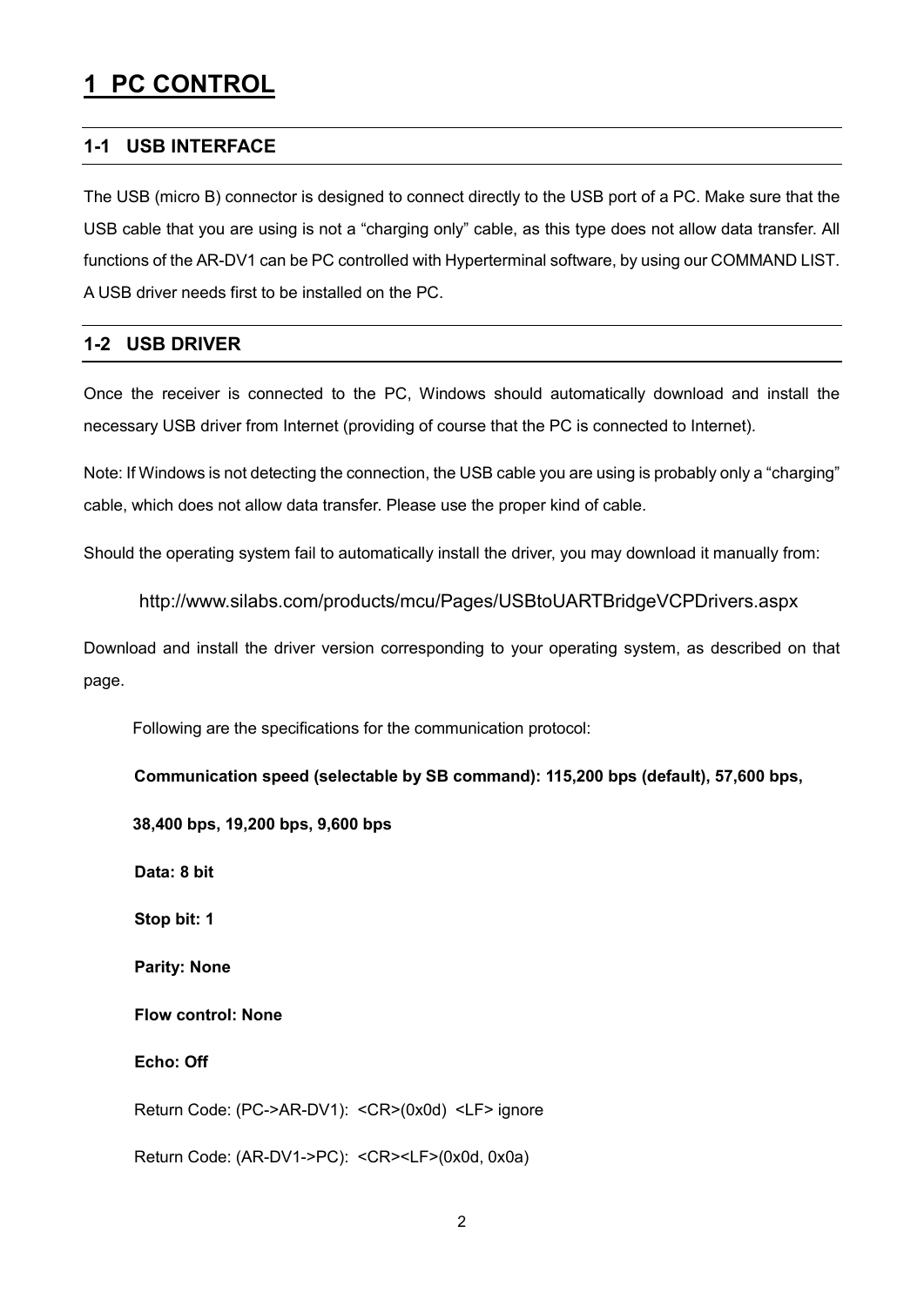# **2 REMOTE CONTROL STATUS**

Connect the AR-DV1 to a PC and turn power on to the AR-DV1.

When any data is sent from a PC to the AR-DV1, then AR-DV1 will respond to the command and go into remote control mode. While in the remote control mode, front panel keys, knobs, and main dial will be disabled, except for the [MHz] key.

To exit from the control command mode, press the [MHz] or send the EX command.

The KEYLOCK function will also be disabled while in the remote control mode.

While Timer Recording is activated, TX, TR, and ZP commands are rejected.

When the AR-DV1 is switched off, only the ZP command (power on command) is accepted.

# **3 COMMAND FORMAT**

<command><CR>

<command><parameter><CR>

<command><parameter 1><SP><parameter 2><SP><parameter 3><CR>

Each command is completed with a <CR>(0x0d).

There is no space between <command> and <parameter>.

#### *Note: SP -- Space*

Each command consists of two upper case letters (header) along with operations as required.

All commands use ASCII code which **MUST BE IN UPPER CASE** (except for the up arrow and down arrow keys.)

# **4 RESPONSE FORMAT**

Although there is no local echo, a specified response should come back from the AR-DV1 after

confirming the correct command. If an invalid command is sent to AR-DV1, [ ? <CR><LF> (0x3f, 0x0d, 0x0a) ] will be returned as an unrecognized command.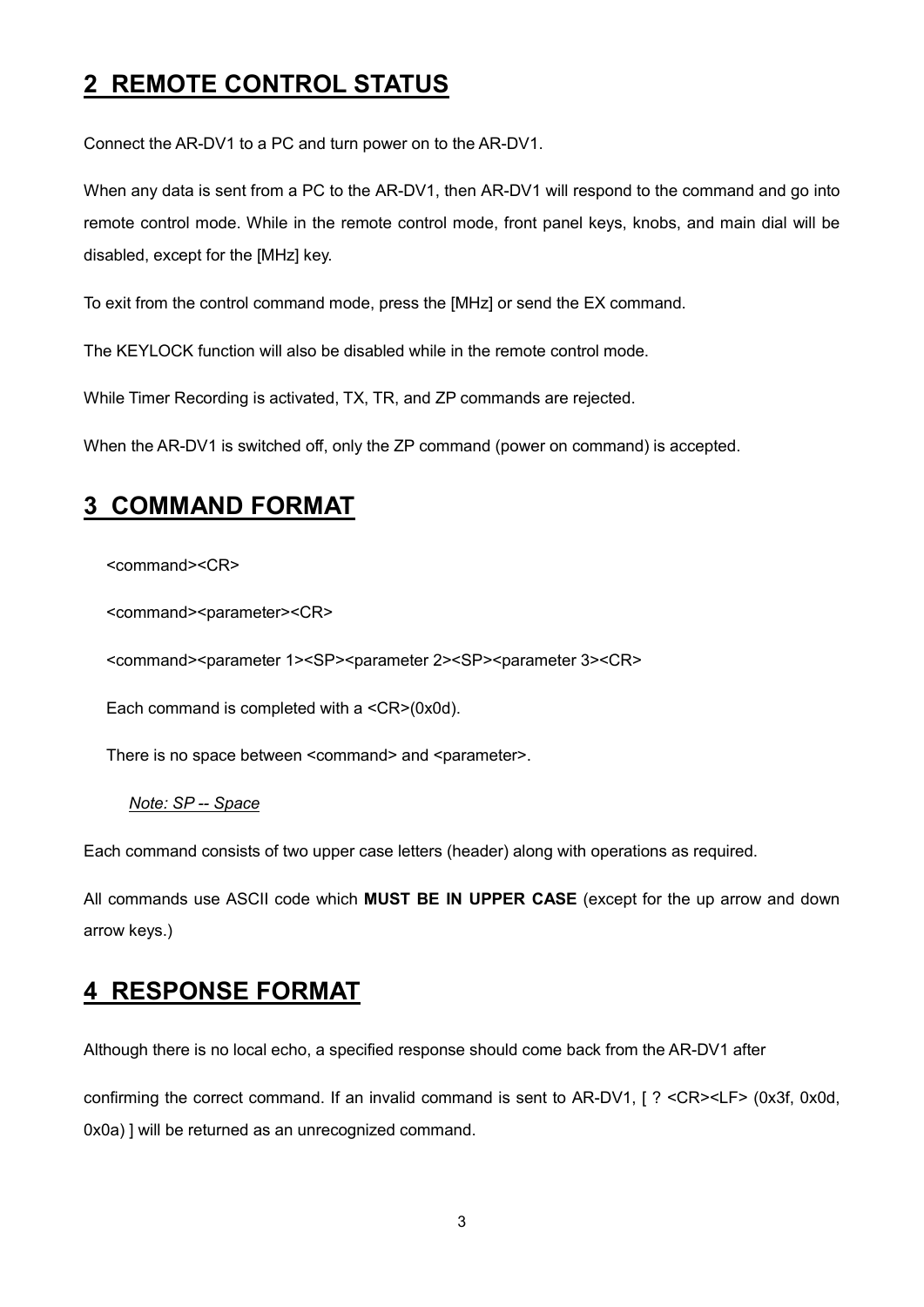#### **NORMAL RESPONSE**

<SP><CR><LF> (0x20, 0x0d, 0x0a) to a valid command (without parameter).

<value><SP><CR><LF> to a valid command (with one parameter.)

<value 1><SP><value 2><SP><CR><LF> to a valid command (with two parameters)

#### **RESPONSE BY RESULT CODES**

Two digits number will be added to the head of the response.

Example 1: Acquire noise squelch level (NQ command)

```
 Command NQ -> Response 20NQ35<SP><CR><LF> (Normal response: NQ35<SP><CR>LF>)
```
Example 2: Set Audio gain (AG command) to 10

Command AG10 -> Response 20<SP><CR><LF> (Normal response: <SP><CR><LF>)

#### **RESULT CODES**

The result codes are used to display the response to the command by a 2 digit number. By using the result codes, it's easier to identify the response as valid, invalid, or continuous status.

First digit: Valid or invalid

- 1 --- Valid command from AR-DV1 (Automatically sent from the AR-DV1)
- 2 --- Valid response from PC (Acknowledgment to PC command)
- 3 --- Invalid command (Not executable)
- 4 --- Invalid command (Command error, invalid parameter)
- 5 --- Invalid command (Invalid parameter out of range)
- 6 --- Invalid command (Unknown command)

Second digit: Response status

- 0 --- Last column or single column
- 1 --- Continuous column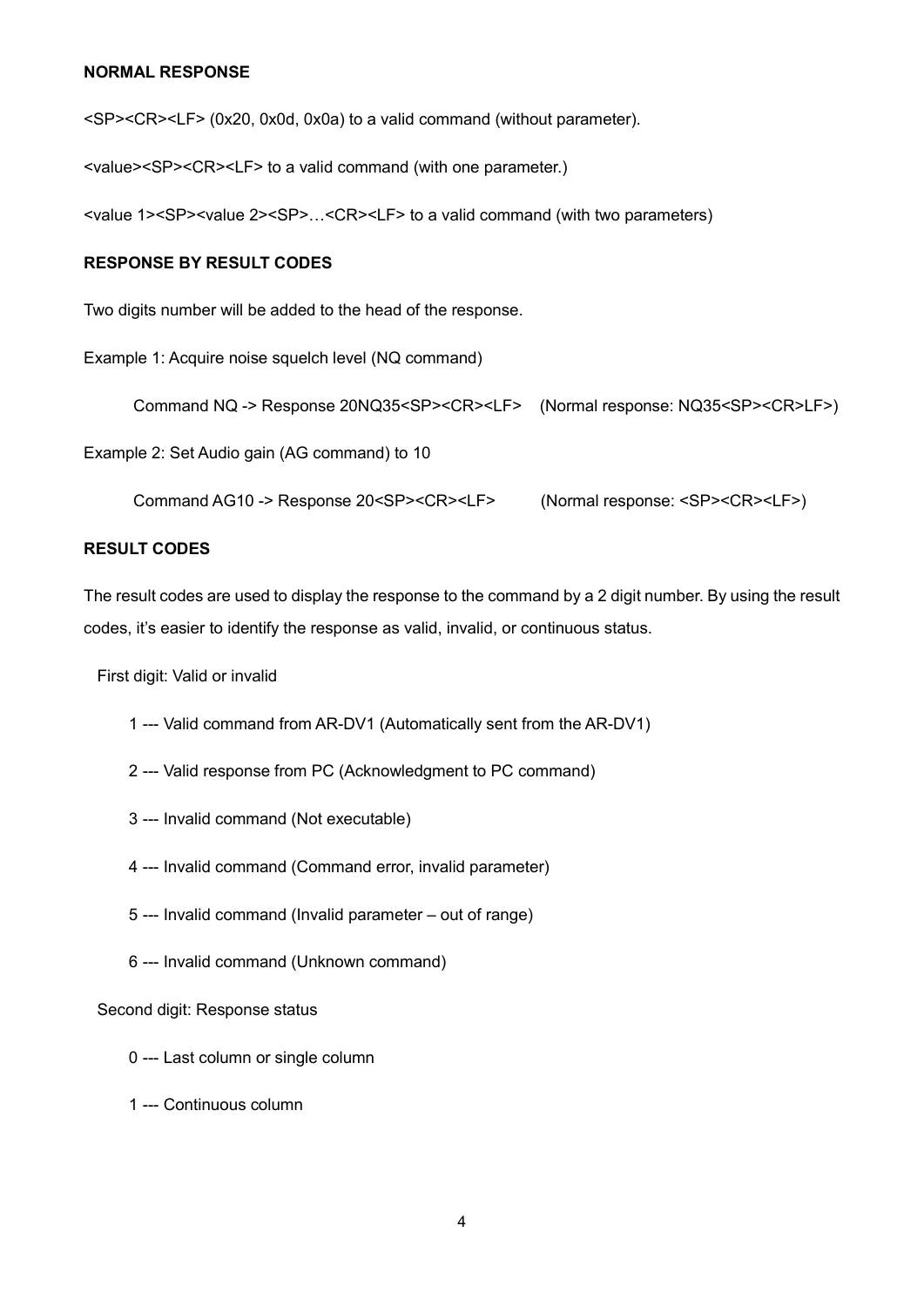#### **5-1 Summary in alphabetical order**

| Command   | R/W             | <b>Function</b>          | Page | Command         | R/W          | <b>Function</b>           | Page           |
|-----------|-----------------|--------------------------|------|-----------------|--------------|---------------------------|----------------|
| <b>AC</b> | R/W             | <b>AGC</b><br>14         |      | <b>PR</b>       | $\mathsf{R}$ | List pass frequencies     | 39             |
| AG        | R/W             | Audio gain               | 6    | <b>PR</b>       | R            | Set pass frequencies      | 39             |
| <b>AS</b> | R/W             | Auto store               | 38   | <b>PT</b>       | R/W          | Write protect             | 24             |
| <b>BK</b> | R/W             | <b>Bank link</b>         | 38   | PW              | W            | Set pass frequencies      | 39             |
| <b>BP</b> | R/W             | Beep                     | 22   | QP              | W            | Power off, disconnect     | 6              |
| CI        | R/W             | Tone squelch on/off      | 11   | <b>RE</b>       | R/W          | Result code               | 26             |
| CN        | R/W             | Tone squelch frequency   | 12   | <b>RF</b>       | R/W          | Receive frequency         | $\overline{7}$ |
| <b>DC</b> | <b>R/W</b>      | DCR encryption code      | 13   | <b>RG</b>       | R/W          | Manual gain               | 14             |
| DI        | R/W             | DCS on/off               | 12   | <b>RN</b>       | R/W          | Serial number             | 28             |
| <b>DJ</b> | R/W             | Digital data output      | 13   | <b>RS</b>       | W            | Reset AR-DV1              | 29             |
| <b>DK</b> | R               | Acquire digital data     | 13   | <b>RT</b>       | R/W          | Receiver status output    | 26             |
| <b>DL</b> | R/W             | Delay time               | 19   | <b>RX</b>       | R            | <b>Receiver status</b>    | 27             |
| <b>DS</b> | R/W             | DCS code                 | 12   | <b>SB</b>       | R/W          | Communication speed       | 28             |
| <b>DT</b> | R/W             | System clock             | 20   | <b>SC</b>       | R/W          | Voice descrambler freq.   | 18             |
| EX        | W               | End remote control       | 10   | <b>SD DIR</b>   | R            | File directory            | 30             |
| <b>FD</b> | $\mathsf{R}$    | Acquire scope data (H)   | 43   | <b>SD INF</b>   | $\mathsf{R}$ | Card information          | 31             |
| <b>FR</b> | R/W             | Free time                | 19   | <b>SD MMR</b>   | W            | File restore              | 34             |
| GL        | $\mathsf{R}$    | Acquire scope data (N)   | 43   | <b>SD MMW</b>   | W            | File backup               | 33             |
| IF        | R/W             | IF bandwidth             | 15   | <b>SD PLY</b>   | W            | Playback                  | 32             |
| <b>KL</b> | R/W             | Key backlight color      | 23   | <b>SD PST</b>   | R            | Record/playback status    | 31             |
| <b>LB</b> | R/W             | <b>LCD backlight</b>     | 22   | <b>SD REC</b>   | W            | Recording                 | 32             |
| LC        | R/W             | Frequency data output    | 24   | <b>SD RSQ</b>   | <b>R/W</b>   | Squelch skip              | 33             |
| LD        | R/W             | LCD dimmer               | 22   | <b>SE</b>       | W            | Search bank setting       | 36             |
| <b>LM</b> | $\mathsf{R}$    | S-meter reading          | 25   | SG              | R/W          | Search group              | 38             |
| LN        | R/W             | <b>LCD</b> contrast      | 23   | <b>SH</b>       | R/W          | Frequency step adjust     | 8              |
| LQ        | R/W             | Level squelch            | 11   | SI              | R/W          | Voice descrambl. on/off   | 18             |
| LS        | R/W             | Auto notch               | 15   | <b>SL</b>       | R/W          | Search bank low limit     | 37             |
| <b>LT</b> | R/W             | S-meter data output      | 25   | <b>SP</b>       | R/W          | Sleep timer               | 20             |
| <b>MA</b> | $\mathsf{R}$    | Read memory channel      | 41   | SQ              | R/W          | Select squelch            | 10             |
| <b>MB</b> | W               | Delete memory bank       | 43   | <b>SR</b>       | $\mathsf{R}$ | Read search bank          | 36             |
| MD        | $\mathsf{R}$    | Decoding mode            | 8    | SS              | W            | Exec. program search      | 37             |
| <b>MG</b> | <b>R/W</b>      | Scan group               | 42   | <b>ST</b>       | R/W          | Frequency step            | $\overline{7}$ |
| <b>MM</b> | W               | Last ch. memory regis.   | 29   | SU              | R/W          | Search bank upper limit   | 37             |
| <b>MP</b> | R/W             | Pass channel             | 42   | <b>SX</b>       | W            | Delete search bank        | 37             |
| MQ        | W               | Delete memory channel    | 43   | TI              | R/W          | Priority receive interval | 18             |
| <b>MR</b> | W               | Read memory              | 41   | TR              | R/W          | Recording timer           | 21             |
| MS        | W               | Memory scan              | 41   | <b>VE</b>       | R/W          | VFO search setting        | 35             |
| МW        | R/W             | Set memory bank          | 42   | <b>VF</b>       | W            | <b>VFO</b>                | 34             |
| <b>MX</b> | W               | Set memory channel       | 42   | VI              | R            | VFO Information           | 35             |
| <b>NQ</b> | R/W             | Noise squelch            | 10   | VQ              | R/W          | Voice squelch             | 11             |
| <b>NR</b> | R/W             | Noise reduction          | 15   | VR              | R            | Firmware version          | 28             |
| <b>OF</b> | R/W             | Offset receive           | 16   | <b>VS</b>       | W            | VFO search                | 34             |
| OL        | R/W             | Offset frequency         | 16   | WI              | R            | AR-DV1 model              | 28             |
| OX        | <b>R/W</b><br>W | Monitor offset           | 17   | ΖI              | R/W<br>W     | Receiver ID               | 24             |
| PD<br>PO  |                 | Delete pass frequencies  | 40   | ZK              | W            | Move to next F/B/CH       | 10             |
| <b>PP</b> | R/W             | Priority receive on/off  | 17   | ZJ<br><b>ZP</b> | W            | Move to prev. F/B/CH      | 9<br>6         |
|           | R/W             | Priority receive channel | 17   |                 |              | Power on, connect         |                |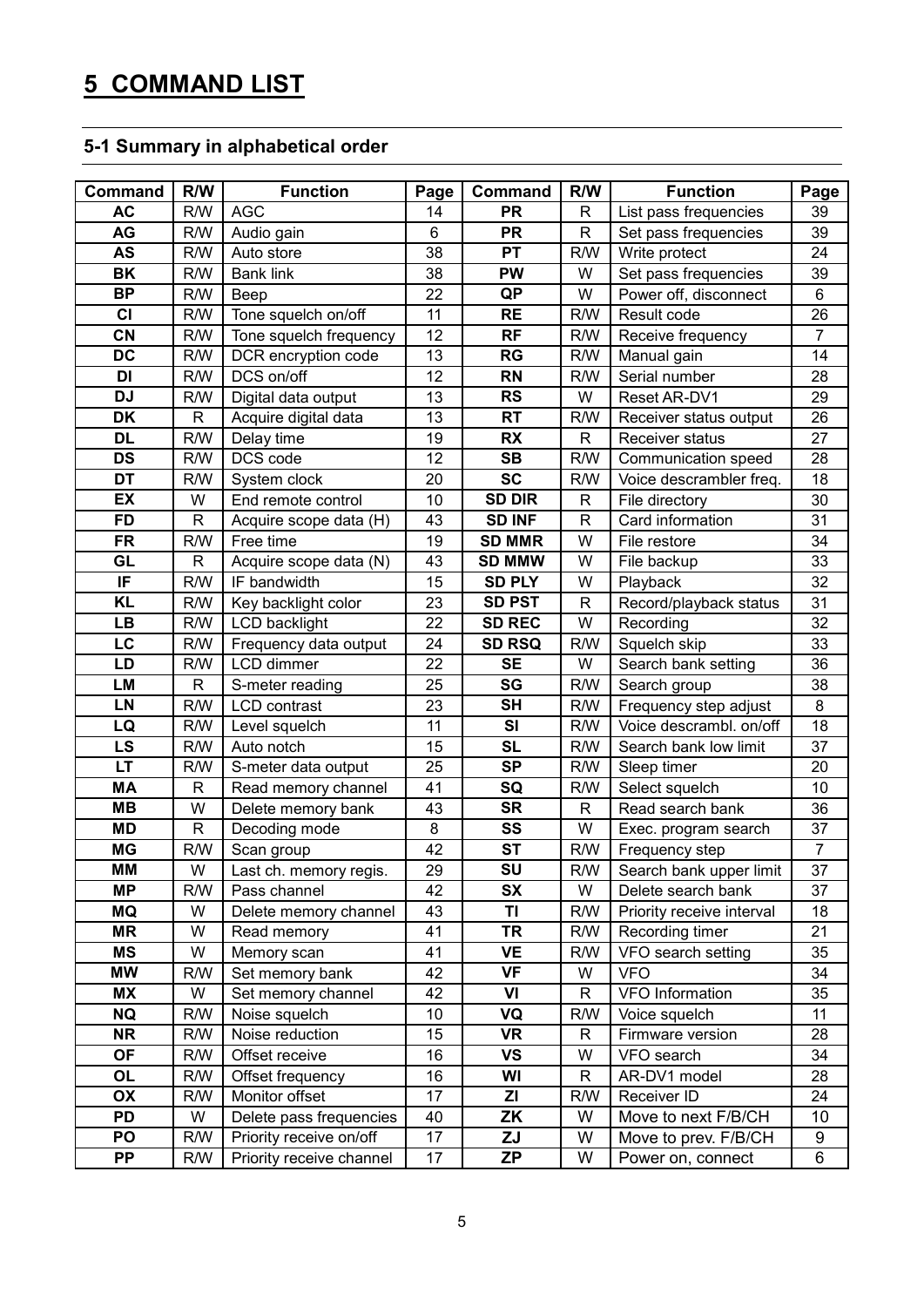# **5-2 BASIC CONTROL**

#### POWER ON, CONNECT

| <b>ZP</b> | Power on | <b>ZPnn / ZP</b> (nn = $00 \sim 99$ : ID) Default: 00 |
|-----------|----------|-------------------------------------------------------|
|           |          | <b>Response: AOR AR-DV1 VER. XXXX READY</b>           |
|           |          | <b>Result code: 10 --- AR-DV1 VER. XXXX READY</b>     |
|           |          | 20 --- Turned on successfully (AR-DV1)                |
|           |          | 40 --- Command format error                           |
|           |          | 50 --- Parameter out of range                         |
|           |          | Note: The Power supply must be connected.             |
|           |          |                                                       |

#### POWER OFF, DISCONNECT

| <b>QP</b> | Power off | <b>QPnn /QP</b> (nn = $00 \sim 99$ : ID) Default: 00 |
|-----------|-----------|------------------------------------------------------|
|           |           | Response: AOR AR-DV1 GOTO SHUTDOWN                   |
|           |           | <b>Result code: 10 --- Power off completed</b>       |
|           |           | 20 --- Power off processing                          |
|           |           | (AR-DV1 GOTO SHUTDOWN)                               |
|           |           | 40 --- Command format error                          |
|           |           | 50 --- Parameter out of range                        |
|           |           | Note: The Power supply must be connected.            |

#### AUDIO GAIN

| AG | (nn: $00 \sim 99$ ) Default: 00<br><b>AGnn</b> |
|----|------------------------------------------------|
|    | To read: AG <cr></cr>                          |
|    | Response: AGnn                                 |
|    | <b>Result code: 20 --- Read successfully</b>   |
|    | 40 --- Command format error                    |
|    | 50 --- Parameter out of range                  |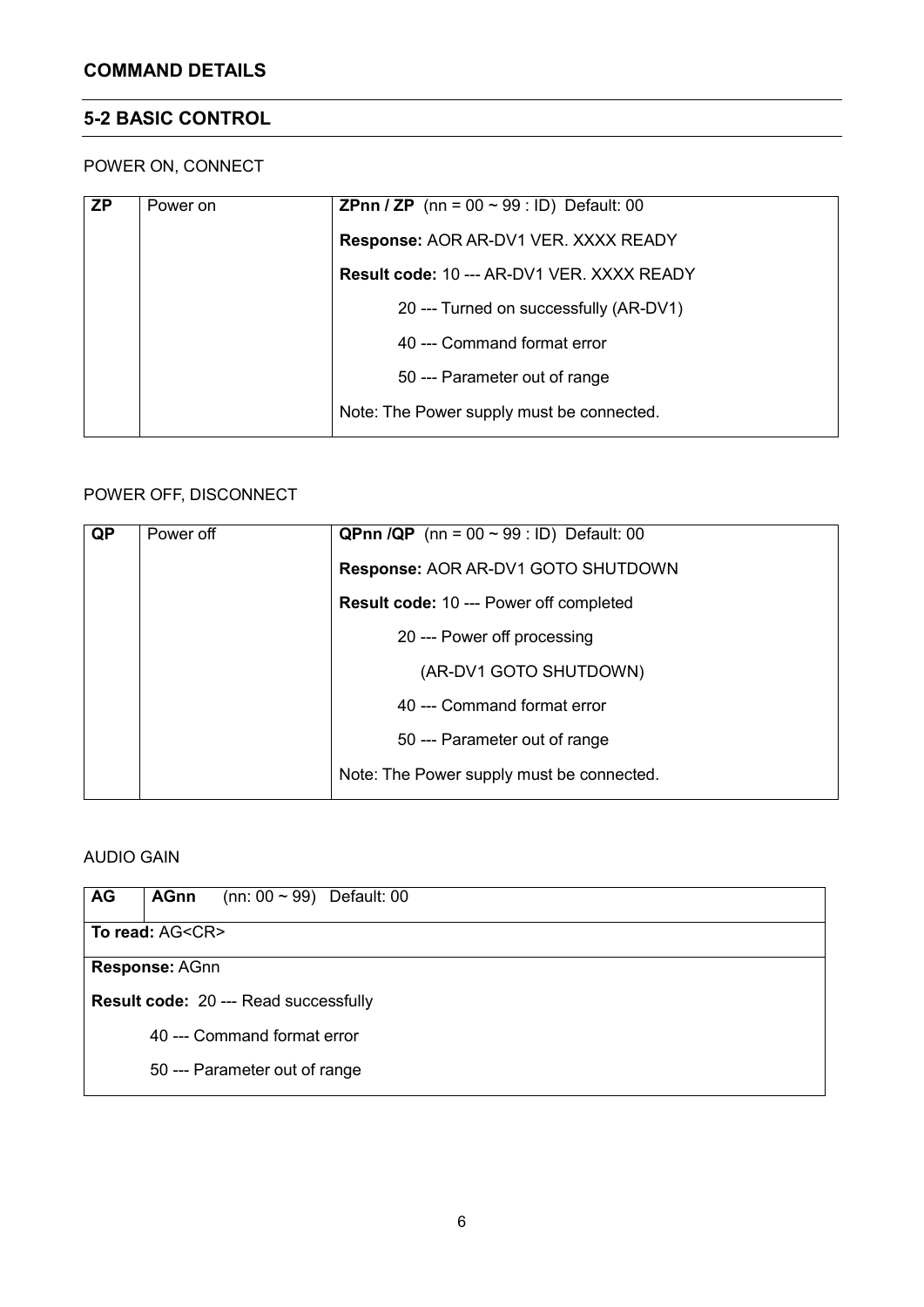**RF RFnnnn.nnnnn** (nn: in MHz, Range: 0.1 ~ 1300.0)

**To read:** RF<CR>

**Response:** RFnnnn.nnnnn (in MHz)

**Result code:** 20 --- Set successfully

30 --- Entered an invalid frequency for the current receive mode

40 --- Command format error

50 --- Parameter out of range

Note: In VFO mode, setting frequency becomes the receive frequency.

In VFO search, if the set frequency is within a range of VFO-A and VFO-B, it will become the

receive frequency and continues searching. If the set frequency is out of range of VFO-A

and VFO-B, a result code (30) will be returned from the AR-DV1.

In program search, if the set frequency is within a range of the search bank, it will become the

receive frequency and continues searching. If the set frequency is out of range of the search

bank, a result code (30) will be returned from the AR-DV1.

#### FREQUENCY STEP

**ST STnnn.nn** nnn.nn (in kHz) : 0.01, 0.05, 01, 05, 1.0, 2.0, 5.0, 6.25, 7.50, 8.33, 9.0, 10.0, 12.5, 15.0, 20.0, 25.0, 30.0, 50.0, 100.0, 500.0 (default: 010.00)

**To read:** ST<CR>

#### **Response:** STnnn.nn

**Result code:** 20 --- Read successfully

30 --- Invalid setting

40 --- Command format error

50 --- Parameter out of range

Note: In VFO mode or VFO search mode, the frequency step will be changed immediately.

In program search mode, executing this command will work until another bank is selected

by using the SS command or another receive mode is selected.

In memory read mode, it will remain until another channel is selected or another receive mode

is selected. This command will not work in the memory read and scan modes.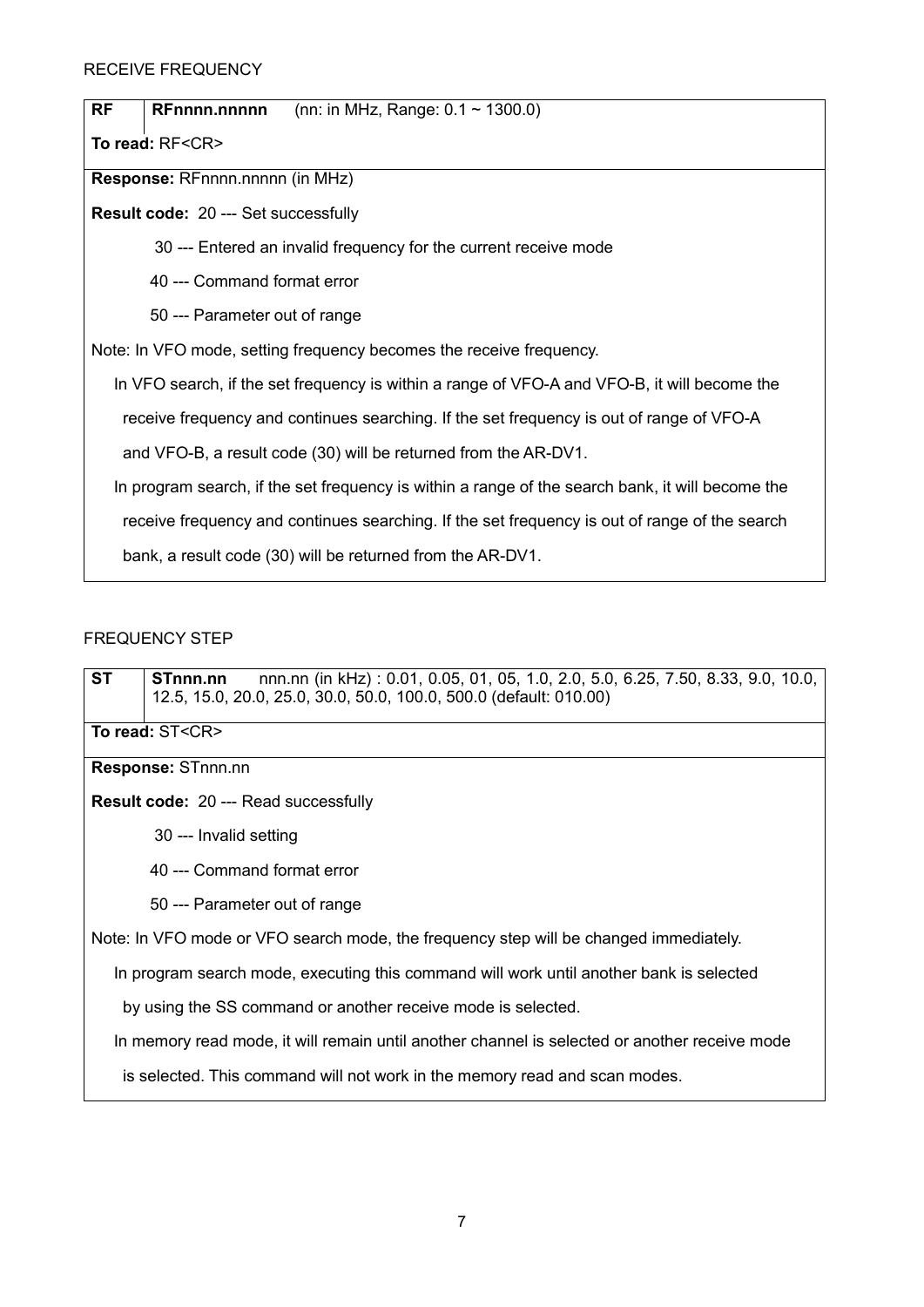| <b>SH</b>                                                                             | <b>SHnnn.nn</b> : nnn.nn: (in kHz):0.05, 0.25, 0.5, 1, 2.5, 3.12, 3.75, 4.16, 4.5, 5.0, 6.25, 10.0,<br>12.5, 15.0, 25.0, 50.0, 250.0 (default: 000.00) |  |  |  |  |
|---------------------------------------------------------------------------------------|--------------------------------------------------------------------------------------------------------------------------------------------------------|--|--|--|--|
|                                                                                       | To read: SH <cr></cr>                                                                                                                                  |  |  |  |  |
|                                                                                       | Response: SHnnn.nn                                                                                                                                     |  |  |  |  |
|                                                                                       | <b>Result code: 20 --- Read successfully</b>                                                                                                           |  |  |  |  |
|                                                                                       | 30 --- Invalid setting                                                                                                                                 |  |  |  |  |
|                                                                                       | 40 --- Command format error                                                                                                                            |  |  |  |  |
|                                                                                       | 50 --- Parameter out of range                                                                                                                          |  |  |  |  |
| Note: In VFO mode or VFO search mode, the frequency step will be changed immediately. |                                                                                                                                                        |  |  |  |  |
|                                                                                       | In program search mode, executing this command will work until another bank is selected                                                                |  |  |  |  |
|                                                                                       | by using the SS command or another receive mode is selected.                                                                                           |  |  |  |  |
|                                                                                       | In memory read mode, this command will be effective until another channel is selected                                                                  |  |  |  |  |
| or another receive mode is selected.                                                  |                                                                                                                                                        |  |  |  |  |
| This command will not work in the memory scan mode.                                   |                                                                                                                                                        |  |  |  |  |
|                                                                                       |                                                                                                                                                        |  |  |  |  |

#### DECODING MODE

| <b>MD</b> | Mddan / MDda                       | (default: MD001) |  |  |  |
|-----------|------------------------------------|------------------|--|--|--|
|           | To read: MD <cr></cr>              |                  |  |  |  |
|           | Response: MDdan                    |                  |  |  |  |
|           | Parameters: d: Digital decode mode |                  |  |  |  |
|           | 0: Digital signal not decoded      |                  |  |  |  |
|           | 1: D-STAR                          |                  |  |  |  |
|           | 2: YAESU                           |                  |  |  |  |
|           | 3: ALINCO                          |                  |  |  |  |
|           | 4: D-CR/NXDN                       |                  |  |  |  |
|           | 5: P-25 (APCO25)                   |                  |  |  |  |
|           | 6: dPMR                            |                  |  |  |  |
|           | 7: DMR                             |                  |  |  |  |
|           | a: Digital mode setting            |                  |  |  |  |
|           | 0: Digital auto decode mode        |                  |  |  |  |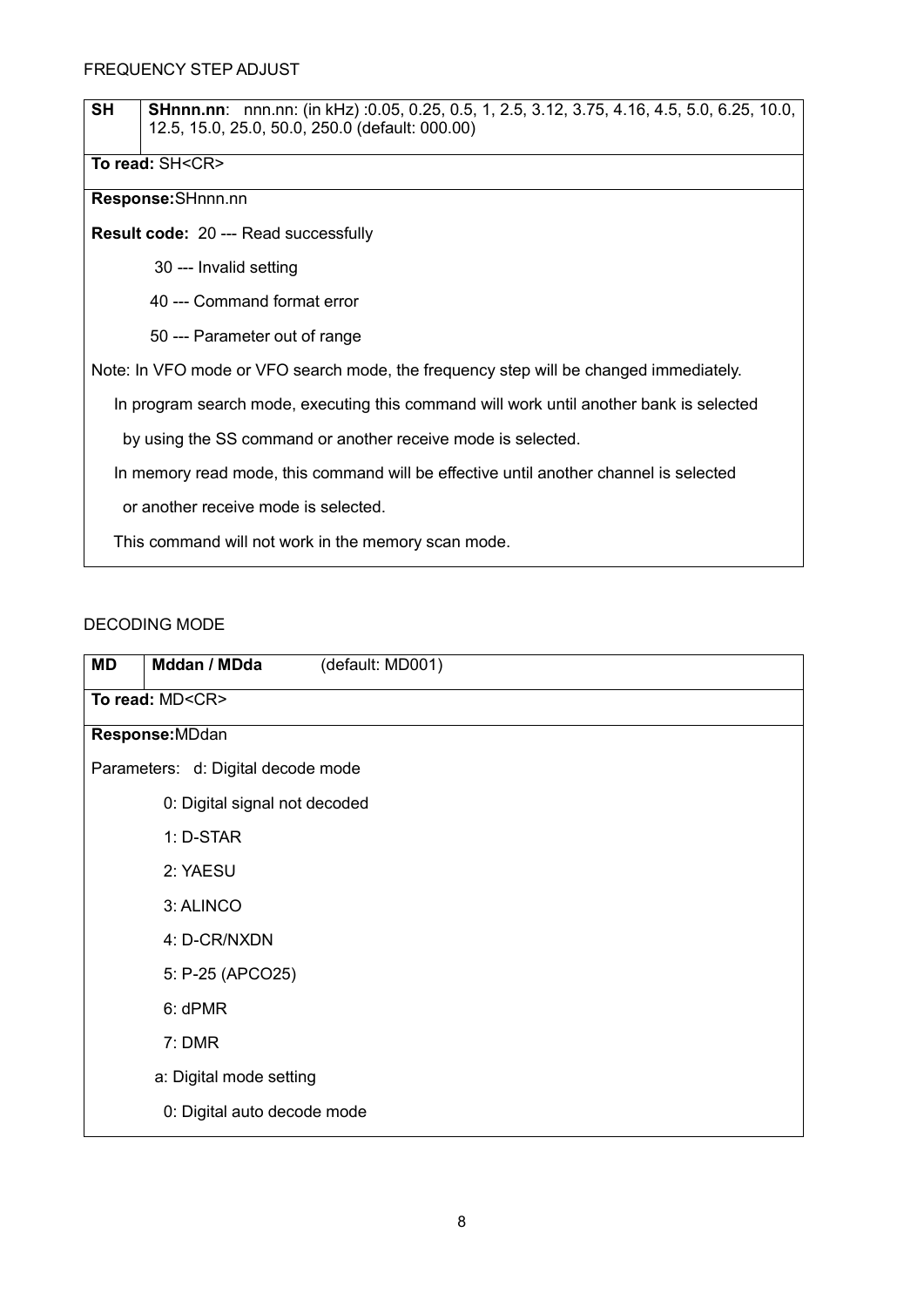1: D-STAR 2: YAESU 3: ALINCO 4: D-CR/NXDN 5: P-25 (APCO25) 6: dPMR 7: DMR F: Digital decode OFF n: Analog receive mode 0:FM 1:AM 2:SAH 3: SAL 4:USB 5:LSB 6: CW Note: "n" parameter may be omitted and the analog receive mode is set to NFM. When "n" is set other than 0, the digital decode mode is set to OFF and "a" parameter is automatically forced to "F". **Result code:** 20 --- Read successfully 40 --- Command format error 50 --- Parameter out of range

Note: In VFO mode or VFO search mode, the frequency step will be changed immediately.

In program search mode, executing this command will work until another bank is selected by using the SS command or another receive mode is selected. In memory read mode, this command will be effective until another channel is selected or another receive mode is selected.

This command will not work in the memory scan mode.

#### MOVE TO PREVIOUS FREQUENCY, BANK, CHANNEL

**ZJ ZJ** (immediate command) **Result code:** 20 --- Read successfully 40 --- Command format error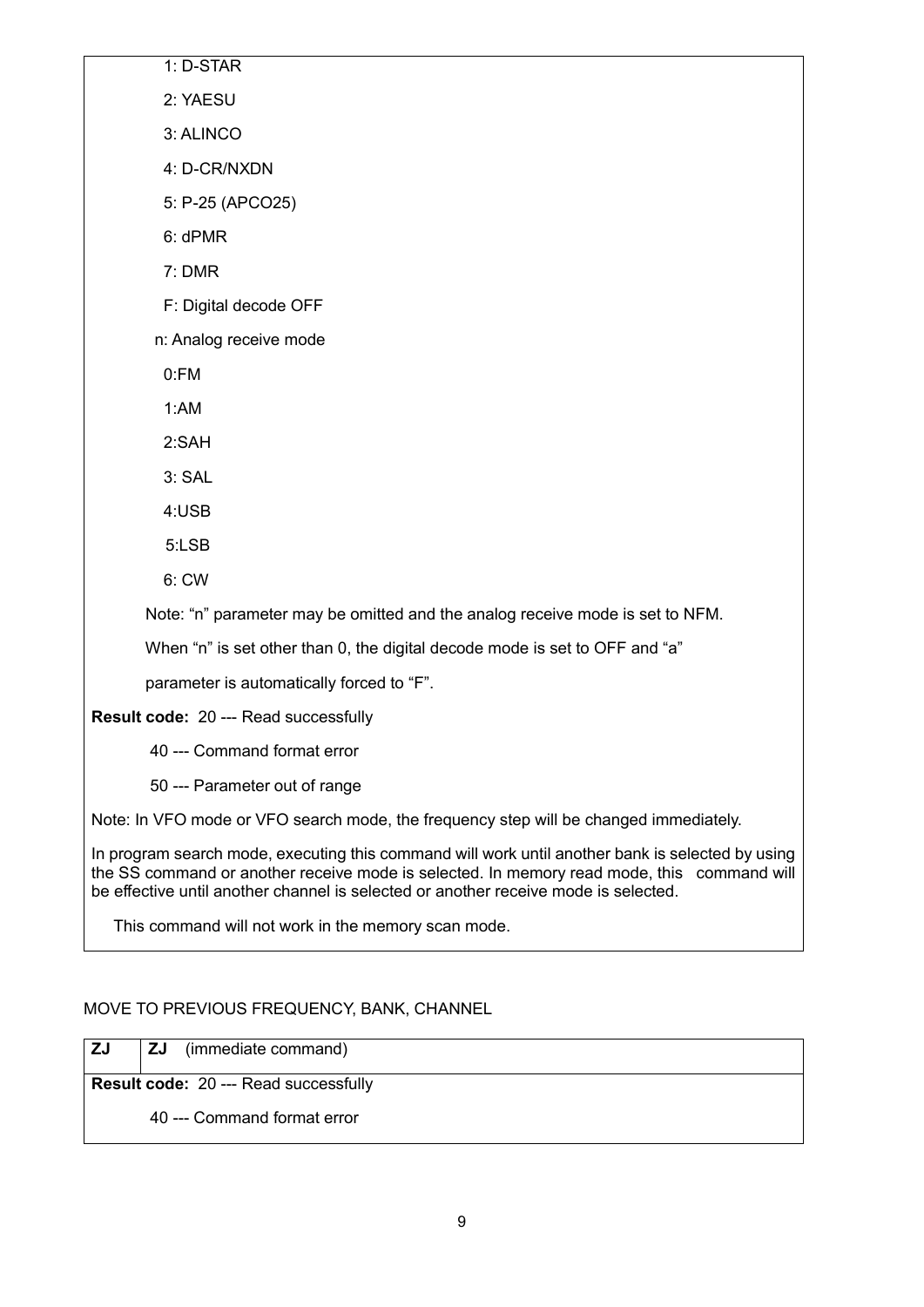**ZK ZK** (immediate command)

**Result code:** 20 --- Read successfully

40 --- Command format error

#### END REMOTE CONTROL

| EX | EXnn, EX | (nn: Receiver's ID. If omitted, nn=00)               |
|----|----------|------------------------------------------------------|
|    |          | <b>Result code: 20 --- Disconnected successfully</b> |
|    |          | 40 --- Command format error                          |
|    |          | 50 --- Parameter out of range                        |

#### **5-3 SQUELCH CONTROL**

#### SELECT SQUELCH

| SQ | SQn | (n: $0 \sim 2$<br>default: 0)                |
|----|-----|----------------------------------------------|
|    |     | $0:$ Auto                                    |
|    |     | 1: Noise squelch                             |
|    |     | 2: Level squelch                             |
|    |     | <b>Result code: 20 --- Read successfully</b> |
|    |     | 40 --- Command format error                  |
|    |     | 50 --- Parameter out of range                |
|    |     |                                              |

#### NOISE SQUELCH

| <b>NQ</b> | <b>NQnn</b> | (nn: $00 \sim 99$ )<br>default: 00)          |  |
|-----------|-------------|----------------------------------------------|--|
|           |             | 00: Squelch fully opened                     |  |
|           |             | 99: Squelch fully closed                     |  |
|           |             | <b>Result code: 20 --- Read successfully</b> |  |
|           |             | 40 --- Command format error                  |  |
|           |             | 50 --- Parameter out of range                |  |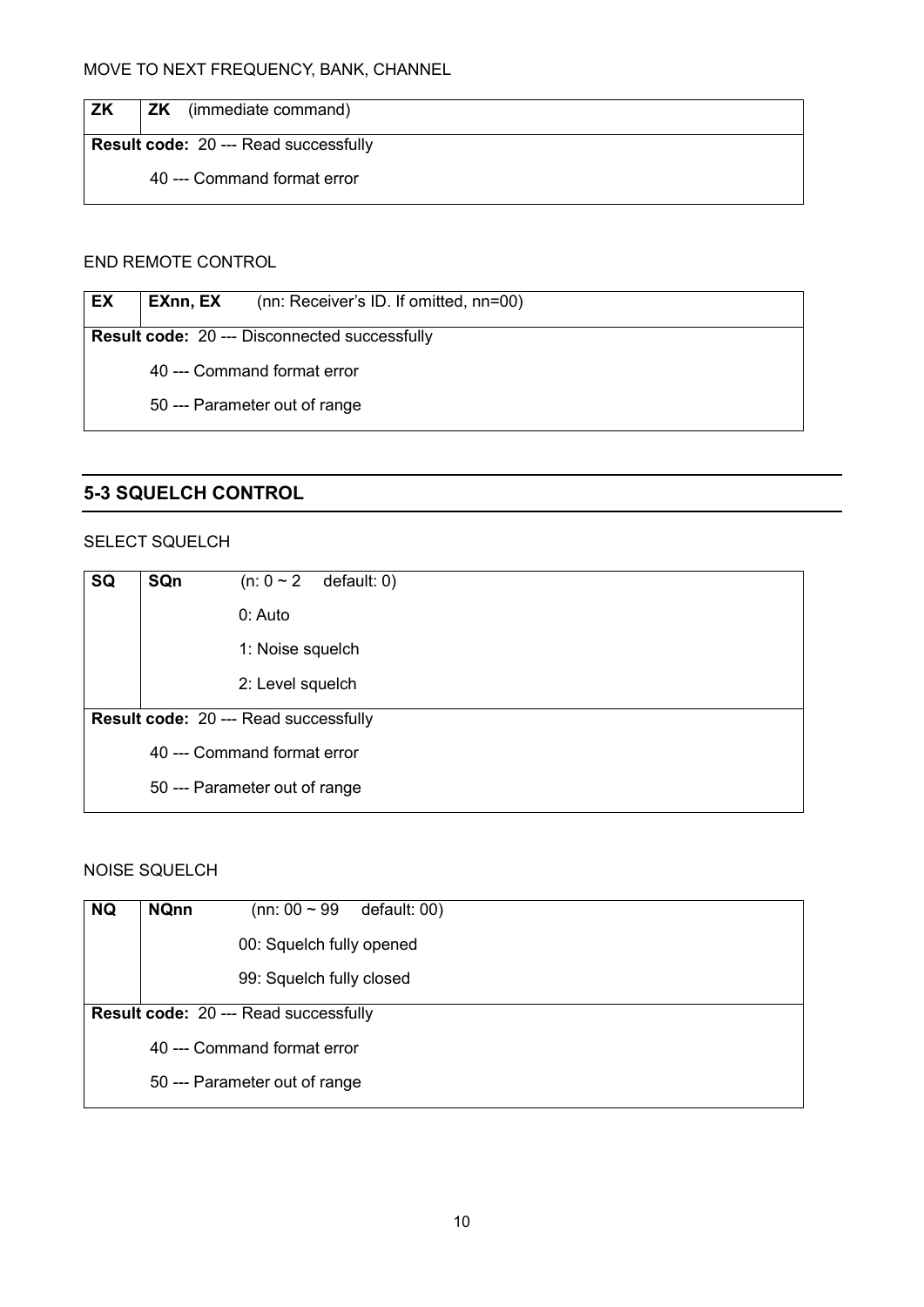| LQ | <b>LQnn</b> | (nn: $00 \sim 99$                     | default: 00) |
|----|-------------|---------------------------------------|--------------|
|    |             | 00: Squelch fully opened              |              |
|    |             | 99: Squelch fully closed              |              |
|    |             | Result code: 20 --- Read successfully |              |
|    |             | 40 --- Command format error           |              |
|    |             | 50 --- Parameter out of range         |              |

#### VOICE SQUELCH

| VQ | VQn VTppp VLr                                                                 |
|----|-------------------------------------------------------------------------------|
|    | $n: 0, 1$ 0: Function Off (default)                                           |
|    | 1: Function On                                                                |
|    | ppp: $000 \sim 255$ (default: 020)                                            |
|    | Delay time in 0.1 second incremental                                          |
|    | r: $0 \sim 7$ Squelch level (default: 4)                                      |
|    | <b>Result code: 20 --- Read successfully</b>                                  |
|    | 40 --- Command format error                                                   |
|    | 50 --- Parameter out of range                                                 |
|    | Note: Function ON/OFF can be set independently in each VFO, bank, or channel. |
|    | Delay time and squelch level are applied for the entire operation.            |

#### TONE SQUELCH ON/OFF

| <b>CI</b> | Cln<br>default: 0)<br>(n: 0, 1)                                 |
|-----------|-----------------------------------------------------------------|
|           | 0: Tone squelch OFF                                             |
|           | 1: Tone squelch ON                                              |
|           | <b>Result code: 20 --- Read successfully</b>                    |
|           | 40 --- Command format error                                     |
|           | 50 --- Parameter out of range                                   |
|           | Note: This command may be used for each VFO, bank, and channel. |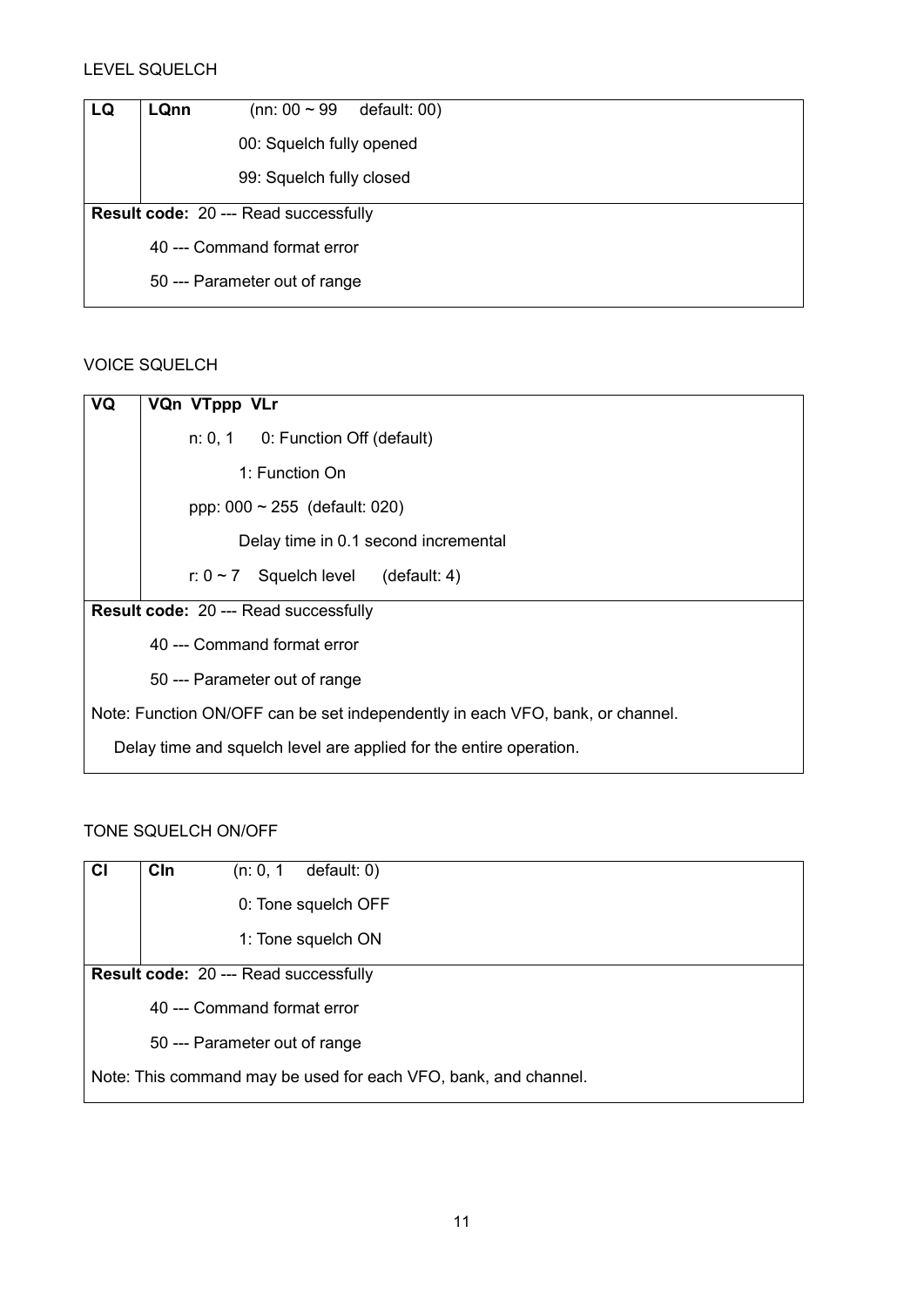| <b>CN</b> | <b>CNnn</b> | (nn: 00 (response only), $01 - 52$ , 99 (search))               |
|-----------|-------------|-----------------------------------------------------------------|
|           |             | default:99                                                      |
|           |             | When tone search is activated, response will be CN99nn.         |
|           |             | If tone is detected, nn = $01 \sim 52$                          |
|           |             | If no tone is detected, $nn = 00$                               |
|           |             | <b>Result code: 20 --- Read successfully</b>                    |
|           |             | 40 --- Command format error                                     |
|           |             | 50 --- Parameter out of range                                   |
|           |             | Note: This command may be used for each VFO, bank, and channel. |
|           |             |                                                                 |

#### DCS ON/OFF

| DI | <b>D</b> In<br>default: 0)<br>(n: 0, 1                          |
|----|-----------------------------------------------------------------|
|    | 0: DCS OFF                                                      |
|    | 1: DCS ON                                                       |
|    | <b>Result code: 20 --- Read successfully</b>                    |
|    | 40 --- Command format error                                     |
|    | 50 --- Parameter out of range                                   |
|    | Note: This command may be used for each VFO, bank, and channel. |

# DCS CODE

| <b>DS</b> | <b>DSnnn</b><br>(nnn: 000 (response only), 017 ~754, 999)       |
|-----------|-----------------------------------------------------------------|
|           | 999 is code search. Default:999                                 |
|           | When code search is activated, response will be DS999nnn.       |
|           | If code is detected, nnn = $017 \sim 754$                       |
|           | No code is detected, $nnn = 000$                                |
|           | <b>Result code: 20 --- Read successfully</b>                    |
|           | 40 --- Command format error                                     |
|           | 50 --- Parameter out of range                                   |
|           | Note: This command may be used for each VFO, bank, and channel. |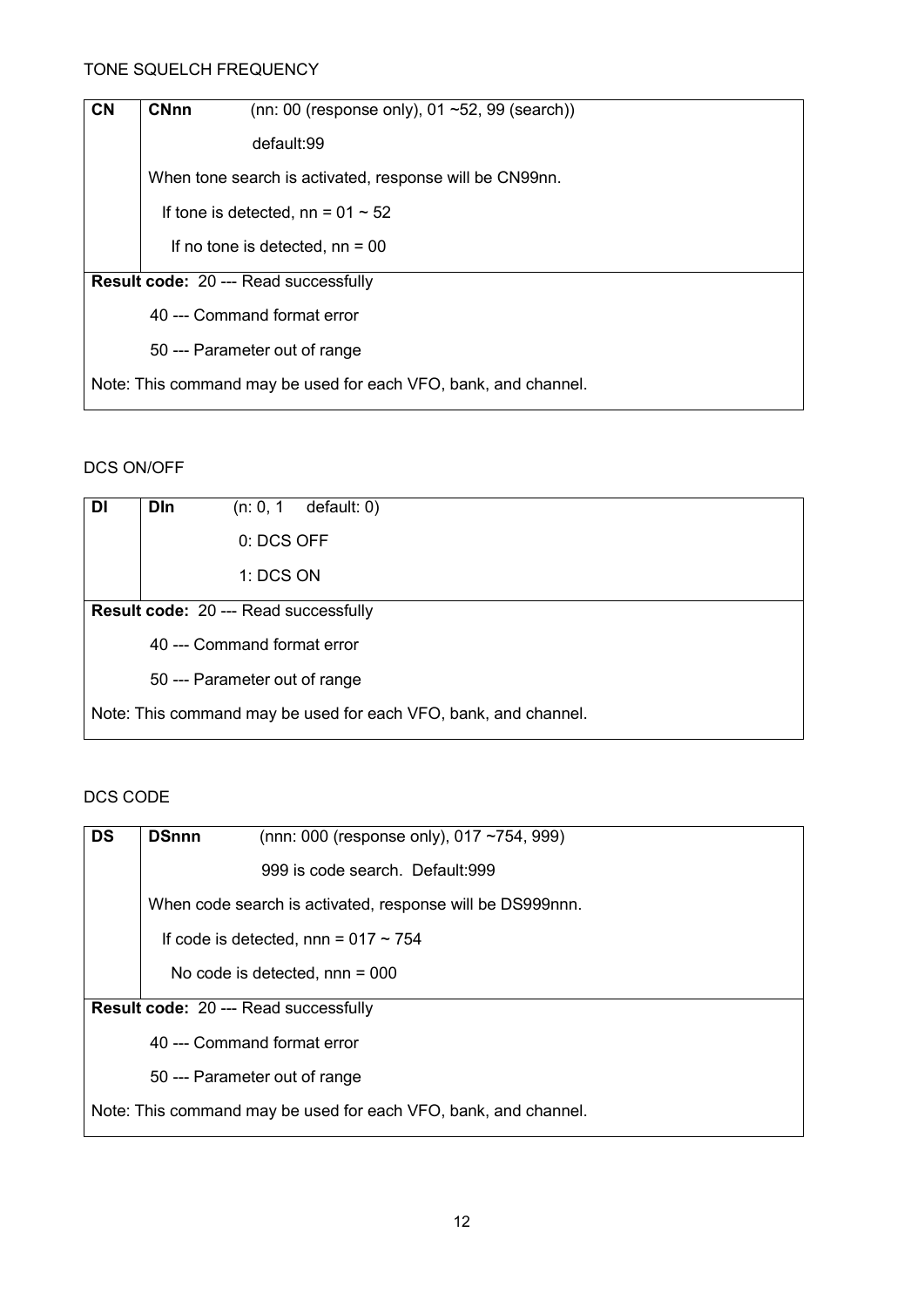# **5-4 DIGITAL DECODING**

#### DIGITAL CR, SIMPLE ENCRYPTION CODE DECODING

| <b>DC</b> | <b>DCnnnnn</b><br>(nnnnn: 00000 ~32767)                                    |
|-----------|----------------------------------------------------------------------------|
|           | default:00000                                                              |
|           | <b>Result code: 20 --- Read successfully</b>                               |
|           | 40 --- Command format error                                                |
|           | 50 --- Parameter out of range                                              |
|           | Note: Used for non-licensed low power communication system, in Japan only. |

#### DIGITAL DATA OUTPUT

| <b>DJ</b> | <b>DJn</b><br>(n: 0, 1)                                                             |
|-----------|-------------------------------------------------------------------------------------|
|           | n:0 Data output OFF (default)                                                       |
|           | n:1 Data output ON                                                                  |
|           | When activated, the digital data will be displayed on the LCD or output from remote |
|           | connector.                                                                          |
|           | <b>Result code: 20 --- Read successfully</b>                                        |
|           | 40 --- Command format error                                                         |
|           | 50 --- Parameter out of range                                                       |

#### ACQUIRE DIGITAL DATA

| DK | <b>DKyyy</b>                                                                               |  |  |
|----|--------------------------------------------------------------------------------------------|--|--|
|    | Acquire the latest message.                                                                |  |  |
|    | <b>Result code: 20 --- Read successfully</b>                                               |  |  |
|    | 40 --- Command format error                                                                |  |  |
|    | Note: When DJ command is set to 1, data will always be output, regardless of this command. |  |  |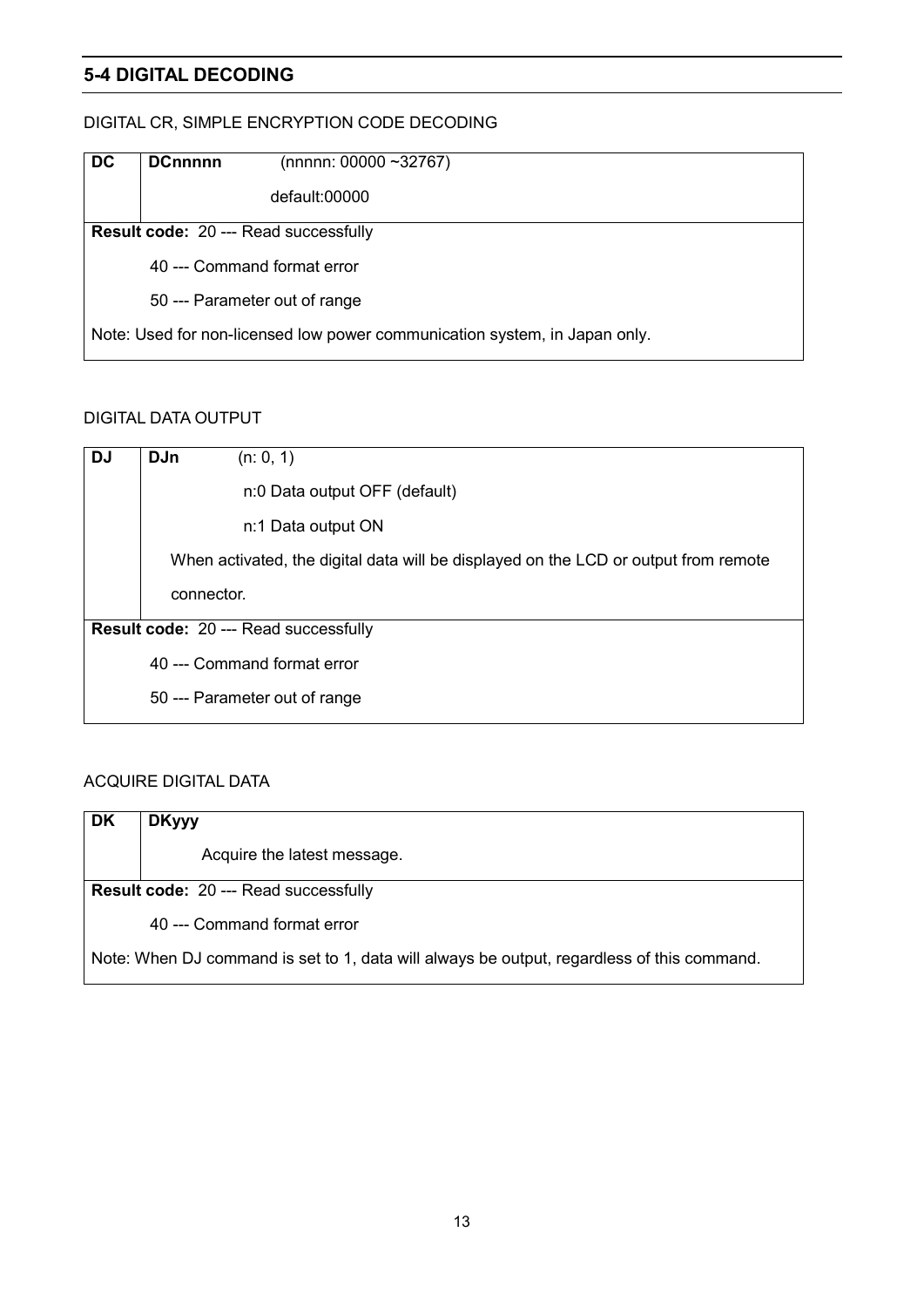#### **5-5 RECEIVER OPTIONS**

These options are available for each VFO, bank, and channel settings except the OL command (offset frequency setting). The OL command is applied for entire receiver's settings.

#### AGC (AUTOMATIC GAIN CONTROL)

| <b>AC</b>    | <b>ACn</b><br>$(n: 0 \sim 3)$ (default: 0)                                                        |  |  |  |  |
|--------------|---------------------------------------------------------------------------------------------------|--|--|--|--|
|              | n=0 AGC Fast                                                                                      |  |  |  |  |
|              | n=1 AGC Medium                                                                                    |  |  |  |  |
|              | n=2 AGC Slow                                                                                      |  |  |  |  |
|              | n=3 MANUAL GAIN                                                                                   |  |  |  |  |
|              | To read: AC <cr></cr>                                                                             |  |  |  |  |
|              | Response: ACn                                                                                     |  |  |  |  |
|              | Result code: 20 --- Read successfully                                                             |  |  |  |  |
|              | 30 --- Detector mode is selected other than Analog AM modes (AM, SSB, CW)                         |  |  |  |  |
|              | 40 --- Command format error                                                                       |  |  |  |  |
|              | 50 --- Parameter out of range                                                                     |  |  |  |  |
| other modes. | Note: This command works only in Analog AM modes (AM, SSB, CW). An error code will be sent in all |  |  |  |  |

#### MANUAL GAIN

| RG | <b>RGnnn</b><br>(nnn: $000 \sim 110$ )                                              |
|----|-------------------------------------------------------------------------------------|
|    | nnn=000 Gain minimum                                                                |
|    | nnn=110 Gain maximum (default:099)                                                  |
|    | To read: RG <cr></cr>                                                               |
|    | Response: RGnnn                                                                     |
|    | <b>Result code: 20 --- Read successfully</b>                                        |
|    | 40 --- Command format error                                                         |
|    | 50 --- Parameter out of range                                                       |
|    | Note: The manual gain setting is valid only when AGC is selected MANUAL GAIN (AC3). |
|    | However, the parameter setting or readout is available regardless of AGC setting.   |
|    |                                                                                     |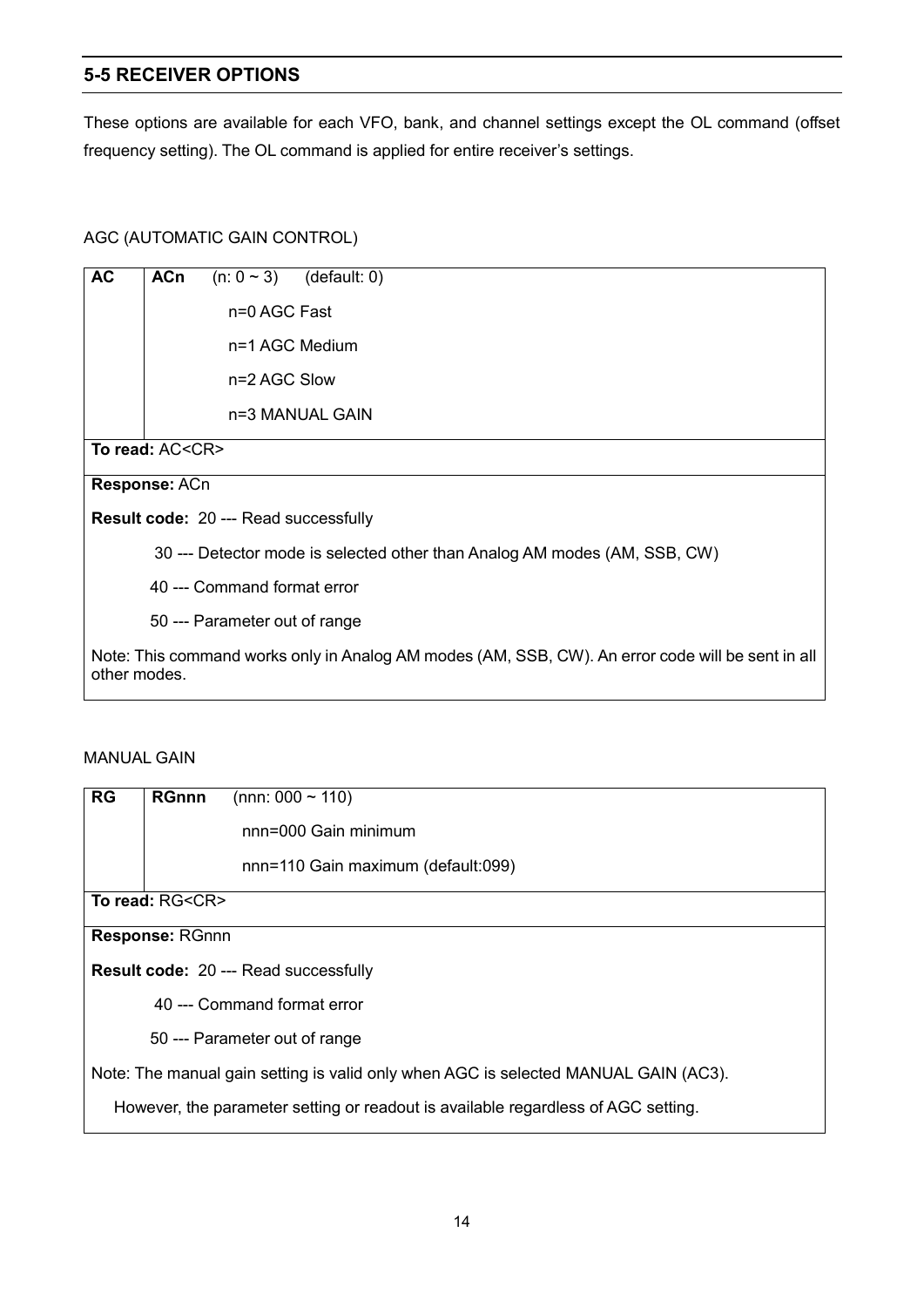#### IF BANDWIDTH

| IF. | IFn FM: n = 0->200KHz, 1->100KHz, 2->30KHz, 3->15KHz, 4->6KHz (default: 3 FM) |  |  |  |  |
|-----|-------------------------------------------------------------------------------|--|--|--|--|
|     | AM: n = 0->15KHz, 1->8KHz, 2->5.5KHz, 3->3.8KHz                               |  |  |  |  |
|     | SAH, SAL n=0->5.5KHz, 1->3.8KHz                                               |  |  |  |  |
|     | USB LSB n=0->2.6KHz, 1->1.8KHz                                                |  |  |  |  |
|     | CW n=0->500Hz, 1->200Hz                                                       |  |  |  |  |
|     | To read: IF <cr></cr>                                                         |  |  |  |  |
|     | Response: IFn, IFnn                                                           |  |  |  |  |
|     | <b>Result code: 20 --- Read successfully</b>                                  |  |  |  |  |
|     | 30 --- Invalid decode mode                                                    |  |  |  |  |
|     | 40 --- Command format error                                                   |  |  |  |  |
|     | 50 --- Parameter out of range                                                 |  |  |  |  |

#### AUTO NOTCH

| <b>LS</b> | <b>LSn</b>            | $n: 0 \sim 3$                                |  |  |
|-----------|-----------------------|----------------------------------------------|--|--|
|           |                       | n: 0 OFF (default)                           |  |  |
|           | n: 1 Depth Low        |                                              |  |  |
|           |                       | n: 2 Depth Medium                            |  |  |
|           | n: 3 Depth High       |                                              |  |  |
|           | To read: LS <cr></cr> |                                              |  |  |
|           | Response: LSn         |                                              |  |  |
|           |                       | <b>Result code: 20 --- Read successfully</b> |  |  |
|           |                       | 40 --- Command format error                  |  |  |
|           |                       | 50 --- Parameter out of range                |  |  |

#### NOISE REDUCTION

| n: 0 OFF (default)    |
|-----------------------|
| n: 1 Reduction Low    |
| n: 2 Reduction Medium |
|                       |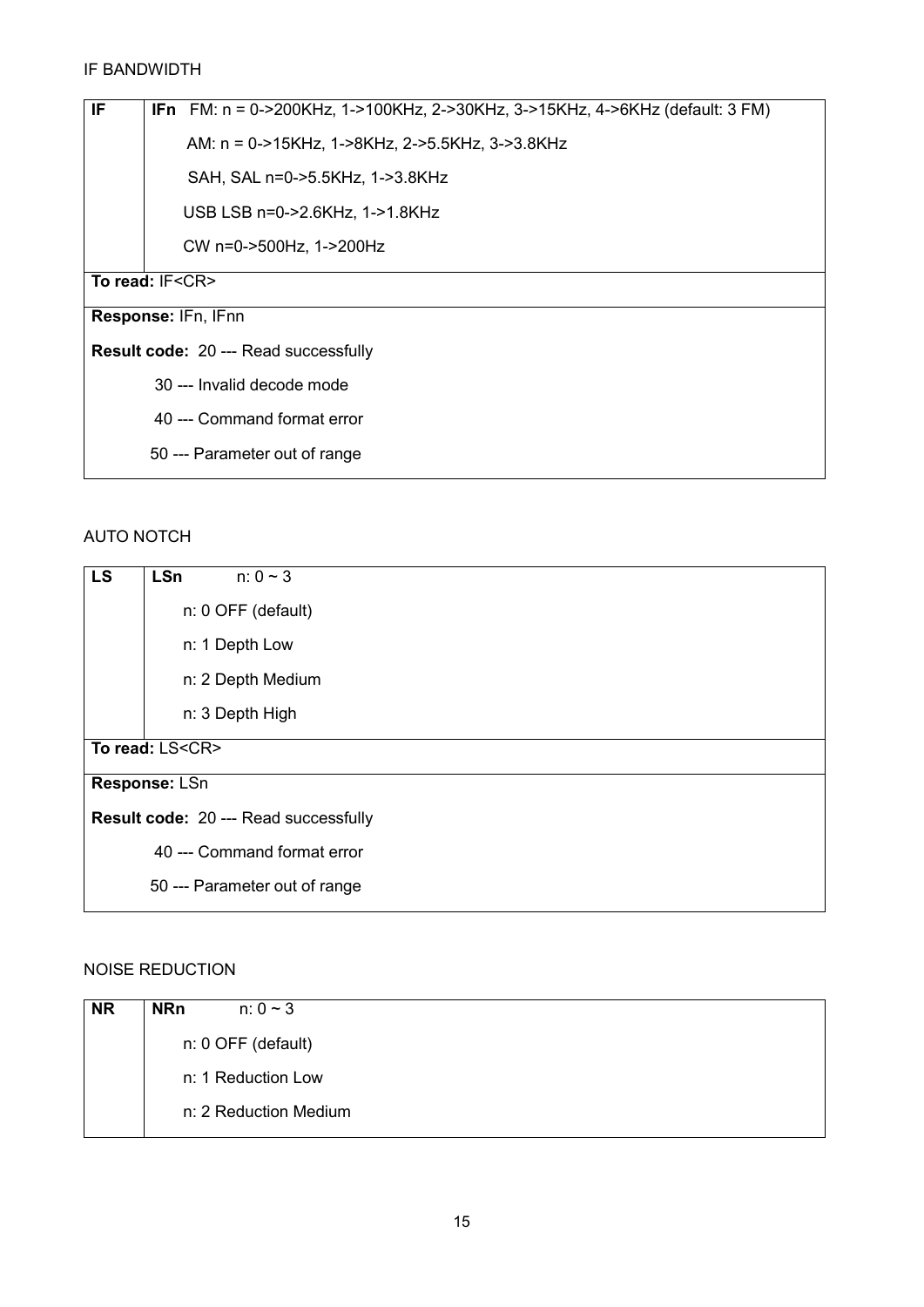n:3 Reduction High

#### **To read:** NR<CR>

# **Response:** NRn

**Result code:** 20 --- Read successfully

40 --- Command format error

50 --- Parameter out of range

#### OFFSET RECEIVE

| <b>OF</b> | <b>OFsnn</b><br>nn: $00 \sim 39$ (default: 00)          |
|-----------|---------------------------------------------------------|
|           |                                                         |
|           | $s: +/-$ Offset direction                               |
|           | Note: The "s" parameter may be omitted when $nn = 00$ . |
|           | To read: OF <cr></cr>                                   |
|           | <b>Response: OFnns</b>                                  |
|           | <b>Result code: 20 --- Read successfully</b>            |
|           | 40 --- Command format error                             |
|           | 50 --- Parameter out of range                           |

#### OFFSET FREQUENCY

| OL | <b>OLnn RFffff.fffff</b><br>nn: $00 \sim 39$ Offset number                  |  |  |
|----|-----------------------------------------------------------------------------|--|--|
|    | (default: Offset number $01 \sim 19$ is the same as number 20)              |  |  |
|    | ffff.fffff : Offset frequency (in MHz)                                      |  |  |
|    | Note: Offset number 20 $\sim$ 39: Factory preprogrammed (cannot be changed) |  |  |
|    | $01 \sim 19$ : User programmable                                            |  |  |
|    | 00: Offset frequency is set to 0 Hz.                                        |  |  |
|    | To read: OLnn <cr></cr>                                                     |  |  |
|    | <b>Response: OLnn RFffff.fffff</b>                                          |  |  |
|    | <b>Result code: 20 --- Read successfully</b>                                |  |  |
|    | 30 --- Invalid offset frequency                                             |  |  |
|    | 40 --- Command format error                                                 |  |  |
|    | 50 --- Parameter out of range                                               |  |  |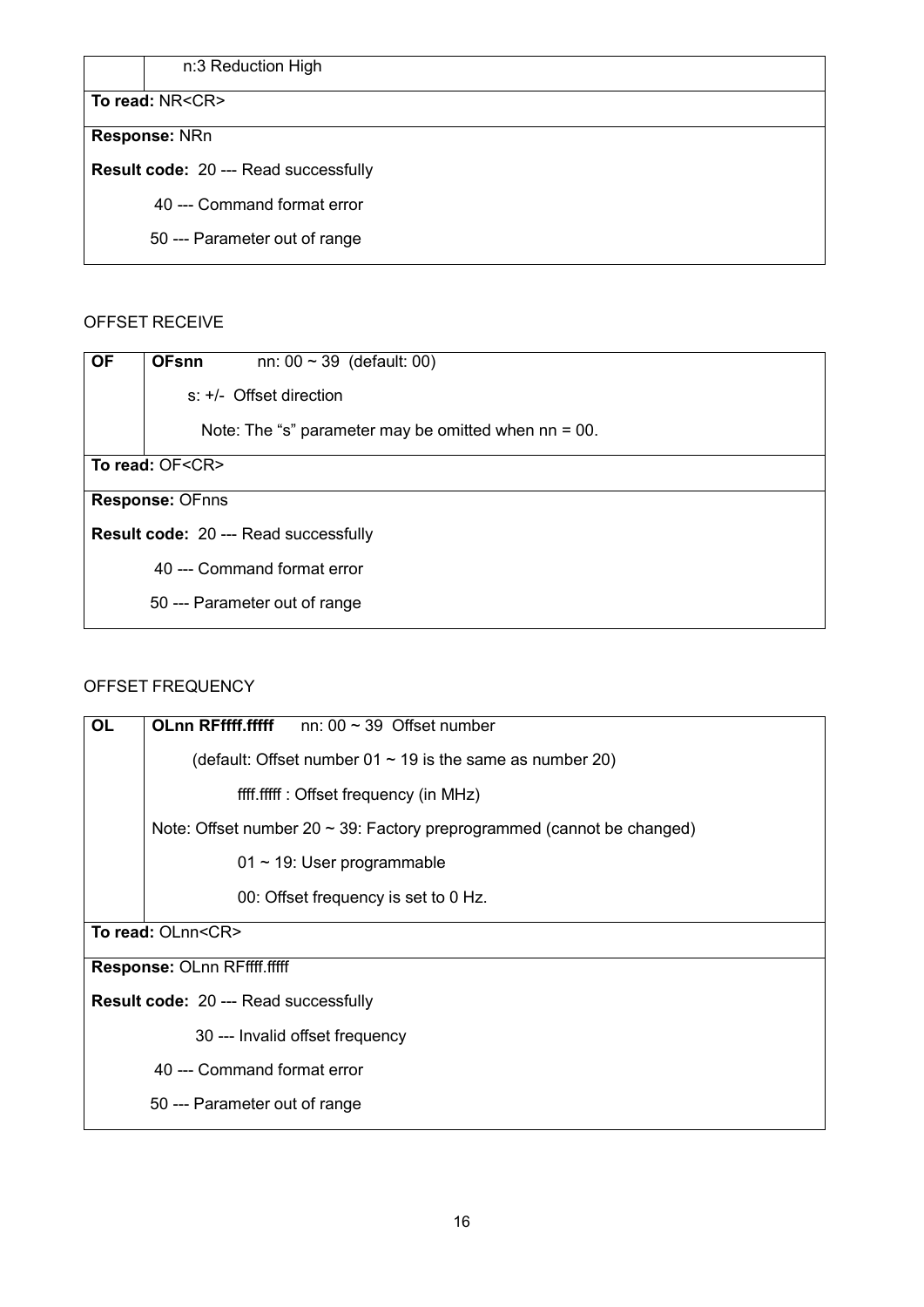| <b>OX</b> | <b>OXn</b>                                                                     |                                              | $n: 0, 1$ (default: 0)                                                        |
|-----------|--------------------------------------------------------------------------------|----------------------------------------------|-------------------------------------------------------------------------------|
|           |                                                                                | n:0 Monitor, Offset OFF                      |                                                                               |
|           |                                                                                | n:1 Monitor, Offset ON                       |                                                                               |
|           |                                                                                |                                              | Note: When an offset receive is available, offset frequency will be received. |
|           |                                                                                |                                              | When an offset receive is not possible, squelch will open and receive the     |
|           |                                                                                | current frequency.                           |                                                                               |
|           | To read: OX <cr></cr>                                                          |                                              |                                                                               |
|           | Response: OXn                                                                  |                                              |                                                                               |
|           |                                                                                | <b>Result code: 20 --- Read successfully</b> |                                                                               |
|           |                                                                                | 40 --- Command format error                  |                                                                               |
|           |                                                                                | 50 --- Parameter out of range                |                                                                               |
|           | Note: This setting won't be saved onto the last channel memory. Once the power |                                              |                                                                               |
|           |                                                                                |                                              | switch is turned off, the OX will be set to OX0.                              |

#### PRIORITY RECEIVE ON/OFF

| <b>PO</b> | POn<br>$n: 0, 1$ (default: 0)                |
|-----------|----------------------------------------------|
|           | To read: PO <cr></cr>                        |
|           | Response: POn                                |
|           | <b>Result code: 20 --- Read successfully</b> |
|           | 30 --- Priority channel not registered       |
|           | 40 --- Command format error                  |
|           | 50 --- Parameter out of range                |

#### PRIORITY RECEIVE CHANNEL

| <b>PP</b> | <b>PPbbcc</b>         | bb: bank (default: 00)    |  |
|-----------|-----------------------|---------------------------|--|
|           |                       | cc: channel (default: 00) |  |
|           | To read: PP <cr></cr> |                           |  |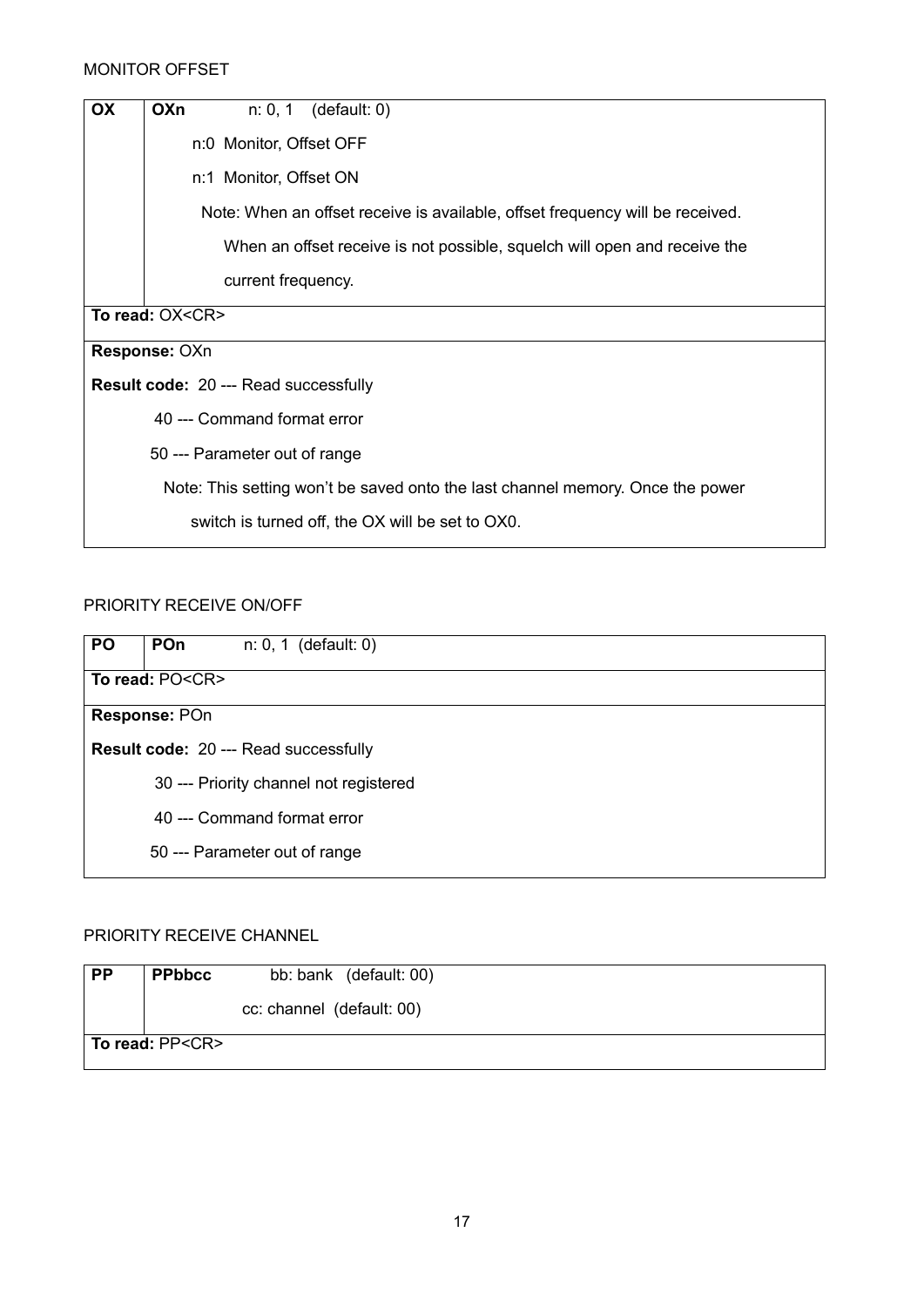**Response:** PPbbcc

**Result code:** 20 --- Read successfully

40 --- Command format error

50 --- Parameter out of range

Note: Priority channel can be set even when the designated channel is not registered.

#### PRIORITY RECEIVE INTERVAL

| ΤI | <b>Timm</b>                                  | mm: $01 \sim 99$ in seconds (default: 05) |  |
|----|----------------------------------------------|-------------------------------------------|--|
|    |                                              |                                           |  |
|    | To read: TI <cr></cr>                        |                                           |  |
|    | Response: Timm                               |                                           |  |
|    | <b>Result code: 20 --- Read successfully</b> |                                           |  |
|    |                                              | 40 --- Command format error               |  |
|    |                                              | 50 --- Parameter out of range             |  |

#### VOICE DESCRAMBLER FREQUENCY (*Not available for the US consumer version.)*

| <b>SC</b> | <b>SCnnn</b>                          | (nnn: $200 \sim 700$ ) in 10Hz incremental, default: 200.                        |  |
|-----------|---------------------------------------|----------------------------------------------------------------------------------|--|
|           | To read: SC <cr></cr>                 |                                                                                  |  |
|           | Response: SCnnn                       |                                                                                  |  |
|           | Result code: 20 --- Read successfully |                                                                                  |  |
|           |                                       | 30 --- Invalid parameter (Parameter should be set as FM within 15 kHz bandwidth) |  |
|           | 40 --- Command format error           |                                                                                  |  |
|           | 50 --- Parameter out of range         |                                                                                  |  |

#### VOICE DESCRAMBLER ON/OFF (*Not available for the US consumer version.)*

| <b>SI</b>             | Sin | $(n: 0, 1)$ (default: 0) |
|-----------------------|-----|--------------------------|
|                       |     | n:0 OFF                  |
|                       |     | n:1 ON                   |
| To read: SI <cr></cr> |     |                          |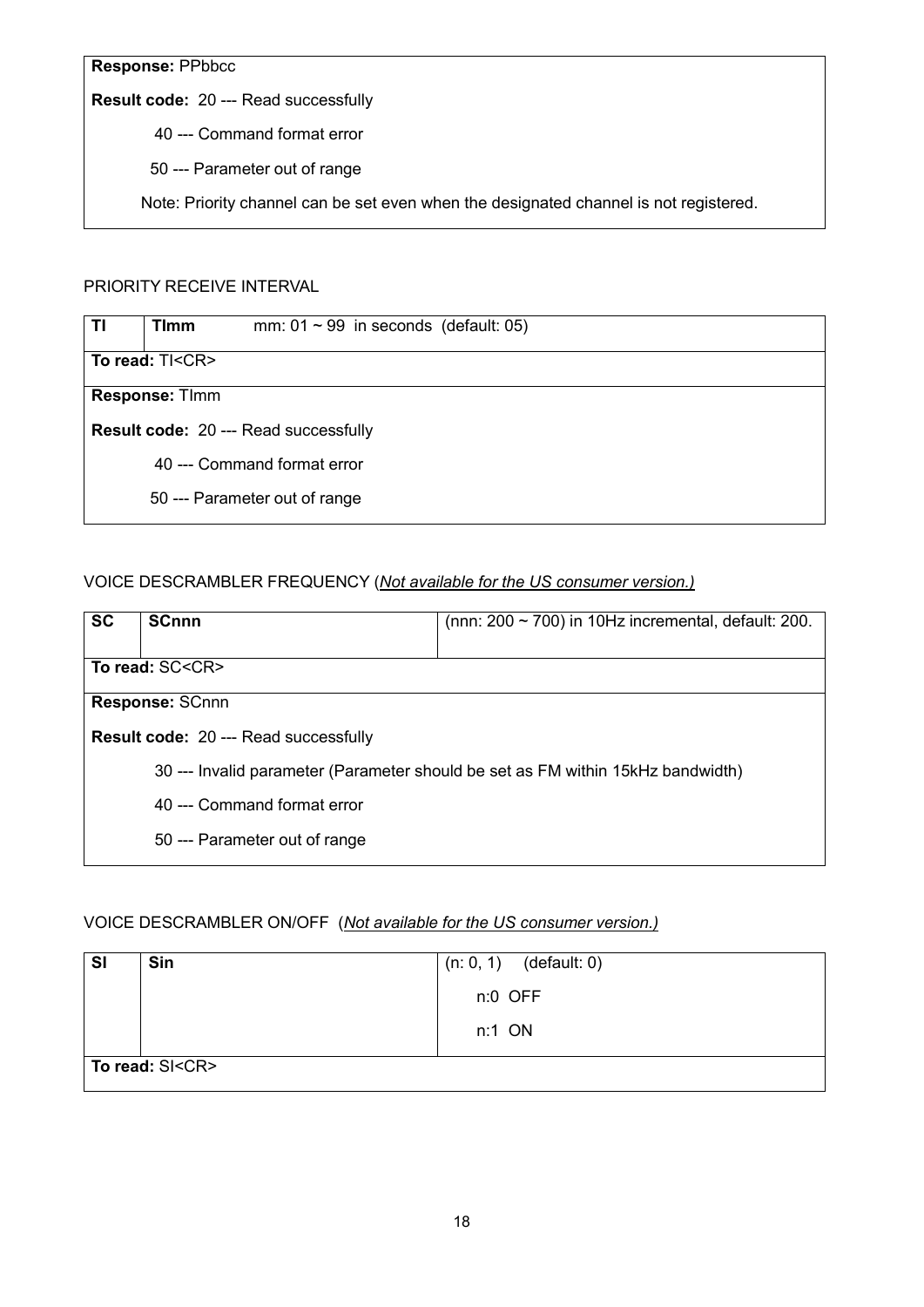**Response:** SIn

**Result code:** 20 --- Read successfully

30 --- Invalid parameter(parameter should be set as FM within 15KHz bandwidth)

40 --- Command format error

50 --- Parameter out of range

DELAY TIME

| <b>DL</b>                                    | <b>DLnnn</b>                                                 | (nnn: $000 \sim 099$ ) in 0.1 sec. incremental     |  |
|----------------------------------------------|--------------------------------------------------------------|----------------------------------------------------|--|
|                                              |                                                              |                                                    |  |
|                                              |                                                              | Default: 020. If nnn=100, the delay time is set as |  |
|                                              |                                                              | unlimited.                                         |  |
|                                              |                                                              |                                                    |  |
|                                              | To read: DL <cr></cr>                                        |                                                    |  |
|                                              |                                                              |                                                    |  |
|                                              | <b>Response: DLnnn</b>                                       |                                                    |  |
|                                              |                                                              |                                                    |  |
| <b>Result code: 20 --- Read successfully</b> |                                                              |                                                    |  |
|                                              |                                                              |                                                    |  |
|                                              | 30 --- Wrong receive mode selected (Parameter cannot be set) |                                                    |  |
|                                              | 40 --- Command format error                                  |                                                    |  |
|                                              |                                                              |                                                    |  |
|                                              | 50 --- Parameter out of range                                |                                                    |  |
|                                              |                                                              |                                                    |  |
|                                              |                                                              |                                                    |  |

#### FREE TIME (FOR SCAN/SEARCH)

| <b>FR</b> | <b>FRnn</b>                                                  | (nn: $00 \sim 60$ ) in seconds. Default: 00. |  |
|-----------|--------------------------------------------------------------|----------------------------------------------|--|
|           |                                                              | $n:00$ OFF                                   |  |
|           | To read: FR <cr></cr>                                        |                                              |  |
|           | Response: FRnn                                               |                                              |  |
|           | <b>Result code: 20 --- Read successfully</b>                 |                                              |  |
|           | 30 --- Wrong receive mode selected (Parameter cannot be set) |                                              |  |
|           | 40 --- Command format error                                  |                                              |  |
|           | 50 --- Parameter out of range                                |                                              |  |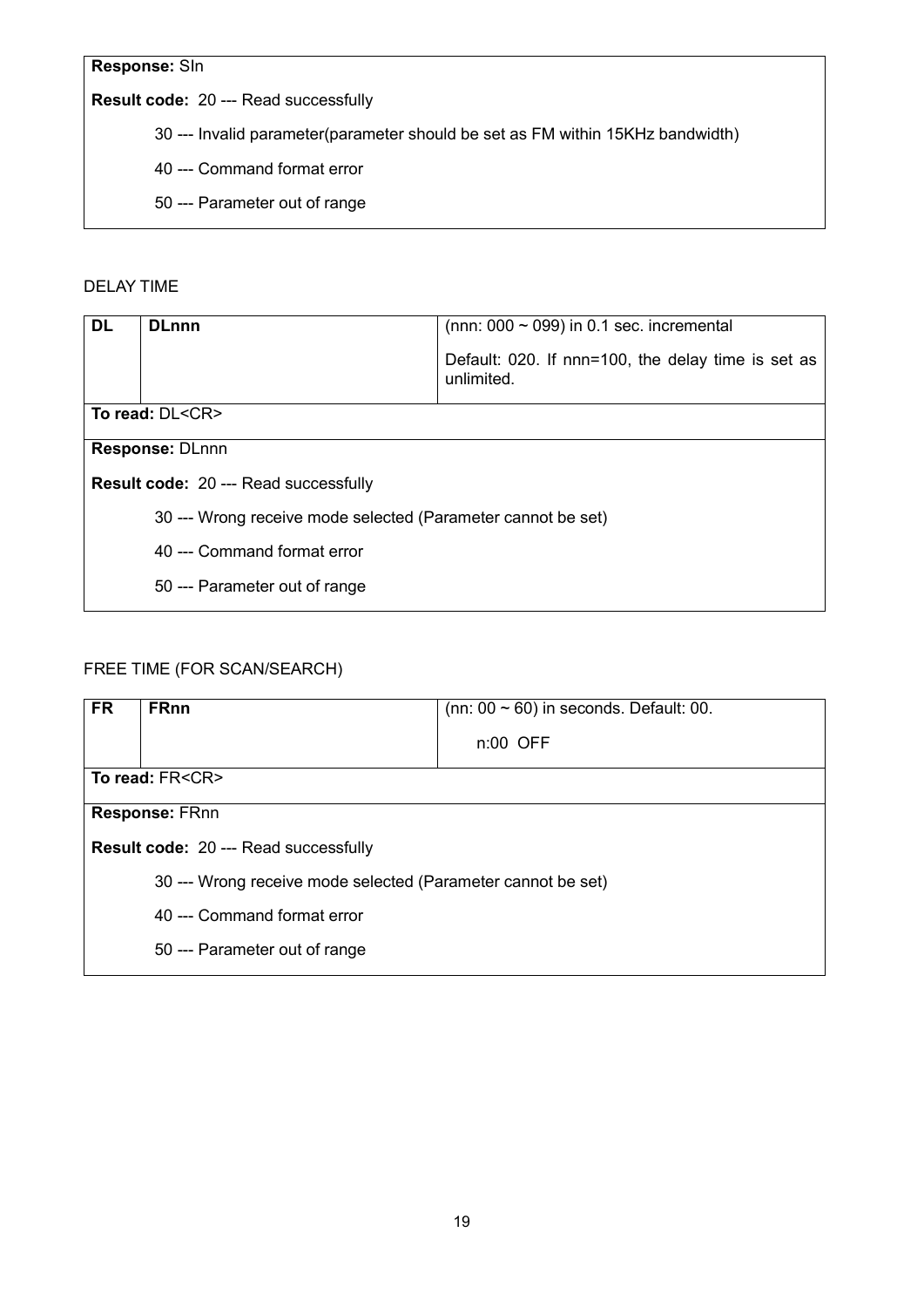# **5-6 CLOCK, ALARM, RECORDING TIMER**

#### SYSTEM CLOCK

| <b>DT</b>                                                                                     | <b>DTyymmddhhMM</b>           | (yy: $13 \sim 99$ ) Year's last 2 digits. |  |
|-----------------------------------------------------------------------------------------------|-------------------------------|-------------------------------------------|--|
|                                                                                               |                               | mm: $01 \sim 12$ , month                  |  |
|                                                                                               |                               | dd: $01 \sim 31$ , day                    |  |
|                                                                                               |                               | hh: $00 \sim 23$ , hour                   |  |
|                                                                                               |                               | MM:00 $\sim$ 59, minute                   |  |
|                                                                                               |                               | (default: 1301010000)                     |  |
|                                                                                               | To read: DT <cr></cr>         |                                           |  |
| Response: DTyymmddhhMM                                                                        |                               |                                           |  |
| <b>Result code: 20 --- Read successfully</b>                                                  |                               |                                           |  |
|                                                                                               | 40 --- Command format error   |                                           |  |
|                                                                                               | 50 --- Parameter out of range |                                           |  |
| Note: When the 2013 of year parameter is detected, AR-DV1 will recognize the system clock has |                               |                                           |  |
|                                                                                               | not been set.                 |                                           |  |

#### SLEEP TIMER

| <b>SP</b> | <b>SPn</b>                                   | $(n: 0 \sim 5)$          |  |
|-----------|----------------------------------------------|--------------------------|--|
|           |                                              | n: 0 Timer off (default) |  |
|           |                                              | $n: 1$ 15 minutes        |  |
|           |                                              | $n: 2$ 30 minutes        |  |
|           |                                              | $n: 3$ 60 minutes        |  |
|           |                                              | n: 4 90 minutes          |  |
|           |                                              | n: 5 120 minutes         |  |
|           | To read: SP <cr></cr>                        |                          |  |
|           | Response: SPn                                |                          |  |
|           | <b>Result code: 20 --- Read successfully</b> |                          |  |
|           | 40 --- Command format error                  |                          |  |
|           | 50 --- Parameter out of range                |                          |  |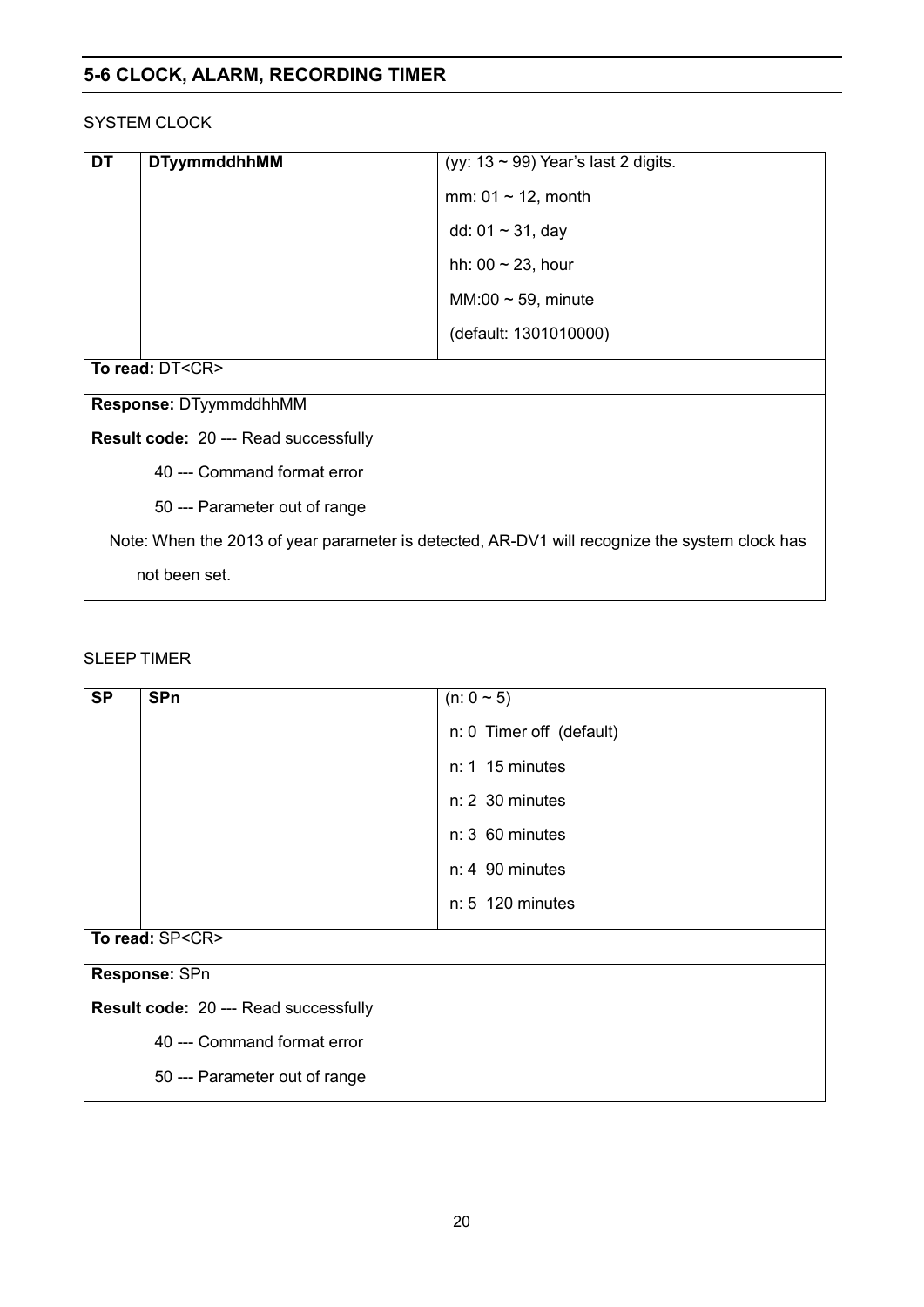| RMrrr<br>TSttt<br>TR<br>RPm<br>TR1<br><b>TYe</b><br><b>TEttt WEx AGvv</b>       | $E = 0$ Not activate 1 Activate Alarm, 2 Activate<br>timer recording                 |  |  |
|---------------------------------------------------------------------------------|--------------------------------------------------------------------------------------|--|--|
|                                                                                 | $M = 0$ One time, 1=weekly                                                           |  |  |
|                                                                                 | Rrr = Receive mode                                                                   |  |  |
|                                                                                 | $VFx = Specify VFO mode. X is for one of A, B and$<br>Z.                             |  |  |
|                                                                                 | VS = Specify VFO Search                                                              |  |  |
|                                                                                 | SSbb<br>= Specify Programming<br>Search.<br>bb<br>specifies search bank.             |  |  |
|                                                                                 | MRbbcc = Specify memory channel. bb specifies                                        |  |  |
|                                                                                 | memory bank. cc specifies memory channel.                                            |  |  |
|                                                                                 | MSbb = Specify memory channel. bb specifies<br>Memory bank.                          |  |  |
|                                                                                 | ttt = Time start or time end. One time specifies                                     |  |  |
|                                                                                 | as MMDDhhmm. Weekly time specifies as hhmm in<br>24 hour display.                    |  |  |
|                                                                                 | $X$ = Specify Day.                                                                   |  |  |
|                                                                                 | 1=Sunday, 2 =Monday, 4= Tuesday,                                                     |  |  |
|                                                                                 | 8=Wednesday, 16=Thursday,                                                            |  |  |
|                                                                                 | 32= Friday, 64= Saturday                                                             |  |  |
|                                                                                 | vv=00 to 99 for alarm volume                                                         |  |  |
| <b>Remarks:</b> When "m" is set to 0 or 1, "WE" does not need to be specified.  |                                                                                      |  |  |
| TY, RM, TS, TE, WE may be omitted at the same time regardless of "m" parameter. |                                                                                      |  |  |
|                                                                                 | Timer will quit when TRnXE0 command is executed (i.e. e=0). However, PC must connect |  |  |
|                                                                                 | to AR-DV1 using ZP command prior to use the timer.                                   |  |  |
| If the start time and end time are the same, timer will not work.               |                                                                                      |  |  |
| Default: TRn XE0 TY0 RMVFA TS01010000 TE01010000                                |                                                                                      |  |  |
| To read: TR <cr></cr>                                                           |                                                                                      |  |  |
| Result code: 20 --- Read successfully                                           |                                                                                      |  |  |
| 40 --- Command format error                                                     |                                                                                      |  |  |

50 --- Parameter out of range

Start time is set behind end time. Time was set behind the system clock.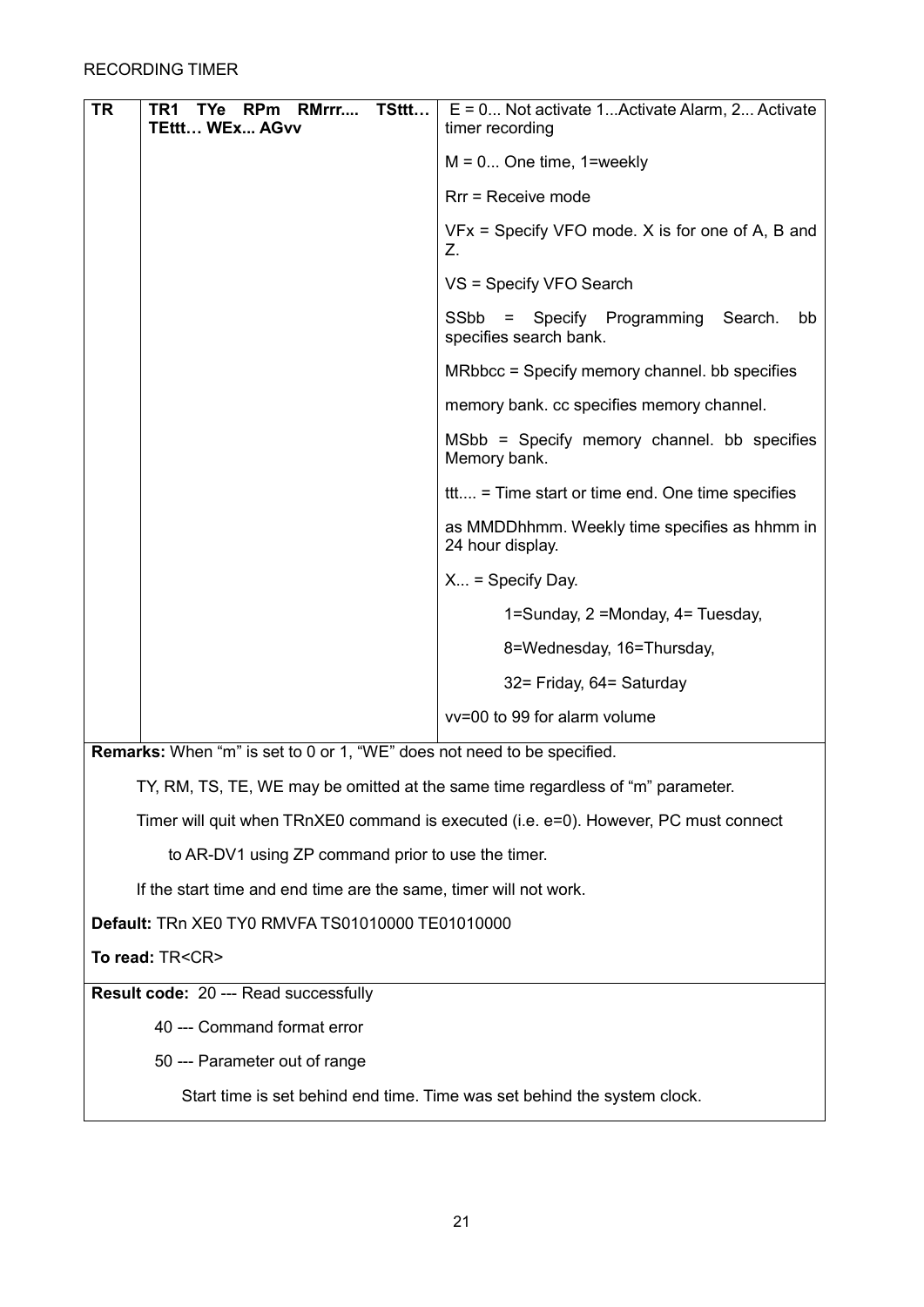#### **5-7 RECEIVER CONFIGURATION**

#### BEEP

| <b>BP</b>                                    | <b>BPn</b>                    | $(n: 0 \sim 7)$ Default: 2 |
|----------------------------------------------|-------------------------------|----------------------------|
|                                              |                               | N: 0 Minimum (OFF)         |
|                                              |                               | n: 7 Maximum               |
|                                              | To read: BP <cr></cr>         |                            |
| Response: BPn                                |                               |                            |
| <b>Result code: 20 --- Read successfully</b> |                               |                            |
|                                              | 40 --- Command format error   |                            |
|                                              | 50 --- Parameter out of range |                            |

#### LCD BACKLIGHT

| <b>LB</b>                                    | <b>LBn</b>                    | $(n: 0 \sim 2)$           |  |
|----------------------------------------------|-------------------------------|---------------------------|--|
|                                              |                               | $n: 0$ OFF                |  |
|                                              |                               | n: 1 Continuous (default) |  |
|                                              |                               | n: 2 Auto                 |  |
|                                              | To read: LB <cr></cr>         |                           |  |
|                                              | Response: LBn                 |                           |  |
| <b>Result code: 20 --- Read successfully</b> |                               |                           |  |
|                                              | 40 --- Command format error   |                           |  |
|                                              | 50 --- Parameter out of range |                           |  |

#### LCD DIMMER

| LD | <b>LDn</b>            | (n: 0, 1)             |
|----|-----------------------|-----------------------|
|    |                       | n: 0 NORMAL (default) |
|    |                       | $n:1$ DIM             |
|    | To read: LD <cr></cr> |                       |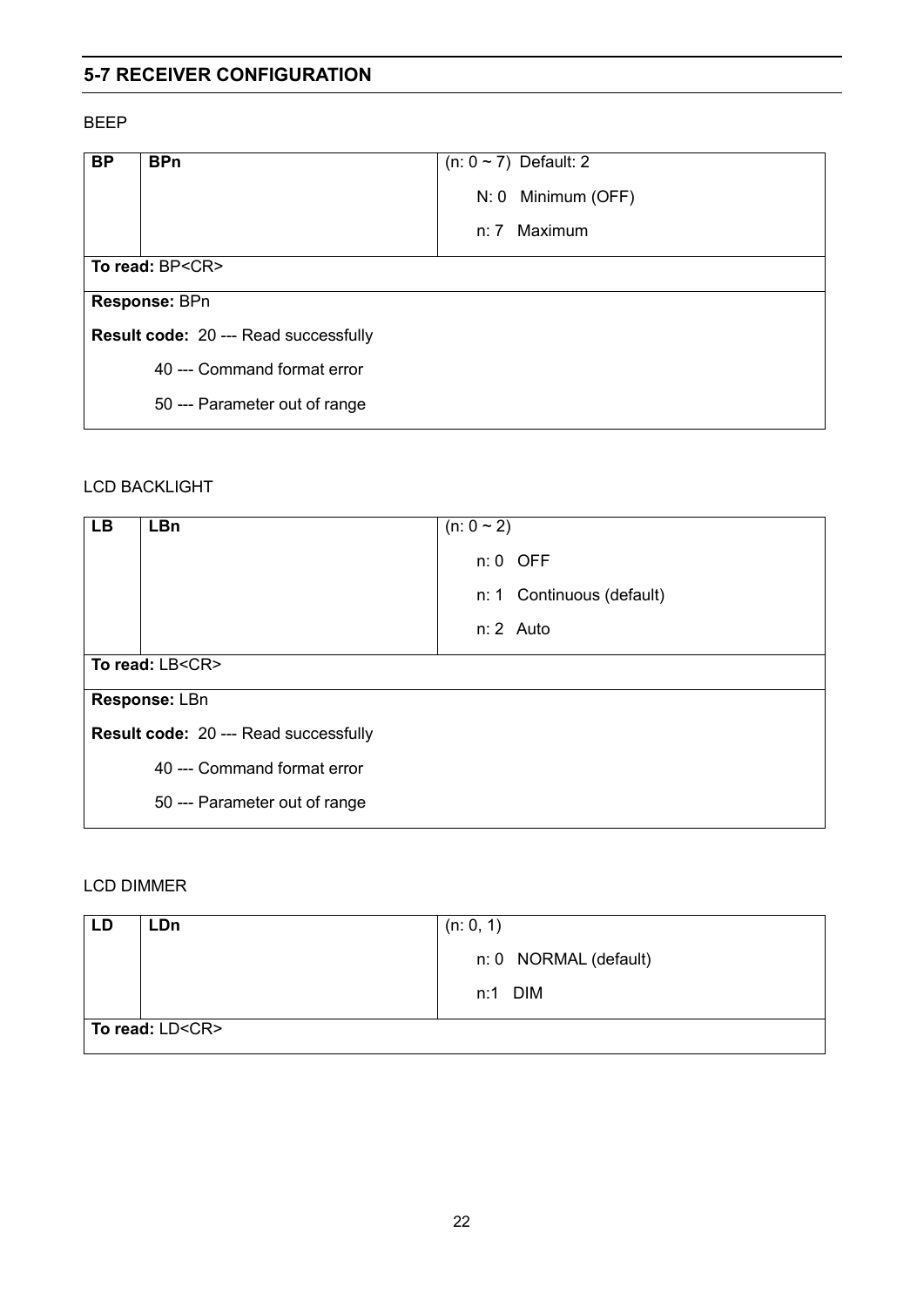**Response:** LDn

**Result code:** 20 --- Read successfully

40 --- Command format error

50 --- Parameter out of range

#### KEY BACKLIGHT COLOR

| <b>KL</b> | <b>KLn</b>                            | $(n: 0 \sim 7)$ Default: 0 |
|-----------|---------------------------------------|----------------------------|
|           |                                       | $n: 0$ OFF                 |
|           |                                       |                            |
|           |                                       | n: 1 BLUE                  |
|           |                                       | n: 2 RED                   |
|           |                                       | n: 3 MAGENDA               |
|           |                                       | n: 4 GREEN                 |
|           |                                       | n: 5 CYAN                  |
|           |                                       | n: 6 YELLOW                |
|           |                                       | n: 7 ORANGE                |
|           | To read: KL <cr></cr>                 |                            |
|           | Response: KLn                         |                            |
|           | Result code: 20 --- Read successfully |                            |
|           | 40 --- Command format error           |                            |
|           | 50 --- Parameter out of range         |                            |

#### LCD CONTRAST

| <b>LN</b>                                    | <b>LNnn</b>                   | $(n: 00 \sim 63)$ Default: 25 |  |
|----------------------------------------------|-------------------------------|-------------------------------|--|
|                                              |                               | n:00 LIGHTEST (minimum)       |  |
|                                              |                               | n:63 DARKEST (maximum)        |  |
|                                              | To read: LN <cr></cr>         |                               |  |
| Response: LNnn                               |                               |                               |  |
| <b>Result code: 20 --- Read successfully</b> |                               |                               |  |
|                                              | 40 --- Command format error   |                               |  |
|                                              | 50 --- Parameter out of range |                               |  |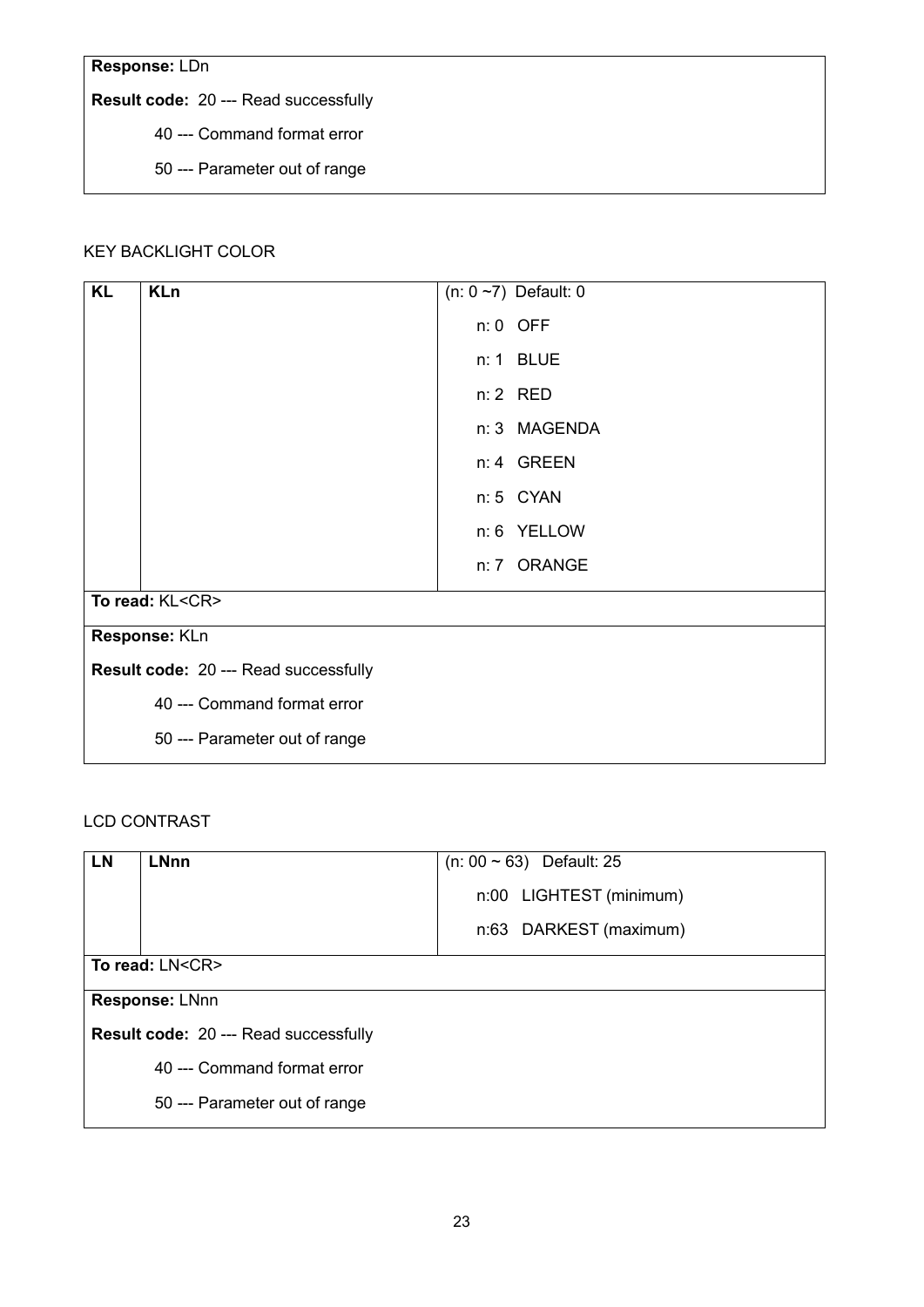#### WRITE PROTECT

| <b>PT</b> | <b>PTa</b>                                                                                           | $(n: 0, 1)$ Default: 0 |  |
|-----------|------------------------------------------------------------------------------------------------------|------------------------|--|
|           |                                                                                                      | <b>OFF</b><br>n:0      |  |
|           |                                                                                                      | ON.<br>n:1             |  |
|           | To read: PT <cr></cr>                                                                                |                        |  |
|           | Response: PTa                                                                                        |                        |  |
|           | <b>Result code: 20 --- Read successfully</b>                                                         |                        |  |
|           | 40 --- Command format error                                                                          |                        |  |
|           | 50 --- Parameter out of range                                                                        |                        |  |
|           | <b>Remarks:</b> When executed by itself, the last channel memory will not work. MM command will also |                        |  |
|           | become invalid.                                                                                      |                        |  |
|           | When executed with MW, MX, SE commands, then memory bank, memory channel and                         |                        |  |
|           | search bank will be write protected.                                                                 |                        |  |

#### RECEIVER ID

| ΖI | <b>Z</b> Inn                                 | $(n: 00 \sim 99)$ Default: 09 |  |
|----|----------------------------------------------|-------------------------------|--|
|    | To read: ZI <cr></cr>                        |                               |  |
|    | Response: Zinn                               |                               |  |
|    | <b>Result code: 20 --- Read successfully</b> |                               |  |
|    | 40 --- Command format error                  |                               |  |
|    | 50 --- Parameter out of range                |                               |  |

# FREQUENCY DATA OUTPUT

| LC. | <b>LCn</b>            | $(n: 0, 1)$ Default: 0 |
|-----|-----------------------|------------------------|
|     |                       | n:0 OFF                |
|     |                       | n:1 ON                 |
|     | To read: LC <cr></cr> |                        |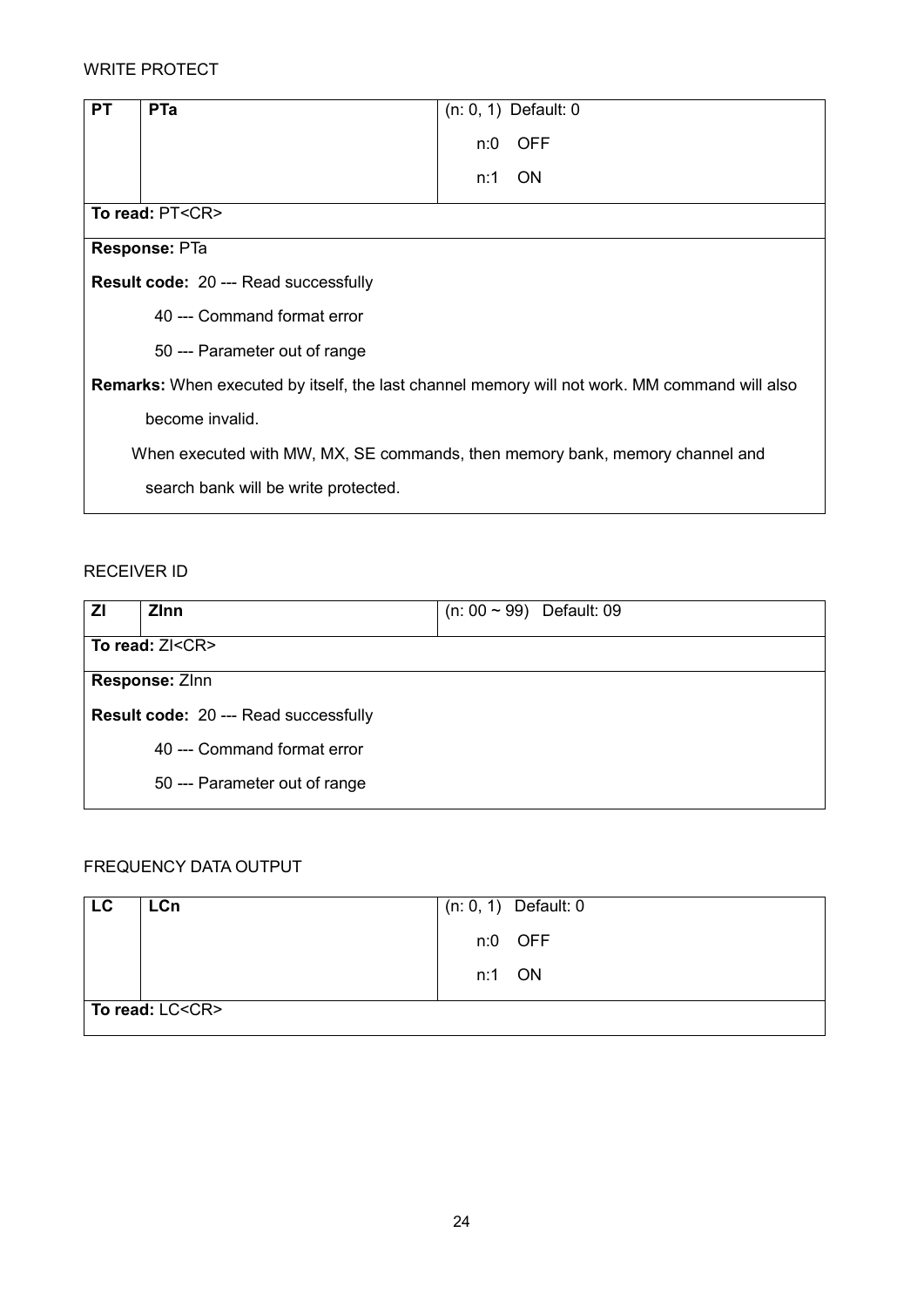#### **Response:** LCn

**Result code:** 20 --- Read successfully

40 --- Command format error

50 --- Parameter out of range

**Remarks:** Output data are the same as RX command.

Data output will be made at one of the following timings:

 1. While any types of squelch (noise squelch, level squelch, tone squelch, DCS, reverse tone squelch) opens and the frequency changed.

- 2. While the frequency is not changed, squelch opened.
- 3. Receive mode changed.
- 4. SS command is received in program search mode.
- 5. MS command is received in memory scan mode.

The data output by executing this command has priority over LT or RT commands.

#### S-METER READING

| <b>LM</b>                                    | <b>LMkkkc</b>               | kkk: S meter reading                    |
|----------------------------------------------|-----------------------------|-----------------------------------------|
|                                              |                             | c: Squelch status                       |
|                                              |                             | $c = 0$ : Squelch closes                |
|                                              |                             | 1: Noise squelch or level squelch opens |
|                                              |                             | 2: Tone, DCS or reverse squelch opens   |
|                                              |                             | 3: Detecting digital mode               |
|                                              | To read: LM <cr></cr>       |                                         |
|                                              | <b>Response: LMkkc</b>      |                                         |
| <b>Result code: 20 --- Read successfully</b> |                             |                                         |
|                                              | 40 --- Command format error |                                         |

#### S-METER DATA AUTO OUTPUT

| LTnn                  | $(nn: 00 \sim 95)$ in 5 incremental (500mS) |
|-----------------------|---------------------------------------------|
|                       | nn:00 OFF (default)                         |
| To read: LT <cr></cr> |                                             |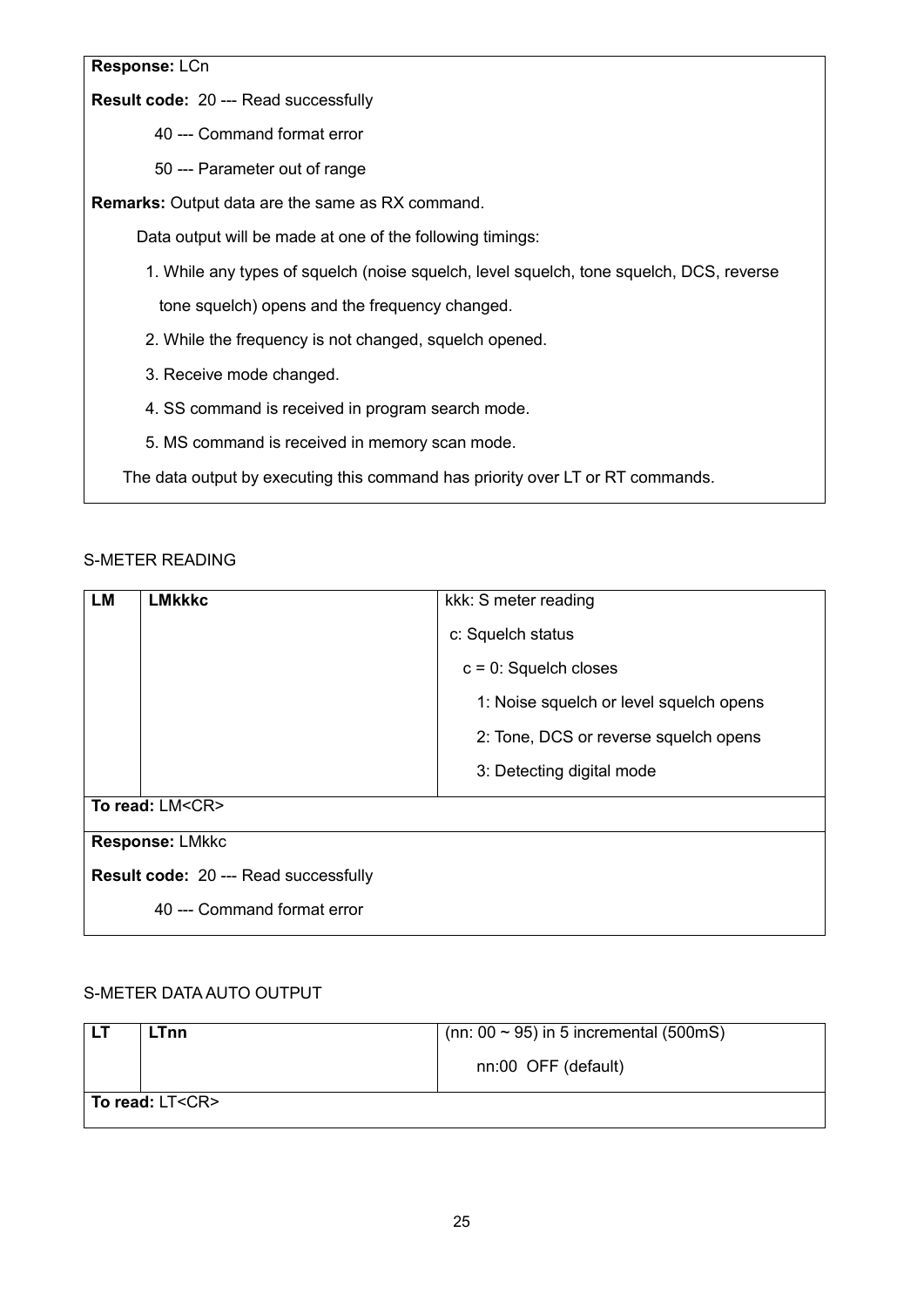**Response:** LTnn

**Result code:** 10 --- Auto output

20 --- Read successfully

40 --- Command format error

50 --- Parameter out of range

**Remarks:** The data format of this command is same as LM command. However, the result code is

different.

LC and RT commands have priority.

RESULT CODE

| <b>RE</b> | <b>REn</b>                            | (n: 0, 1)<br>n:0 Result code not added (default) |  |
|-----------|---------------------------------------|--------------------------------------------------|--|
|           |                                       | n:1 Result code added                            |  |
|           | To read: RE <cr></cr>                 |                                                  |  |
|           | Response: REn                         |                                                  |  |
|           | Result code: 20 --- Read successfully |                                                  |  |
|           | 40 --- Command format error           |                                                  |  |
|           | 50 --- Parameter out of range         |                                                  |  |

#### RECEIVER STATUS AUTO OUTPUT

| <b>RT</b>                                                                                      | <b>RTnn</b>                                  | (nn: $00 \sim 95$ ) in 5 incremental (500mS) |  |
|------------------------------------------------------------------------------------------------|----------------------------------------------|----------------------------------------------|--|
|                                                                                                |                                              |                                              |  |
|                                                                                                |                                              | nn:00 OFF (default)                          |  |
|                                                                                                |                                              |                                              |  |
|                                                                                                | To read: RT <cr></cr>                        |                                              |  |
|                                                                                                | Response: RTnn                               |                                              |  |
|                                                                                                | <b>Result code: 10 --- Auto output</b>       |                                              |  |
|                                                                                                | 20 --- Read successfully                     |                                              |  |
|                                                                                                | 40 --- Command format error                  |                                              |  |
|                                                                                                | 50 --- Parameter out of range                |                                              |  |
| <b>Remarks:</b> Data format of this command is same as RX command. However, the result code is |                                              |                                              |  |
|                                                                                                | different. LC command has a priority.        |                                              |  |
|                                                                                                | This command has a priority over LT command. |                                              |  |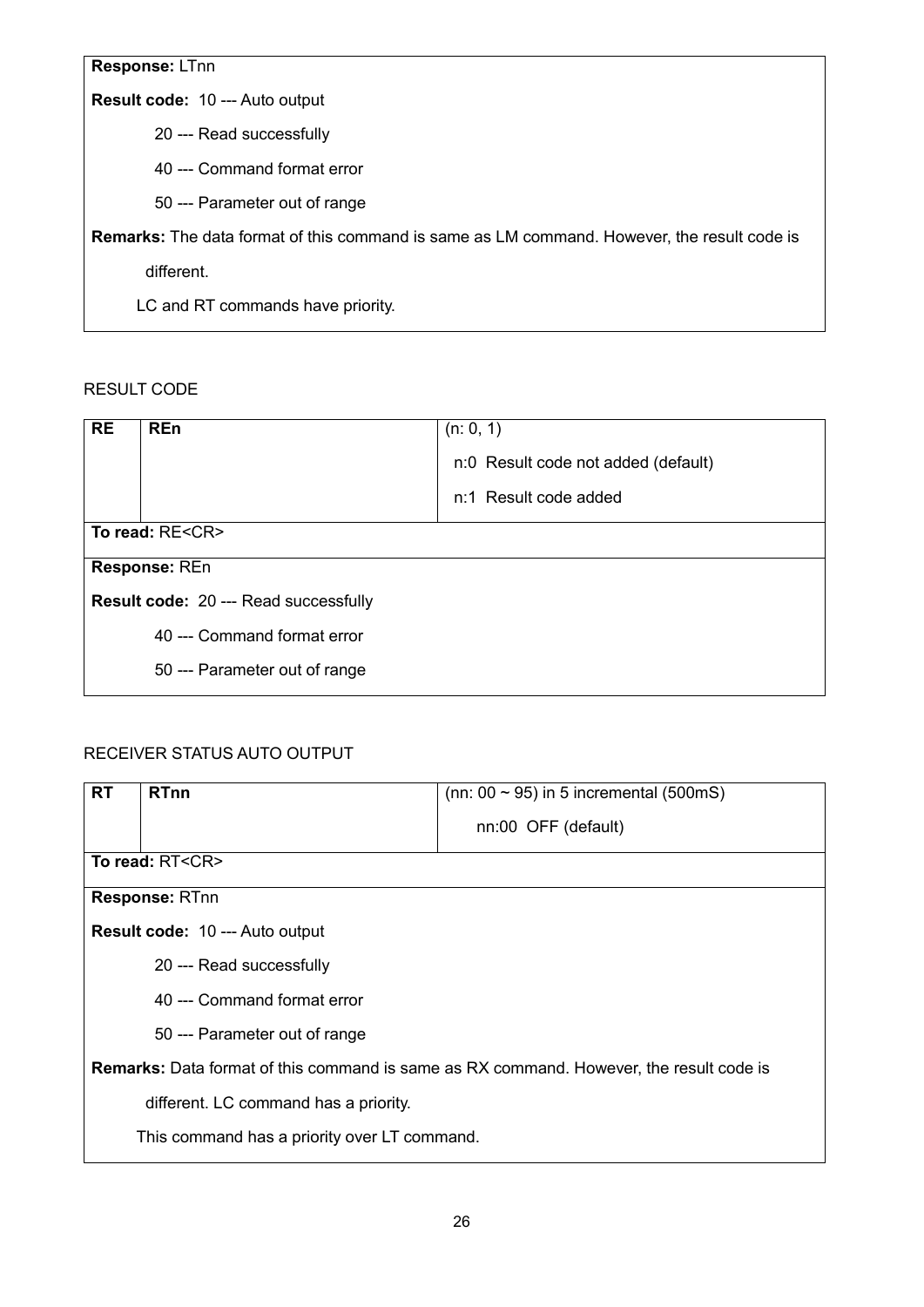# **RX RX**

**To read:** RX<CR>

Status data includes:

 1. Head command and its parameter (While alarm function, sleep timer, record timer, or SD card record/playback are activated)

2. Receive mode (VFO, VFO search, program search, memory read, memory scan)

3. Receive frequency

4. Frequency step

5. Detector mode

6. S-meter value

While in program search mode, memory read mode, memory scan mode, bank number, channel number and name tag will be added. Below is the data format for each receive mode:

VFO Mode

RX VFx RFffff.fffff STsss.ss MDdan LMkkkc

VFO Search Mode

RX VS RFffff.fffff STsss.ss MDdan LMkkkc

Program Search Mode

RX SRbb RFfff ffff STsss.ss MDdan LMkkkc TTfff.....

Memory Read Mode

RX MRbbcc RFffff.fffff STsss.ss MDdan LMkkkc TTttt...

Memory Scan Mode

RX MSbbcc RFfff.ffff STsss.ss MDdan LMkkkc TTttt...

While alarm function is activated, RX<SP>followed by AL<SP> will be added. For example, in VFO mode and alarm function is activated, the data format will be:

RX AL VFx RFffff.fffff STsss.ss MDdan LMkkkc

If beep is selected, then it will be RX AL BPx.

While sleep timer is activated, then it will be RX<SP>followed by SPn

While recording timer is activated, then it will be TRn<SP> will be added.

While recording timer is activated in memory read mode, then it will be

RX Try MRbbcc MPp RFffff.fffff STsss.ss MDdan LMkkkc TTttt...

While in SD card record/playback mode, it will be RX<SP> followed by SD PSTn<SP>.

**Result code:** 20 --- Read successfully 40 --- Command format error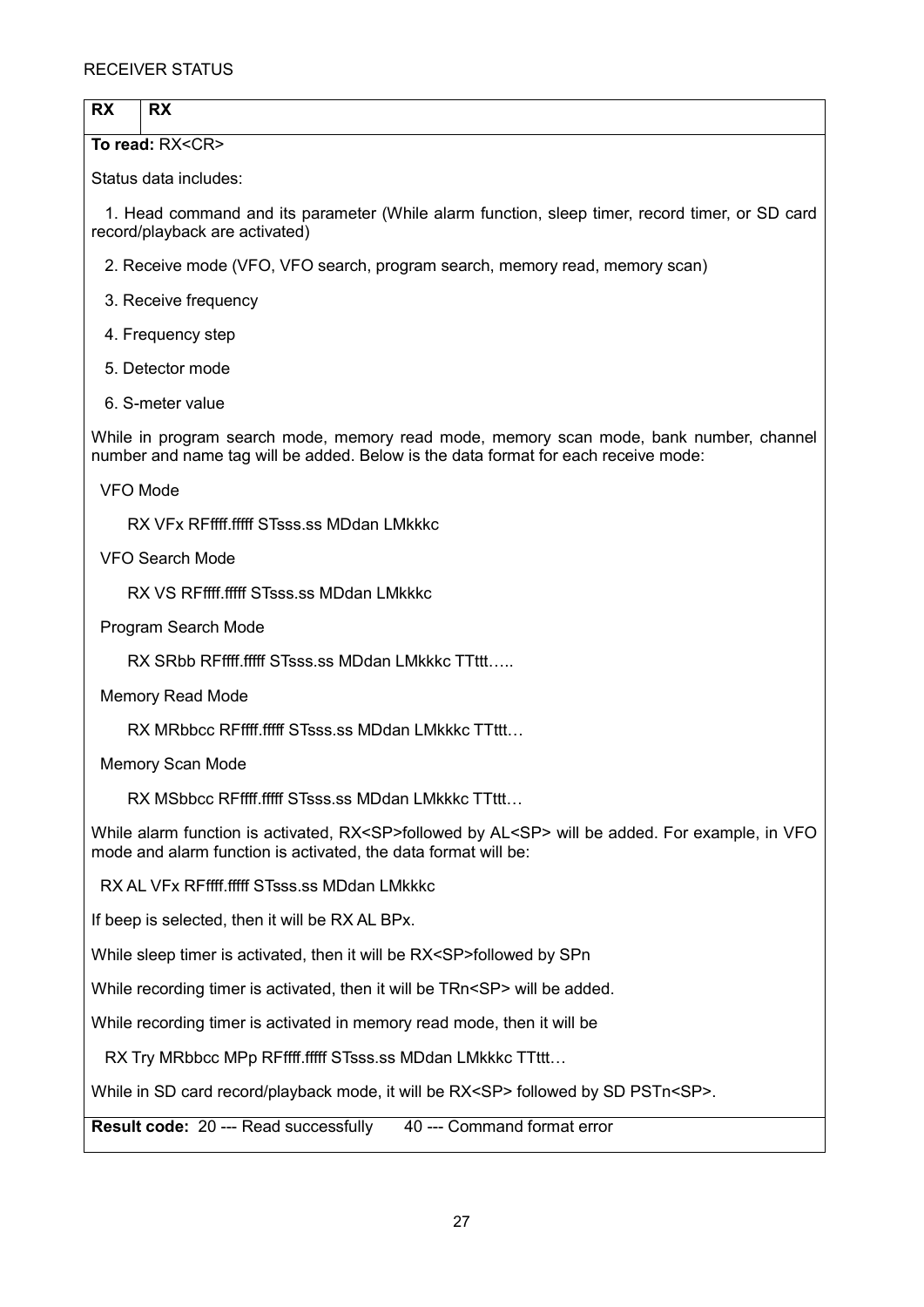#### COMMUNICATION SPEED

| <b>SB</b>                             | <b>SBn</b>                    | $(n: 0 \sim 4)$          |  |
|---------------------------------------|-------------------------------|--------------------------|--|
|                                       |                               | n:0 115200 bps (default) |  |
|                                       |                               | n:1 57600 bps            |  |
|                                       |                               | n:2 38400 bps            |  |
|                                       |                               | n:3 19200 bps            |  |
|                                       |                               | n:4 9600 bps             |  |
| To read: SB <cr></cr>                 |                               |                          |  |
| Response: SBn                         |                               |                          |  |
| Result code: 20 --- Read successfully |                               |                          |  |
|                                       | 40 --- Command format error   |                          |  |
|                                       | 50 --- Parameter out of range |                          |  |

#### AR-DV1 MODEL VARIATION

| WI                                           | WI                          |  |
|----------------------------------------------|-----------------------------|--|
| To read: WI <cr></cr>                        |                             |  |
| Response: No header added                    |                             |  |
| <b>Result code: 20 --- Read successfully</b> |                             |  |
|                                              | 40 --- Command format error |  |

#### AR-DV1 SERIAL NUMBER

| <b>RN</b>                             | <b>RN</b> |  |
|---------------------------------------|-----------|--|
| To read: RN <cr></cr>                 |           |  |
| Response: RN0952zzzz                  |           |  |
| Result code: 20 --- Read successfully |           |  |

#### AR-DV1 FIRMWARE VERSION

| <b>VR</b> | <b>VRyymms</b> | yy: year (last 2 digits) |  |
|-----------|----------------|--------------------------|--|
|           |                | mm: month                |  |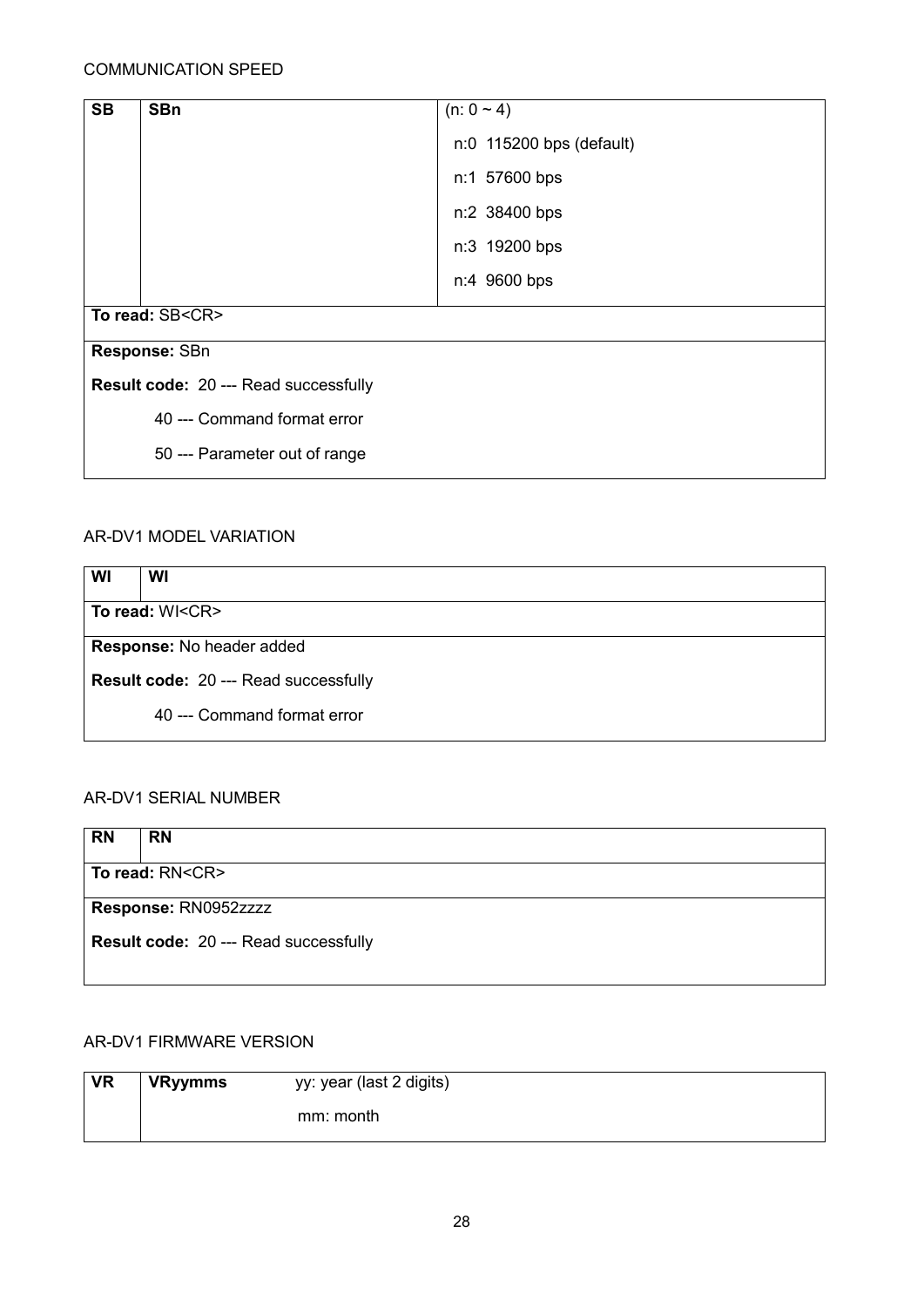#### s...: version number

To read: **VR<CR>** 

**Response:** VRyymms

**Result code:** 20 --- Read successfully

40 --- Command format error

#### LAST CHANNEL MEMORY REGISTRATION

| MМ | MМ                                           |  |  |
|----|----------------------------------------------|--|--|
|    | Write only command                           |  |  |
|    | Result code: 20 --- Registration completed   |  |  |
|    | 21 --- Command received. Start registration. |  |  |
|    | 30 --- Write protect enabled                 |  |  |
|    | 50 --- Format error                          |  |  |

#### RESET AR-DV1

| <b>RS</b>                                         | RSn, RS2%                     | $n: 0,1$ $n:0$ --- System Reset |  |
|---------------------------------------------------|-------------------------------|---------------------------------|--|
|                                                   |                               | $n:1 --$ Full Reset             |  |
| Perform reset                                     |                               |                                 |  |
| Result code: 20 --- Command executed successfully |                               |                                 |  |
| 40 --- Command format error                       |                               |                                 |  |
|                                                   | 50 --- Parameter out of range |                                 |  |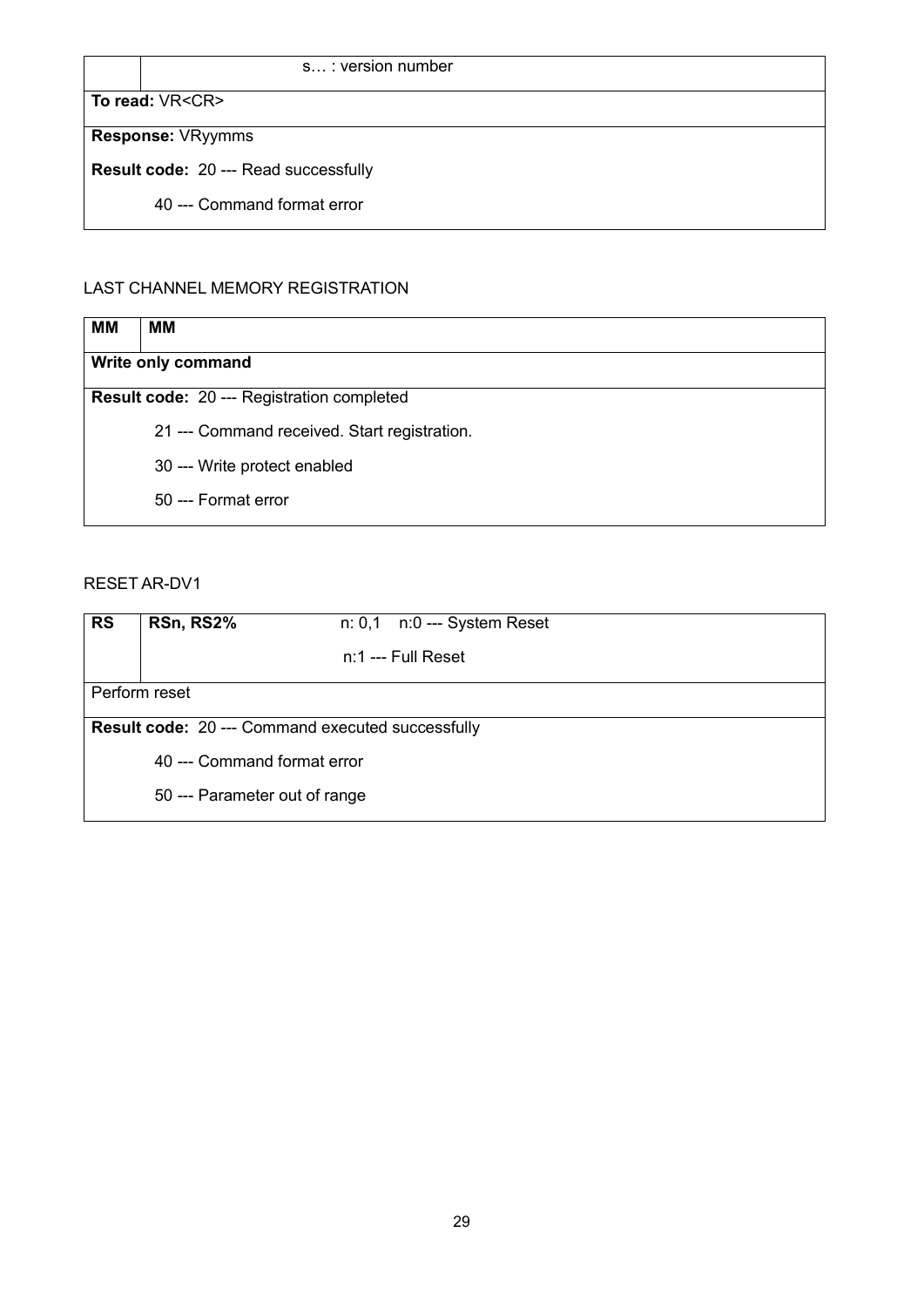#### **5-8 SD CARD MANAGEMENT**

#### FILE DIRECTORY

| <b>SD DIR</b><br><b>SD DIR</b>                                                |  |  |
|-------------------------------------------------------------------------------|--|--|
| To read: SD DIR <cr></cr>                                                     |  |  |
| Details: Acquire the file list of the SD card.                                |  |  |
| Output in one line per file.                                                  |  |  |
| (Example): One audio file has been stored in a 32GB SD card                   |  |  |
| SD DIR 06201413.wav 00:05:13.5 2015/06/30 14:13:25                            |  |  |
| SD DIR nnnFILE(S) (nnn: number of files)                                      |  |  |
| No file has been stored                                                       |  |  |
| SD DIR 000FILE(S)                                                             |  |  |
| Response:                                                                     |  |  |
| Fffffff: file name eee: file extention nnnnnnnnnn: file size (byte)           |  |  |
| yyyy/mm/dd HH:MM:SS --- year/month/date hour (in 24 h format):minute:second   |  |  |
| hh:nn:ss.s --- Recorded time                                                  |  |  |
|                                                                               |  |  |
| SD DIR ffffffff.WAV hh:nn:ss.s yyyy/mm/dd HH:MM:SS (extention:WAV)            |  |  |
| SD DIR fffffff.eee nnnnnnnnnnn yyyy/mm/dd HH:MM:SS (extention:other than WAV) |  |  |
| SD DIR CARDBUSY --- Card busy                                                 |  |  |
| SD DIR NOCARD --- SD card not found                                           |  |  |
| SD DIR FAT12 ----- Card format FAT12 and can't be used                        |  |  |
| ? ---- other errors                                                           |  |  |
| Result code: 20 --- Read successfully                                         |  |  |
| 21 --- File list output in progress                                           |  |  |
| 30 --- Card not found                                                         |  |  |
| 40 --- Command format error                                                   |  |  |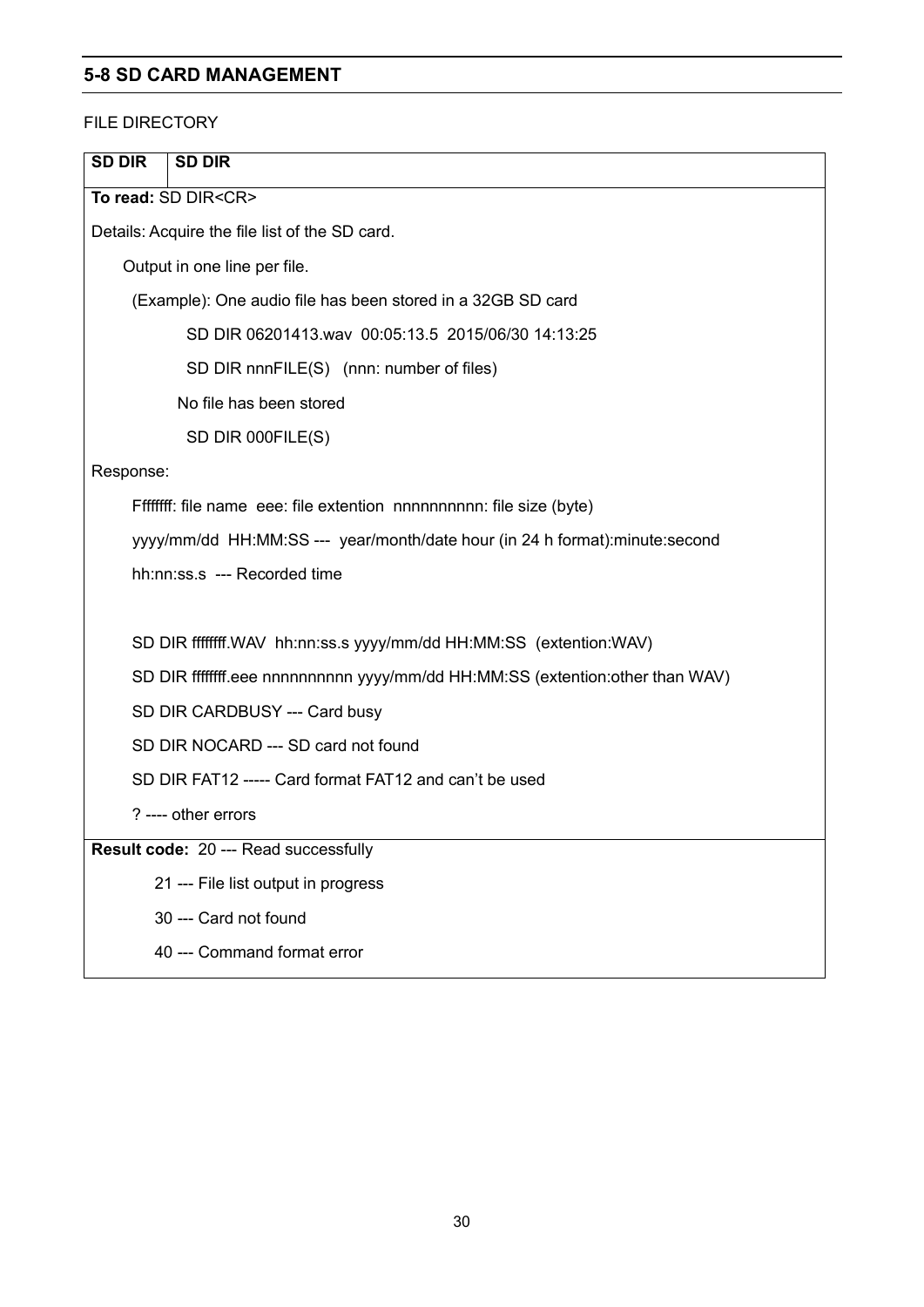#### CARD INFORMATION

| <b>SD INF</b>                                | <b>SD INF</b>                                             |  |  |
|----------------------------------------------|-----------------------------------------------------------|--|--|
|                                              |                                                           |  |  |
|                                              | To read: SD INF <cr></cr>                                 |  |  |
|                                              | Details: Display card size, available memory size         |  |  |
|                                              | (Example): SD INF FREE: 967872KB (7.8H) TOTAL: 30517578KB |  |  |
|                                              | Response: SD INF CARDBUSY --- Card busy                   |  |  |
|                                              | SD INF NOCARD --- SD card not found                       |  |  |
|                                              | SD INF FAT12 ----- Card format FAT12 and can't be used    |  |  |
|                                              | $?$ ---- other errors                                     |  |  |
| <b>Result code: 20 --- Read successfully</b> |                                                           |  |  |
|                                              | 30 --- Card not found                                     |  |  |
|                                              | 40 --- Command format error                               |  |  |

#### RECORD / PLAYBACK STATUS

| <b>SD PST</b>                                | <b>SD PST</b>                                                      |  |  |
|----------------------------------------------|--------------------------------------------------------------------|--|--|
|                                              | To read: SD PST <cr></cr>                                          |  |  |
|                                              | Response: SD PST0 --- Card existed and no access                   |  |  |
|                                              | SD PST1 --- Recording                                              |  |  |
|                                              | SD PST2 --- Playing back                                           |  |  |
|                                              | SD PST3 --- Processing except for recording and playing back       |  |  |
|                                              | SD PST4 --- SD card not found, can't be used, or any other errors. |  |  |
| <b>Result code: 20 --- Read successfully</b> |                                                                    |  |  |
|                                              | 30 --- Card not found, can't access card                           |  |  |
|                                              | 40 --- Command format error                                        |  |  |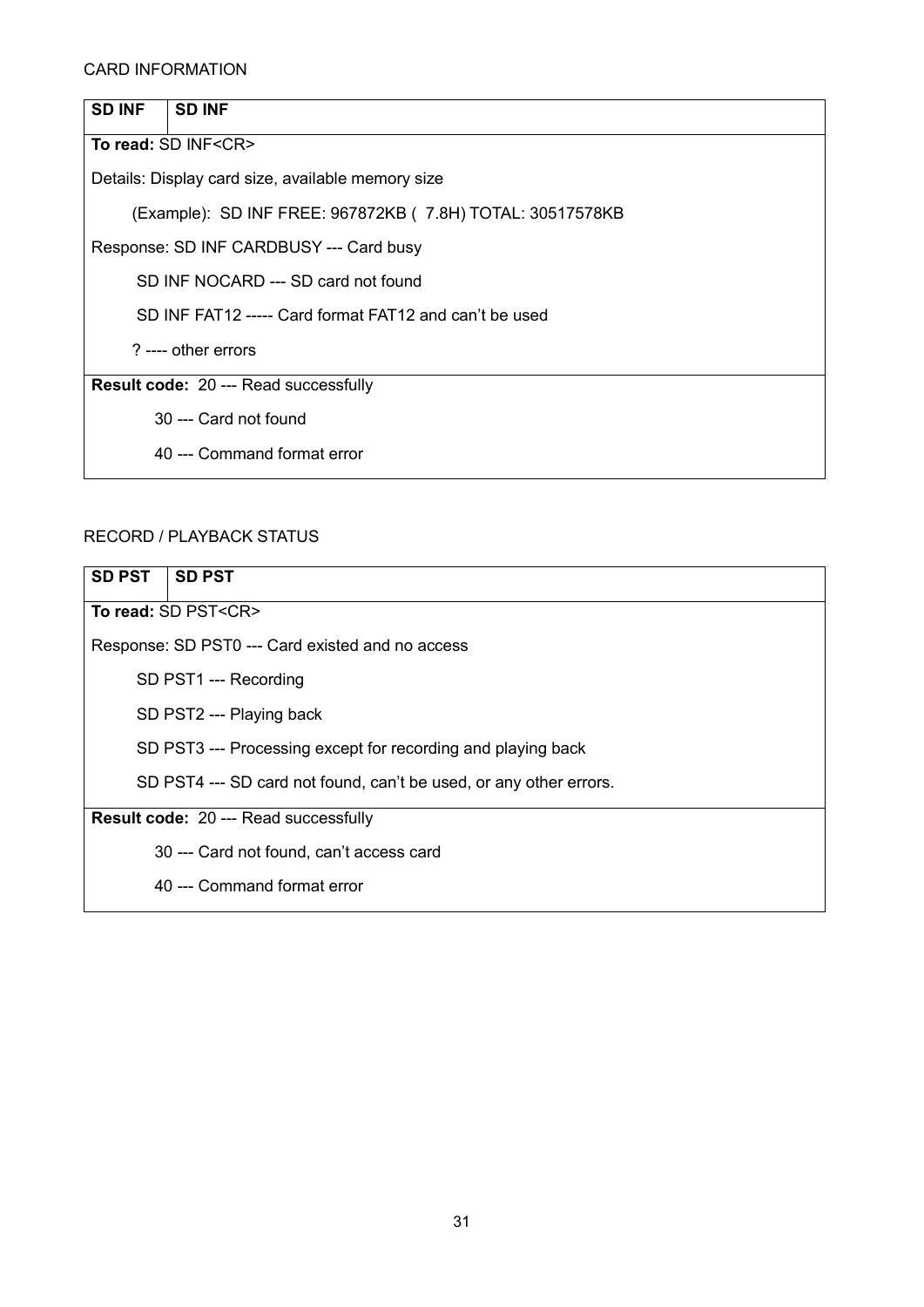#### RECORDING

| <b>SD REC</b><br><b>SD REC</b>                                                                                                 |  |  |
|--------------------------------------------------------------------------------------------------------------------------------|--|--|
| Details: Start recording with the designated file name automatically. When "/" is used as a file name,<br>recording will stop. |  |  |
| In case no response is returned, recording has started or ended.                                                               |  |  |
| Response: SD PST0 --- No access                                                                                                |  |  |
| SD REC CARDBUSY --- Card busy                                                                                                  |  |  |
| SD REC NOCARD --- SD card not found                                                                                            |  |  |
| SD REC CARDFULL--- Card has no vacant space.                                                                                   |  |  |
| $?$ ---- other errors                                                                                                          |  |  |
| <b>Result code: 20 --- Read successfully</b>                                                                                   |  |  |
| 30 --- Card not found, can't access card                                                                                       |  |  |
| 40 --- Command format error                                                                                                    |  |  |
| 50 --- Parameter out of range, designated file does not exist.                                                                 |  |  |

PLAYBACK

| <b>SD PLY</b>                                                  | SD PLYfff                                                   | $\mathsf{fff}$ : file name                                |  |
|----------------------------------------------------------------|-------------------------------------------------------------|-----------------------------------------------------------|--|
|                                                                | Details: Start recording with the designated file name.     |                                                           |  |
|                                                                |                                                             | File name: Alphabet (upper case) and numbers can be used. |  |
|                                                                | When "/" is used as a file name, AR-DV1 will stop playback. |                                                           |  |
|                                                                | Response: SD PLY CARDBUSY --- Card busy                     |                                                           |  |
|                                                                | SD PLY NOCARD --- SD card not found                         |                                                           |  |
|                                                                | SD PLY NOFILE --- Specified file cannot be found            |                                                           |  |
| ? ---- other errors                                            |                                                             |                                                           |  |
| <b>Result code: 20 --- Read successfully</b>                   |                                                             |                                                           |  |
| 30 --- Card not found, can't access card                       |                                                             |                                                           |  |
|                                                                | 40 --- Command format error                                 |                                                           |  |
| 50 --- Parameter out of range, designated file does not exist. |                                                             |                                                           |  |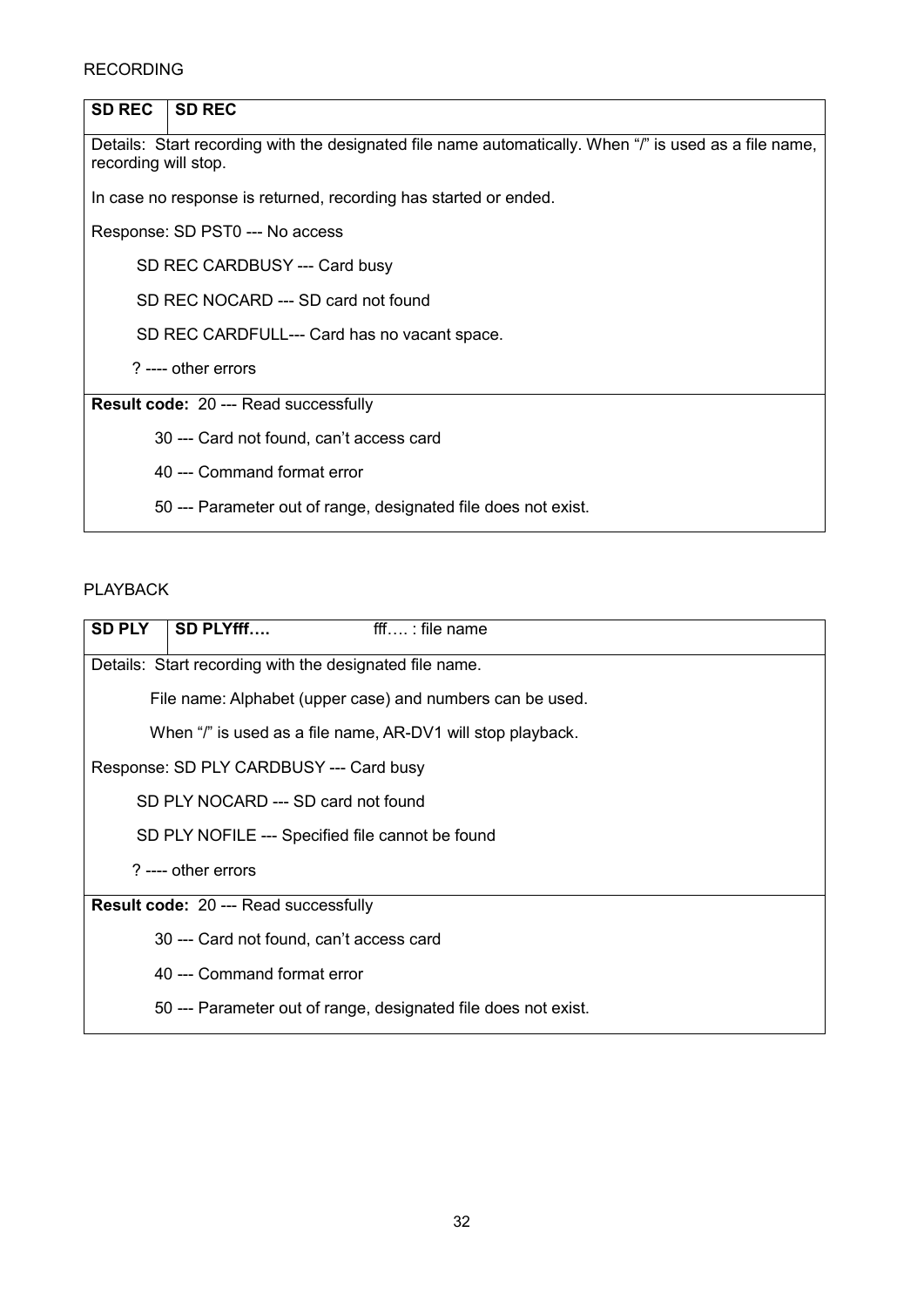#### SQUELCH SKIP

| <b>SD RSQ</b> | <b>SD RSQn</b>                        | n 0, 1                 |  |
|---------------|---------------------------------------|------------------------|--|
|               |                                       | n:0 --- No skip        |  |
|               |                                       | n:1 --- Skip (default) |  |
|               | Response: SD RSQn                     |                        |  |
|               | Result code: 20 --- Read successfully |                        |  |
|               | 40 --- Command format error           |                        |  |
|               | 50 --- Parameter out of range         |                        |  |

#### FILE BACKUP

| <b>SD MMW</b>                                                         | SD MMWfff                                |  |  |
|-----------------------------------------------------------------------|------------------------------------------|--|--|
|                                                                       | fff: SRCHBK (Search Bank)                |  |  |
|                                                                       | <b>SRCHGRP (Search Group)</b>            |  |  |
|                                                                       | MEMCH (Memory Channel)                   |  |  |
|                                                                       | <b>SCANGRP (Scan Group)</b>              |  |  |
|                                                                       | SYSYEM (All)                             |  |  |
|                                                                       |                                          |  |  |
| In case of no response is returned, it is started or ended recording. |                                          |  |  |
|                                                                       | Response: SD MMW CARDBUSY --- Card busy  |  |  |
|                                                                       | SD MMW NOCARD --- SD card not found      |  |  |
| SD MMW CARDFULL --- Card full                                         |                                          |  |  |
| ? ---- other errors                                                   |                                          |  |  |
| Result code: 20 --- Backup completed                                  |                                          |  |  |
|                                                                       | 30 --- Card not found, can't access card |  |  |
|                                                                       | 40 --- Command format error              |  |  |
|                                                                       | 50 --- Parameter out of range            |  |  |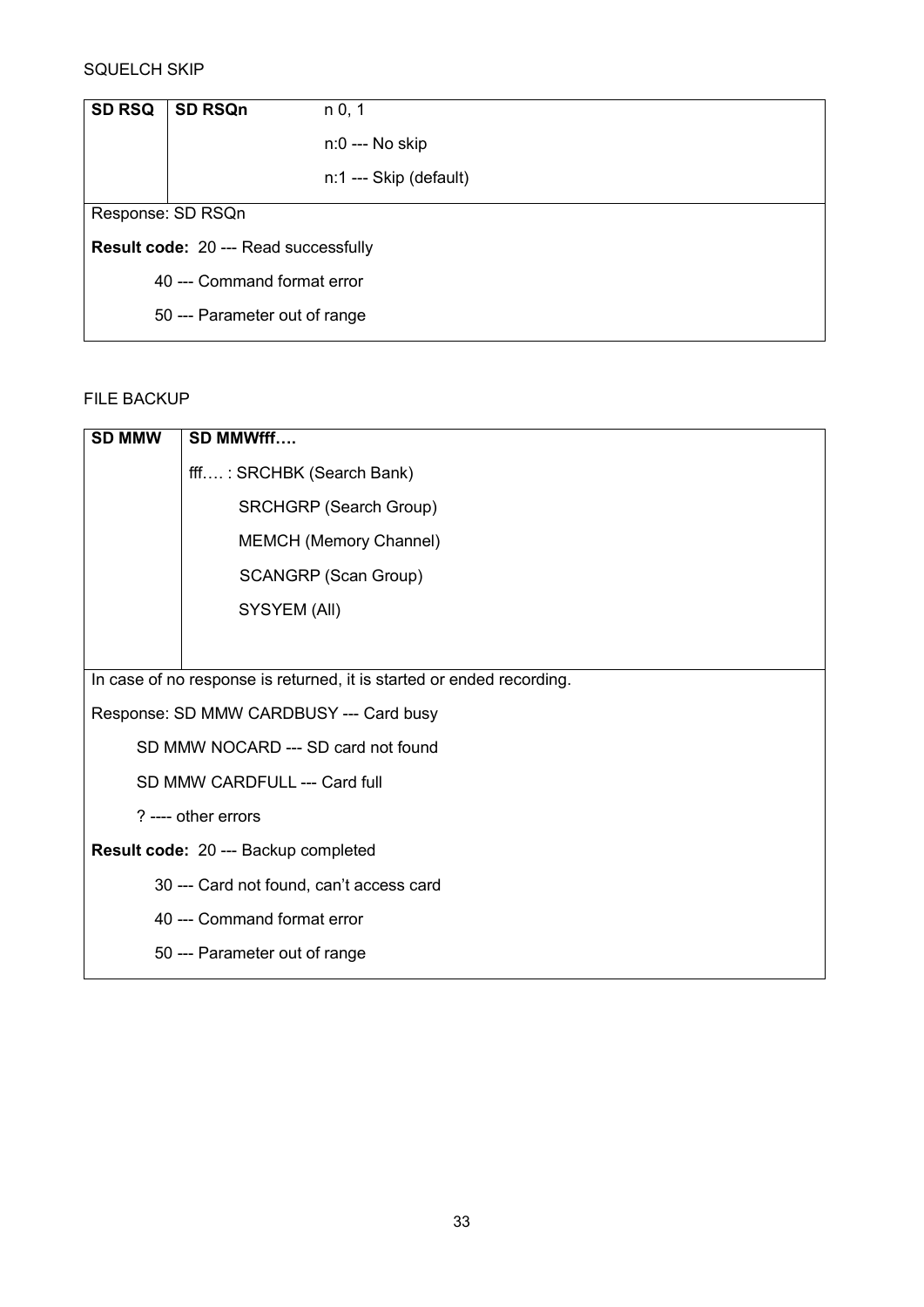#### FILE RESTORE

| <b>SD MMR</b>                                                                            | SD MMRfff<br>fff: original file name               |  |  |
|------------------------------------------------------------------------------------------|----------------------------------------------------|--|--|
|                                                                                          | There is no need to specify the file extension.    |  |  |
| Response: SD MMR CARDBUSY --- Card busy                                                  |                                                    |  |  |
|                                                                                          | SD MMR NOCARD --- SD card not found                |  |  |
|                                                                                          | SD MMR NOFILE --- File does not exist              |  |  |
|                                                                                          | $?$ ---- other errors                              |  |  |
|                                                                                          |                                                    |  |  |
|                                                                                          |                                                    |  |  |
|                                                                                          | 40 --- Command format error                        |  |  |
|                                                                                          | 50 --- Parameter out of range, file does not exist |  |  |
| <b>Result code: 20 --- Restore completed</b><br>30 --- Card not found, can't access card |                                                    |  |  |

# **5-9 VFO**

VFO

| <b>VF</b>                                                                       | VFt RFffff.fffff STggg.gg SHhhh.hh MDdan                                |  |  |
|---------------------------------------------------------------------------------|-------------------------------------------------------------------------|--|--|
|                                                                                 | t: A, B, $Z$                                                            |  |  |
|                                                                                 | A: VFO-A                                                                |  |  |
|                                                                                 | B: VFO-B                                                                |  |  |
|                                                                                 | $C: VFO-Z$                                                              |  |  |
|                                                                                 | Details: Start receive with the designated VFO, frequency, decode mode. |  |  |
| RF, ST, SH, MD can be omitted. In this case, previous settings will be applied. |                                                                         |  |  |
| <b>Result code: 20 --- Settings completed</b>                                   |                                                                         |  |  |
|                                                                                 | 40 --- Command format error                                             |  |  |

#### VFO SEARCH

| <b>VS</b>                                     | VS                          |  |
|-----------------------------------------------|-----------------------------|--|
| Detail: Activate VFO search                   |                             |  |
| <b>Result code: 20 --- Function completed</b> |                             |  |
|                                               | 40 --- Command format error |  |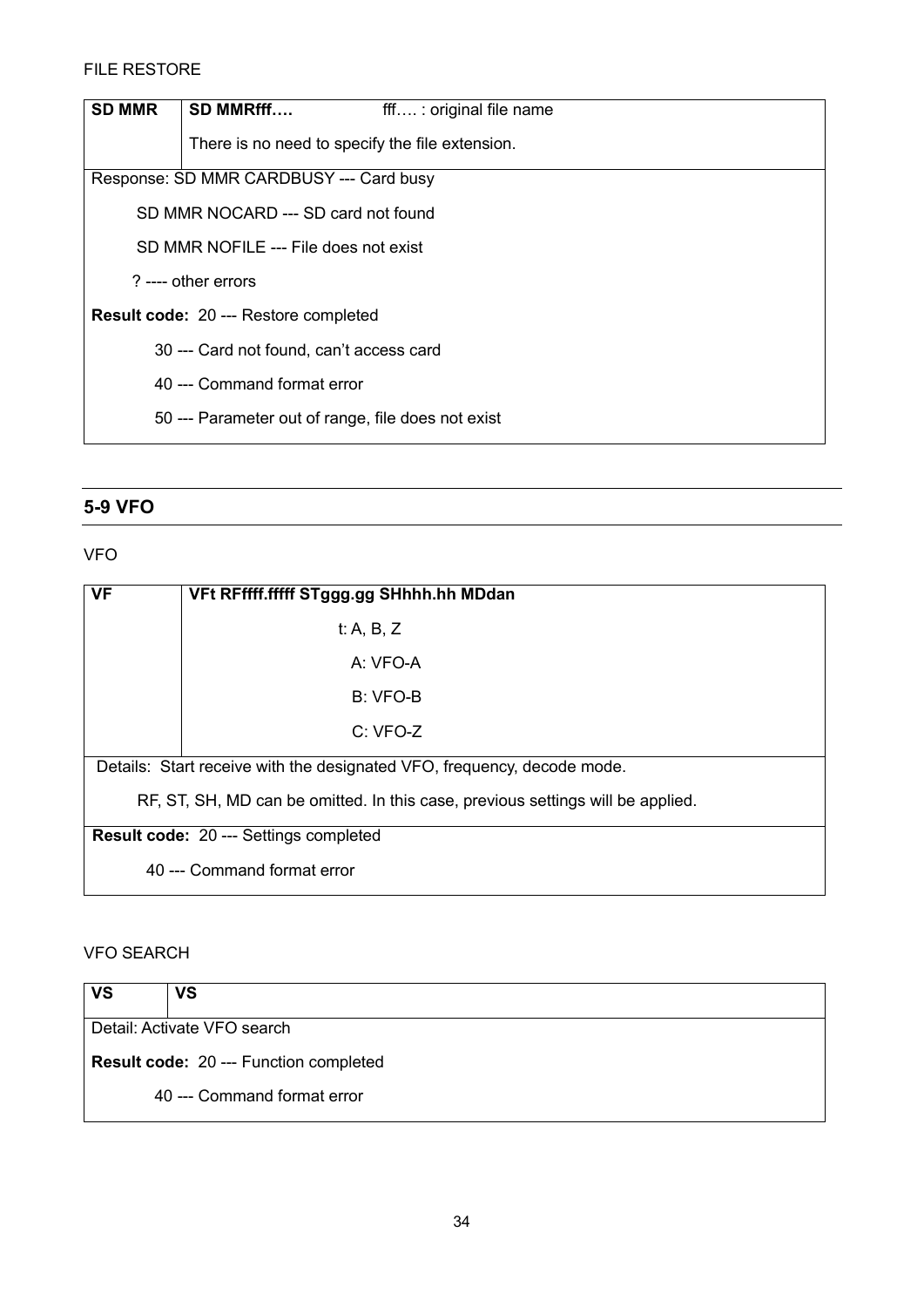#### VFO SEARCH SETTING

| <b>VE</b>                                     | <b>VE DLmm FRpp ASn</b>       | mm: Delay time $01 \sim 99$ (in 0.1 seconds increments) |  |
|-----------------------------------------------|-------------------------------|---------------------------------------------------------|--|
|                                               |                               | (default: 20)                                           |  |
|                                               |                               | pp: Free time $00 \sim 60$ (in 1 second increments)     |  |
|                                               |                               | (detault: 00)                                           |  |
|                                               |                               | n: 0,1 --- Auto store                                   |  |
|                                               |                               | 0: OFF (default)                                        |  |
|                                               |                               | 1:ON                                                    |  |
| <b>Result code: 20 --- Settings completed</b> |                               |                                                         |  |
|                                               | 40 --- Command format error   |                                                         |  |
|                                               | 50 --- Parameter out of range |                                                         |  |

#### VFO INFORMATION

| VI                                                     | <b>VE DLmm FRpp ASn</b><br>mm: Delay time $01 \sim 99$ (in 0.1 seconds increments) |  |  |
|--------------------------------------------------------|------------------------------------------------------------------------------------|--|--|
|                                                        | (default: 20)                                                                      |  |  |
|                                                        | pp: Free time $00 \sim 60$ (in 1 second increments)                                |  |  |
|                                                        | (default: 00)                                                                      |  |  |
|                                                        | n: 0,1 --- Auto store                                                              |  |  |
|                                                        | 0: OFF (default)                                                                   |  |  |
|                                                        | 1:ON                                                                               |  |  |
| Details: Read setting information on each VFO - A,B, Z |                                                                                    |  |  |
|                                                        | VI VFA RFffff.fffff STggg.gg SHhh.hh MDdan                                         |  |  |
|                                                        | VI VFB RFffff.fffff STggg.gg SHhh.hh MDdan                                         |  |  |
|                                                        | VI VFZ RFffff.fffff STggg.gg SHhh.hh MDdan                                         |  |  |
| Result code: 20 --- Read completed                     |                                                                                    |  |  |
|                                                        | 21 --- Reading proceeded                                                           |  |  |
|                                                        | 40 --- Parameter error                                                             |  |  |
|                                                        | 50 --- Parameter out of range                                                      |  |  |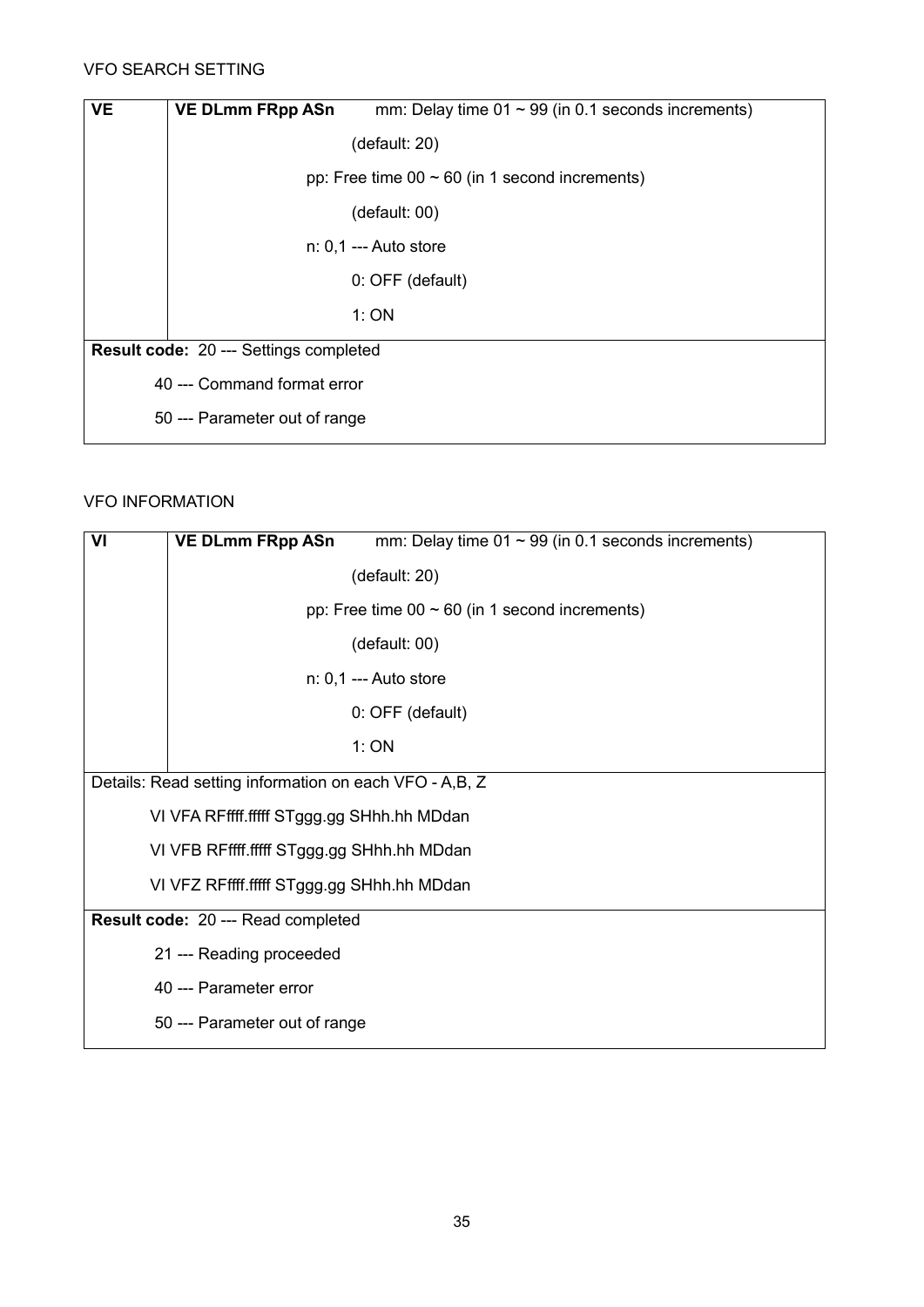#### **5-10 SEARCH**

#### SEARCH BANK SETTING

| SEbb SLffff.fffff SUffff.fffff STggg.gg SHhhh.hh MDdan PTa TTttt<br><b>SE</b>                 |  |  |
|-----------------------------------------------------------------------------------------------|--|--|
| Parameters: bb --- bank                                                                       |  |  |
| ffff.fffff --- Upper limit, Lower limit frequency (in MHz)                                    |  |  |
| ggg.gg ---- Frequency step (in kHz)                                                           |  |  |
| hhh.hh ---- Step adjust frequency (in kHz)                                                    |  |  |
| mn ------ Detector mode                                                                       |  |  |
| a ----- Write protect                                                                         |  |  |
| ttt ------ Bank name tag                                                                      |  |  |
| PaPaTo read: SD DIR <cr></cr>                                                                 |  |  |
| Response:                                                                                     |  |  |
| Fffffff: file name eee: file extention nnnnnnnnnn: file size (byte)                           |  |  |
| yyyy/mm/dd HH:MM:SS --- year/month/date hour (in 24 h format):minute:second                   |  |  |
| hh:nn:ss.s --- Recorded time                                                                  |  |  |
| Details: ST, SH, MD, PT, TT may be omitted.                                                   |  |  |
| In this case, ST, SH, MD parameters will be used with previous values, PT will be set to OFF, |  |  |
| and for TT a blank will be assigned automatically.                                            |  |  |
| Result code: 20 --- Set completed                                                             |  |  |
| 40 --- Command format error                                                                   |  |  |
| 50 --- Parameter out of range, invalid parameter                                              |  |  |

#### READ SEARCH BANK

| <b>SR</b> | <b>SRbb</b>                               | bb: Bank |  |
|-----------|-------------------------------------------|----------|--|
|           | <b>Result code: 20 --- Read completed</b> |          |  |
|           | 30 --- Bank unregistered                  |          |  |
|           | 40 --- Command format error               |          |  |
|           | 50 --- Parameter out of range             |          |  |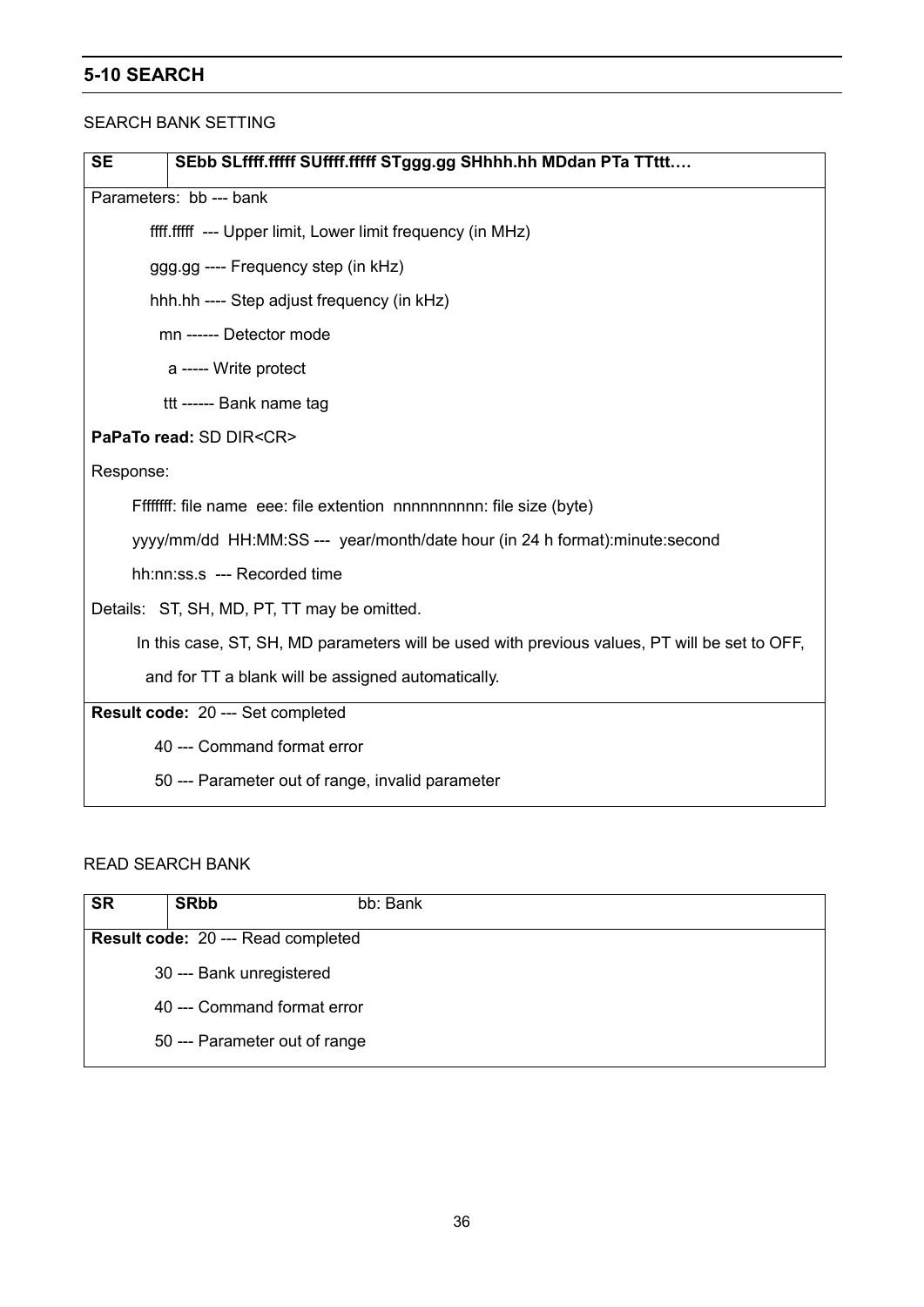| <b>SS</b> | <b>SSbb</b>                                  | bb: Bank |  |
|-----------|----------------------------------------------|----------|--|
|           | <b>Result code: 20 --- Executed properly</b> |          |  |
|           | 30 --- Bank unregistered                     |          |  |
|           | 40 --- Command format error                  |          |  |
|           | 50 --- Parameter out of range                |          |  |

#### DELETE SEARCH BANK

| <b>SX</b> | <b>SXbb</b>                                     | bb: Bank |  |
|-----------|-------------------------------------------------|----------|--|
|           | <b>Result code: 20 --- Deleted successfully</b> |          |  |
|           | 30 --- Bank unregistered                        |          |  |
|           | 40 --- Command format error                     |          |  |
|           | 50 --- Parameter out of range                   |          |  |

#### SEARCH BANK LOWER LIMIT FREQUENCY

| <b>SL</b> | <b>SLffff.fffff</b>                                  | ffff.ffff: low limit frequency (in MHz)                                                                                                                                                        |
|-----------|------------------------------------------------------|------------------------------------------------------------------------------------------------------------------------------------------------------------------------------------------------|
|           | <b>Result code: 20 --- Setting/Reading completed</b> |                                                                                                                                                                                                |
|           | 40 --- Command format error                          |                                                                                                                                                                                                |
|           |                                                      | 50 --- Parameter out of range, set frequency is higher than the upper limit frequency                                                                                                          |
| command.  |                                                      | Remarks: This command is effective until SS command is sent, receive mode changed, or power<br>turned off. To change the lower limit frequency permanently, use this command along with the SE |

#### SEARCH BANK UPPER LIMIT FREQUENCY

| <b>SU</b> | <b>SUffff.fffff</b>                                  | ffff.fffff: low limit frequency (in MHz)                                                                                                                                                      |
|-----------|------------------------------------------------------|-----------------------------------------------------------------------------------------------------------------------------------------------------------------------------------------------|
|           | <b>Result code: 20 --- Setting/Reading completed</b> |                                                                                                                                                                                               |
|           | 40 --- Command format error                          |                                                                                                                                                                                               |
|           |                                                      | 50 --- Parameter out of range, set frequency is lower than the lower limit frequency                                                                                                          |
| command.  |                                                      | Remarks This command is effective until SS command is sent, receive mode changed, or power<br>turned off. To change the lower limit frequency permanently, use this command along with the SE |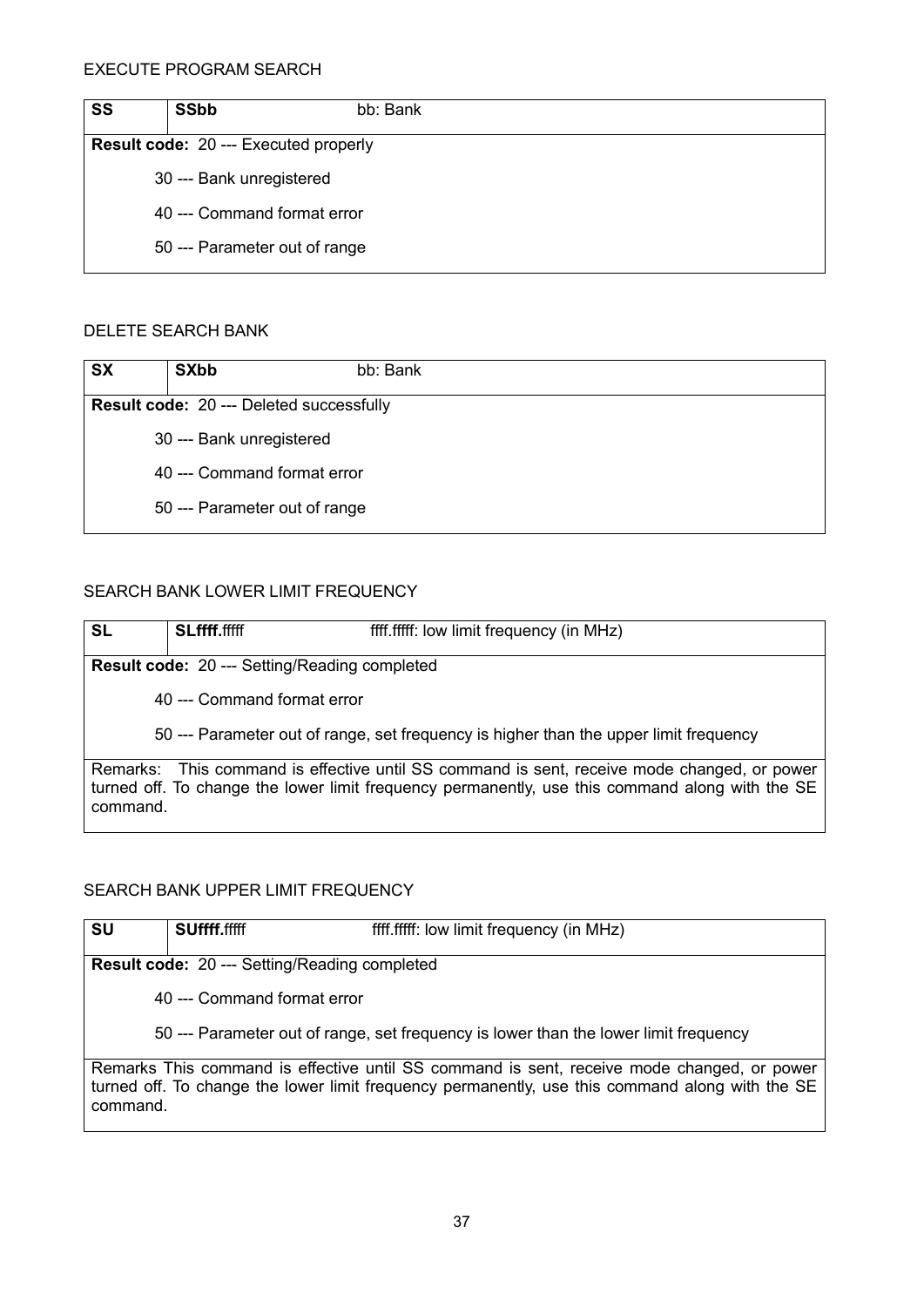#### SEARCH GROUP

| <b>SG</b> | SGgg DLmm FRpp ASn BKbbb                                               |  |
|-----------|------------------------------------------------------------------------|--|
|           | gg: group number                                                       |  |
|           | mm: delay time, $01 \sim 99$ (in 0.1 seconds increments) (default: 20) |  |
|           | pp: free time, $00 \sim 60$ (in 1 second increments) (default: 00)     |  |
|           | n: auto store, 0: OFF (default), 1: ON                                 |  |
|           | bbb: bank link                                                         |  |
|           | <b>Result code: 20 --- Setting / Reading completed</b>                 |  |
|           | 40 --- Command format error                                            |  |
|           | 50 --- Parameter out of range                                          |  |

#### AUTO STORE

| <b>AS</b>                                | <b>ASn</b>                                                 | n: 0, 1                     |  |
|------------------------------------------|------------------------------------------------------------|-----------------------------|--|
|                                          |                                                            | 0: Auto store OFF (default) |  |
|                                          |                                                            | 1: Auto store ON            |  |
|                                          | <b>Result code: 20 --- Setting / Reading completed</b>     |                             |  |
|                                          | 30 --- Searching (other than VFO search or program search) |                             |  |
|                                          | 40 --- Command format error                                |                             |  |
|                                          | 50 --- Parameter out of range                              |                             |  |
| Remarks: This command may be used alone. |                                                            |                             |  |

#### BANK LINK

| <b>BK</b> | BKbbb                                                  | bbb: bank list                                                                     |
|-----------|--------------------------------------------------------|------------------------------------------------------------------------------------|
|           | (2 digits must be specified with each bank)            |                                                                                    |
|           | bb = 99 All bank links are disabled.                   |                                                                                    |
|           | <b>Result code: 20 --- Setting / Reading completed</b> |                                                                                    |
|           | 30 --- Searching (other than program search)           |                                                                                    |
|           | 40 --- Command format error                            |                                                                                    |
|           |                                                        | 50 --- Parameter out of range, set frequency is higher than upper limit frequency. |
|           | Remarks: This command may be used alone.               |                                                                                    |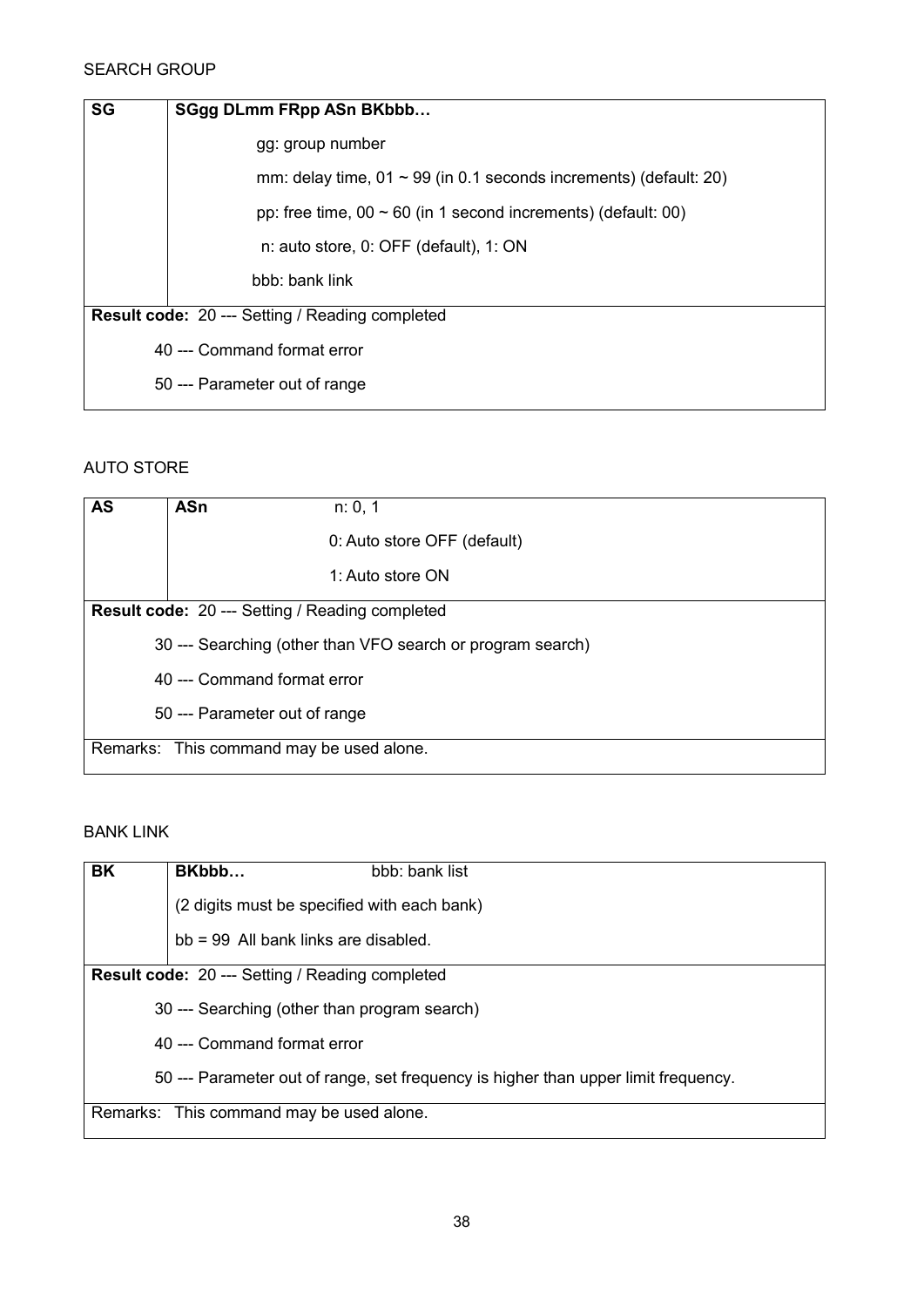| <b>PW</b>                                                                                                                                                                                                                                                                                                                                                                                                                      | PW, PWffff.fffff, PWbb, PWbbffff.fffff                                                             |  |
|--------------------------------------------------------------------------------------------------------------------------------------------------------------------------------------------------------------------------------------------------------------------------------------------------------------------------------------------------------------------------------------------------------------------------------|----------------------------------------------------------------------------------------------------|--|
|                                                                                                                                                                                                                                                                                                                                                                                                                                | ffff.fffff: pass frequency (in MHz)                                                                |  |
|                                                                                                                                                                                                                                                                                                                                                                                                                                | $bb$ : search bank                                                                                 |  |
| Remarks: While in VFO search or program search and stopping on a busy channel, executing<br>this command sets the receive frequency as a pass frequency. While in VFO search or program<br>search and executing PWffff.fffff sets the receive frequency as a pass frequency. While in program<br>search and stopping on busy channel, executing PWbb sets the receive frequency as a pass<br>frequency in the designated bank. |                                                                                                    |  |
|                                                                                                                                                                                                                                                                                                                                                                                                                                | Using %% parameter instead of bb will apply all search banks.                                      |  |
|                                                                                                                                                                                                                                                                                                                                                                                                                                | Executing PWbbffff.fffff sets the designated frequency as a pass frequency in the designated bank. |  |
| Using %% parameter instead of bb will apply all search banks.                                                                                                                                                                                                                                                                                                                                                                  |                                                                                                    |  |
| <b>Result code: 20 --- Setting completed</b>                                                                                                                                                                                                                                                                                                                                                                                   |                                                                                                    |  |
|                                                                                                                                                                                                                                                                                                                                                                                                                                | 30 --- Designated pass frequency cannot be set in the selected receive mode.                       |  |
|                                                                                                                                                                                                                                                                                                                                                                                                                                | Reached the maximum number of pass channels                                                        |  |
|                                                                                                                                                                                                                                                                                                                                                                                                                                | 40 --- Command format error                                                                        |  |
|                                                                                                                                                                                                                                                                                                                                                                                                                                | 50 --- Parameter out of range                                                                      |  |
|                                                                                                                                                                                                                                                                                                                                                                                                                                |                                                                                                    |  |

# LIST PASS FREQUENCIES

| <b>PR</b>                                       | PR (VFO search), PRbb (search bank)                                                               |
|-------------------------------------------------|---------------------------------------------------------------------------------------------------|
|                                                 | Response: PRnnffff.fffff, PRnn - - -: VFO search                                                  |
|                                                 | PRbbnnffff.fffff, PRbbnn ---: Search bank                                                         |
|                                                 | Parameters: bb: search bank                                                                       |
|                                                 | nn: $00 \sim 49$ (consecutive pass frequency numbers)                                             |
|                                                 | ffff.ffff: pass frequency                                                                         |
|                                                 | Details: When bb is not specified, a list of pass frequencies (for VFO search) will be displayed. |
|                                                 | When bb is specified, a list of pass frequencies of the specified bank will be displayed.         |
|                                                 | When a total number of pass frequencies are less than 50, "---" will appear for the rest          |
|                                                 | of pass frequencies.                                                                              |
| <b>Result code: 20 --- Read list completely</b> |                                                                                                   |
|                                                 | 21 --- Read partial list (to be continued)                                                        |
|                                                 | 40 --- Command format error                                                                       |
|                                                 | 50 --- Parameter out of range                                                                     |
|                                                 |                                                                                                   |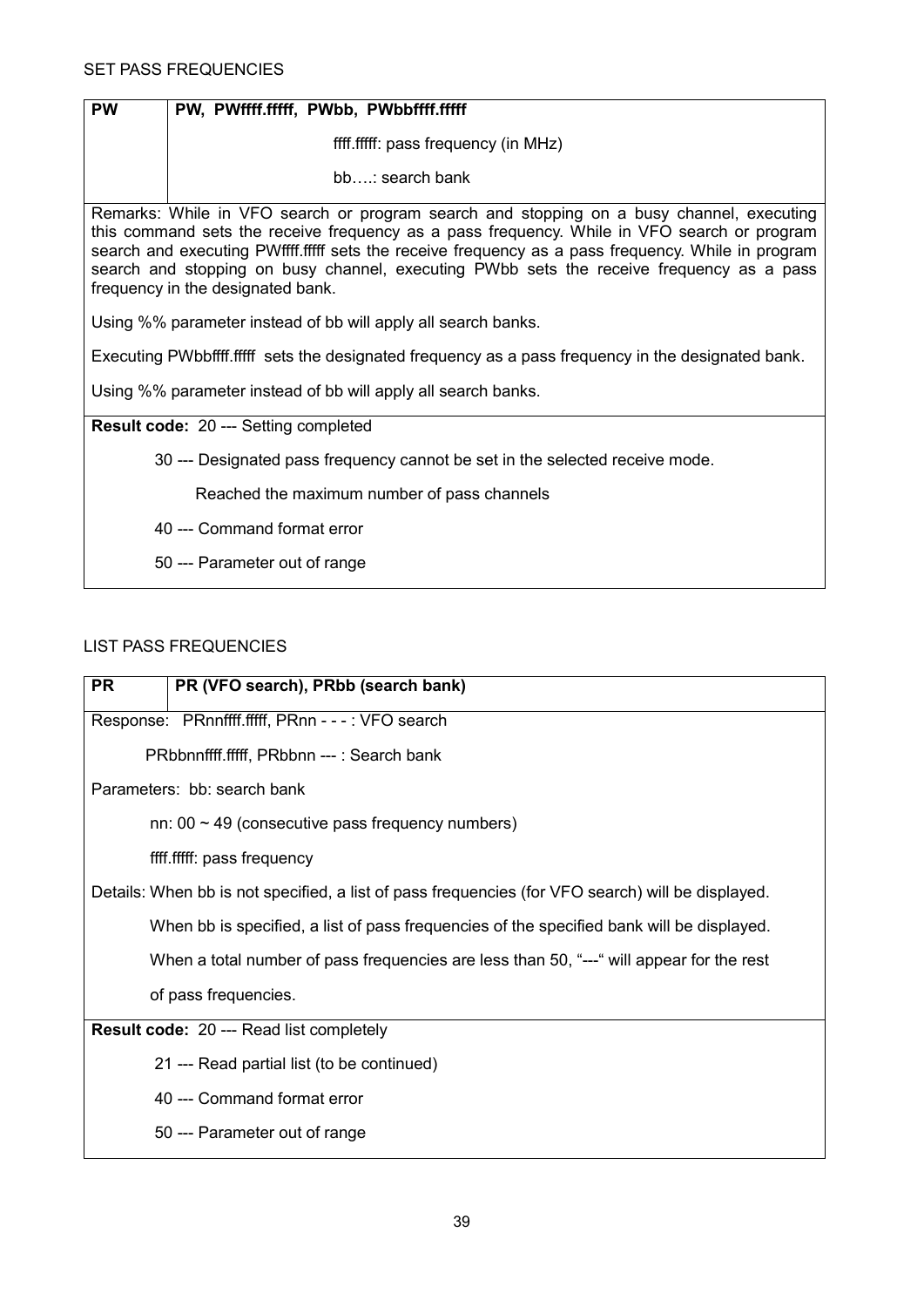| <b>PD</b> | PD, PDbb, PDbbnn                                                                          |  |
|-----------|-------------------------------------------------------------------------------------------|--|
|           | Parameters: bb: search bank                                                               |  |
|           | nn: consecutive pass frequency numbers                                                    |  |
|           | Details: PD---Delete all pass frequencies of VFO search                                   |  |
|           | PDbb --- Delete all pass frequencies of the designated search bank. If bb is specified as |  |
|           | %%, delete all pass frequencies of all banks                                              |  |
|           | PDbbnn --- Delete specified pass frequency                                                |  |
|           | <b>Result code: 20 --- Deleted successfully</b>                                           |  |
|           | 30 --- Designated pass frequency does not exist                                           |  |
|           | 40 --- Command format error                                                               |  |
|           | 50 --- Parameter out of range                                                             |  |
|           |                                                                                           |  |

# **5-11 MEMORY CHANNEL**

#### SET MEMORY CHANNEL

| <b>MX</b><br>MXbbcc MPp RFffff.fffff STggg.gg SHhhh.hh MDdan PTa TTttt                                                                                         |  |  |
|----------------------------------------------------------------------------------------------------------------------------------------------------------------|--|--|
| Parameters: bb: memory bank                                                                                                                                    |  |  |
| cc: memory channel                                                                                                                                             |  |  |
| p: pass channel                                                                                                                                                |  |  |
| ffff.fffff: receive frequency                                                                                                                                  |  |  |
| ggg.gg: frequency step (in kHz)                                                                                                                                |  |  |
| hhh.hh: step adjust frequency (in kHz)                                                                                                                         |  |  |
| mn: receive mode                                                                                                                                               |  |  |
| a: write protect                                                                                                                                               |  |  |
| t: memory tag                                                                                                                                                  |  |  |
| Details: MP, ST, SH, MD, PT, TT may be omitted. In this case, the parameters of RF, ST, SH, MD<br>used are from previous settings. MP and PT will be set to 0. |  |  |
| Result code: 20 --- Set completed                                                                                                                              |  |  |
| 40 --- Command format error                                                                                                                                    |  |  |
| 50 --- Parameter out of range                                                                                                                                  |  |  |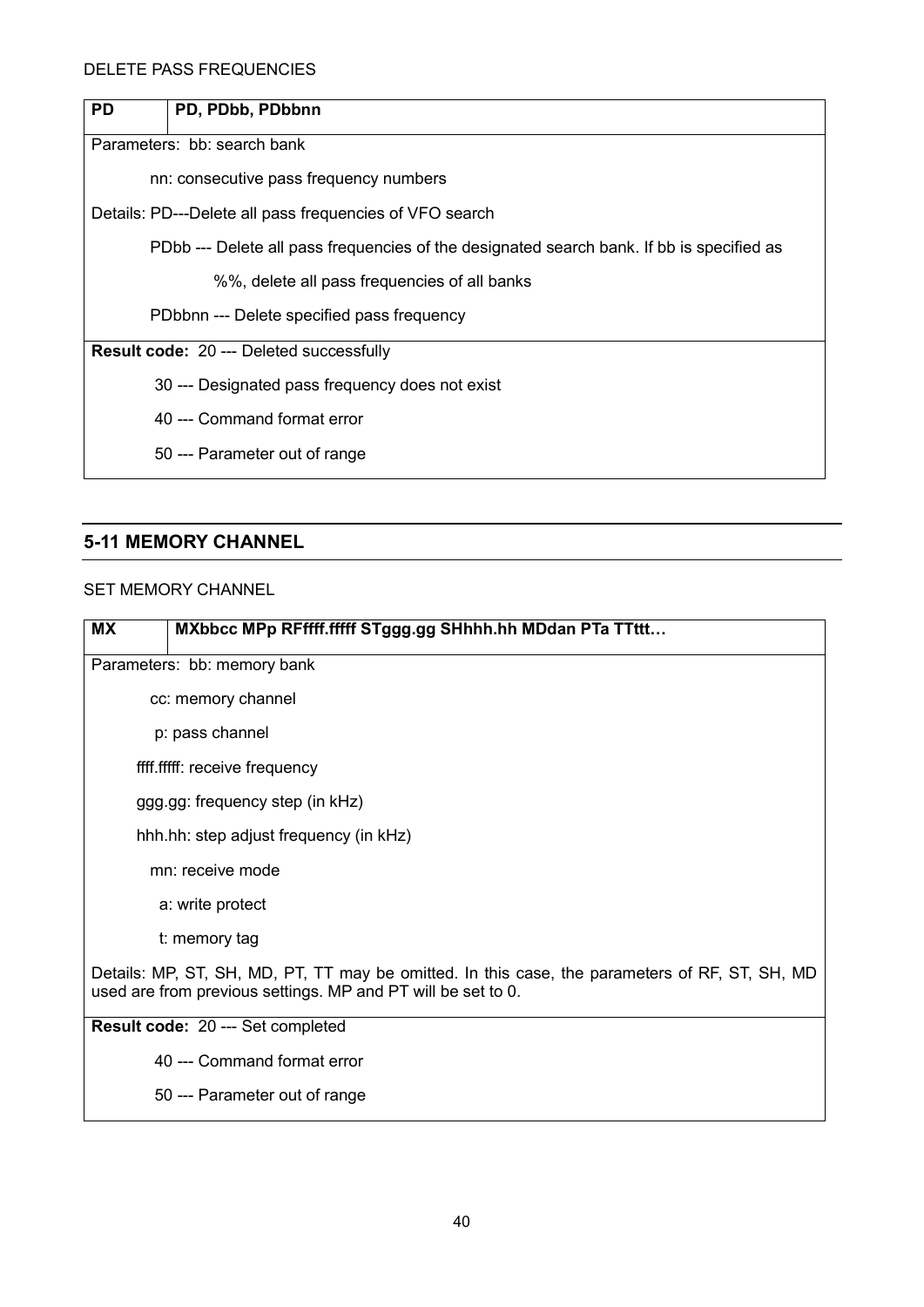| МA       | <b>MAbb, MAbbcc</b>                                                     |  |
|----------|-------------------------------------------------------------------------|--|
|          | Parameters: bb: memory bank                                             |  |
|          | cc: memory channel                                                      |  |
| Details: | MAbb --- Read all memory channels of the designated memory bank         |  |
|          | MAbbcc --- Read designated memory channel of the designated memory bank |  |
|          | If the channel is not registered, the output will be MAbbcc - - -       |  |
|          | Result code: 20 --- Read completed                                      |  |
|          | 21 --- Reading (to be continued)                                        |  |
|          | 40 --- Command format error                                             |  |
|          | 50 --- Parameter out of range                                           |  |

#### READ MEMORY

| <b>MR</b>                                                               | <b>MRbbcc</b>                            |  |
|-------------------------------------------------------------------------|------------------------------------------|--|
|                                                                         | Parameters: bb: memory bank              |  |
|                                                                         | cc: memory channel                       |  |
|                                                                         | p: pass channel                          |  |
| Details: Receive frequency with the designated memory bank and channel. |                                          |  |
| Result code: 20 --- Read completed                                      |                                          |  |
|                                                                         | 30 --- Designated channel not registered |  |
|                                                                         | 40 --- Command format error              |  |
|                                                                         | 50 --- Parameter out of range            |  |

#### MEMORY SCAN

| <b>MS</b>                               | <b>MSbb</b>                                           |
|-----------------------------------------|-------------------------------------------------------|
| Parameters: bb: memory bank             |                                                       |
| <b>Result code: 20 --- Scan started</b> |                                                       |
|                                         | 30 --- No memory channel found in the designated bank |
|                                         | 40 --- Command format error                           |
|                                         | 50 --- Parameter out of range                         |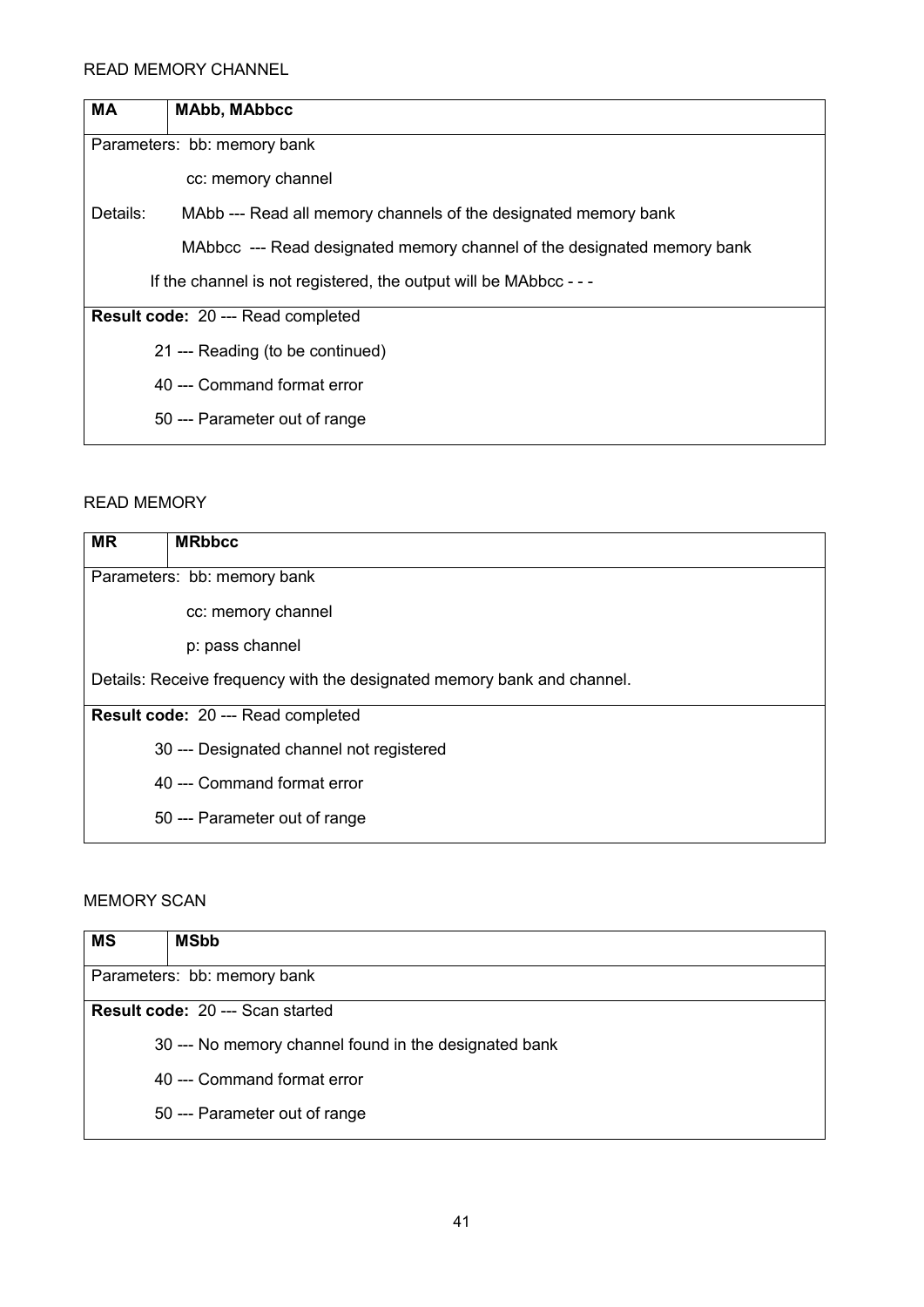| <b>MW</b>                                | <b>MWbb MCmm PTa TTt</b>                              |
|------------------------------------------|-------------------------------------------------------|
|                                          | Parameters: bb: memory bank                           |
|                                          | mm: assigned number of channel (default: 50)          |
|                                          | a: protect (default: 0)                               |
|                                          | t: memory tag (12 characters maximum) (default: none) |
| <b>Result code: 20 --- Set completed</b> |                                                       |
|                                          | 30 ---- No specified bank is registered               |
|                                          | 40 --- Command format error                           |
|                                          | 50 --- Parameter out of range                         |

#### SCAN GROUP

| <b>MG</b>                                                                                            | MGgg DLmm FRpp BKbbb           |  |
|------------------------------------------------------------------------------------------------------|--------------------------------|--|
| Parameters: gg: group number, $00 \sim 19$                                                           |                                |  |
| mm: delay time (default: 20)                                                                         |                                |  |
|                                                                                                      | pp: free time                  |  |
|                                                                                                      | bbb: bank link (default: none) |  |
| DL, FR, BK commands may be executed by itself                                                        |                                |  |
| <b>Result code:</b> 20 --- Set completed, 40 --- Command format error, 50 --- Parameter out of range |                                |  |

# PASS CHANNEL

| MPp, MPbb                                                                                                        |  |
|------------------------------------------------------------------------------------------------------------------|--|
| p: pass channel $p: 0, 1 \quad 0 \rightarrow$ release (default), 1 $\rightarrow$ set pass channel<br>Parameters: |  |
| bb: bank number, release all pass channels on the designated bank                                                |  |
| MPp --- effective only in memory mode                                                                            |  |
| MPbb --- effective in any modes other than memory mode                                                           |  |
| Result code: 20 --- Set completed                                                                                |  |
| 30 --- Unable to access, pass channel not existed in the designated bank                                         |  |
| 40 --- Command format error                                                                                      |  |
| 50 --- Parameter out of range                                                                                    |  |
|                                                                                                                  |  |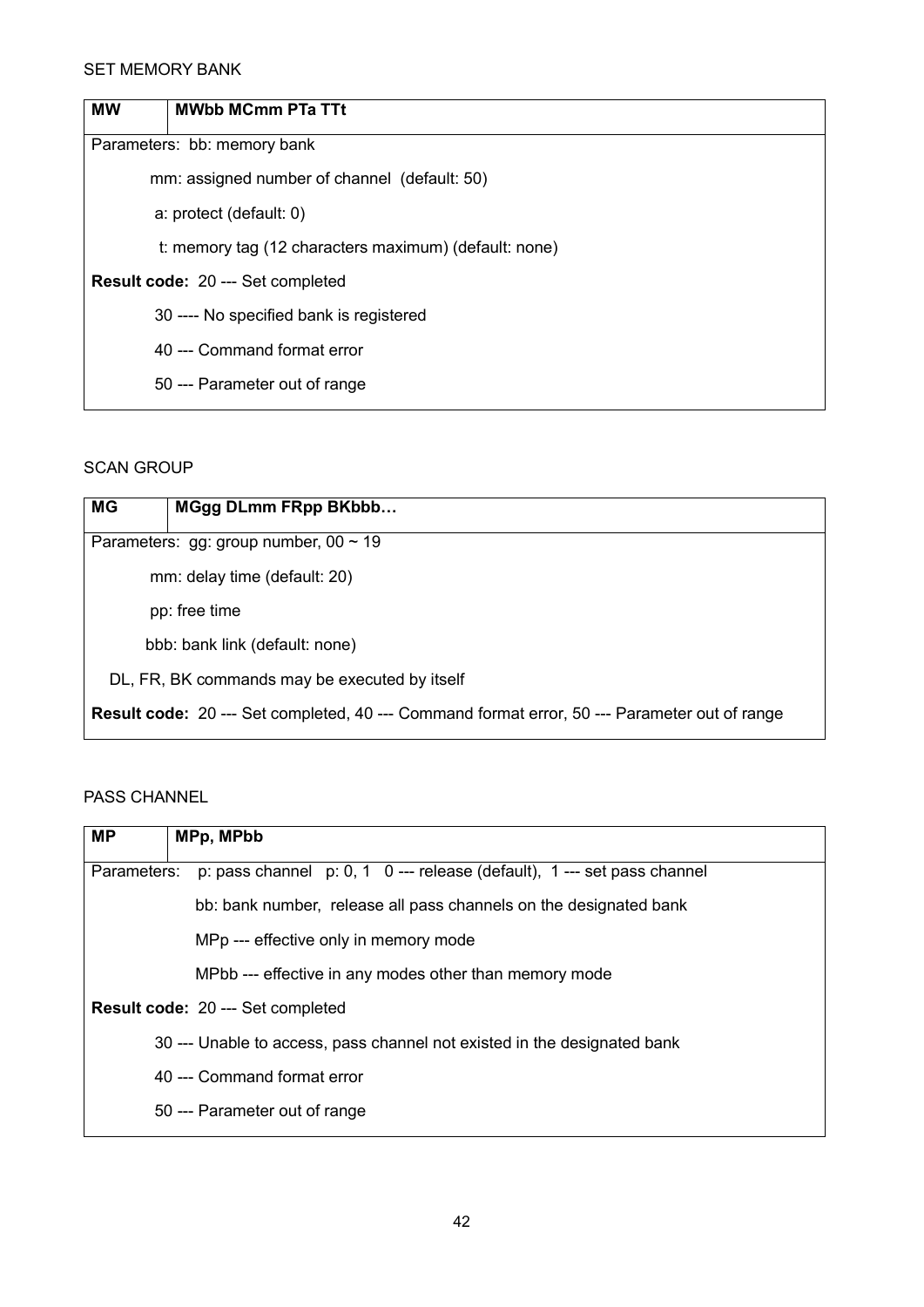#### DELETE MEMORY BANK

| MВ                                                              | <b>MBbb</b>                           |  |
|-----------------------------------------------------------------|---------------------------------------|--|
| Parameters: bb: memory bank  Pass channels will also be deleted |                                       |  |
| <b>Result code: 20 --- Bank deleted</b>                         |                                       |  |
|                                                                 | 30 --- Designated bank not registered |  |
|                                                                 | 40 --- Command format error           |  |
|                                                                 | 50 --- Parameter out of range         |  |

#### DELETE MEMORY CHANNEL

| <b>MQ</b>                                       | <b>MQbbcc</b>                                   |
|-------------------------------------------------|-------------------------------------------------|
| Parameters: bb: memory bank, cc: memory channel |                                                 |
| Result code: 20 --- Delete completed            |                                                 |
|                                                 | 30 --- Designated memory channel not registered |
|                                                 | 40 --- Command format error                     |
|                                                 | 50 --- Parameter out of range                   |

# **5-12 FREQUENCY SCOPE**

#### ACQUIRE FREQUENCY SCOPE DATA (HIGH SPEED)

| <b>FD</b>                                         | <b>FDddd</b> ddd: same data value with S-meter data |
|---------------------------------------------------|-----------------------------------------------------|
| <b>Result code: 20 --- Read data successfully</b> |                                                     |
|                                                   | 30 --- Not in scope mode                            |
|                                                   | 40 --- Command format error                         |

#### ACQUIRE FREQUENCY SCOPE DATA (NORMAL SPEED)

| GL                                                            | Output data format: Fffff.fffffLkkc (per line), /--- last line |
|---------------------------------------------------------------|----------------------------------------------------------------|
| <b>Result code:</b> 20 --- Read data successfully (Last line) |                                                                |
|                                                               | 21 --- Data reading (continued)                                |
|                                                               | 30 --- Not in scope mode                                       |
|                                                               | 40 --- Command format error                                    |